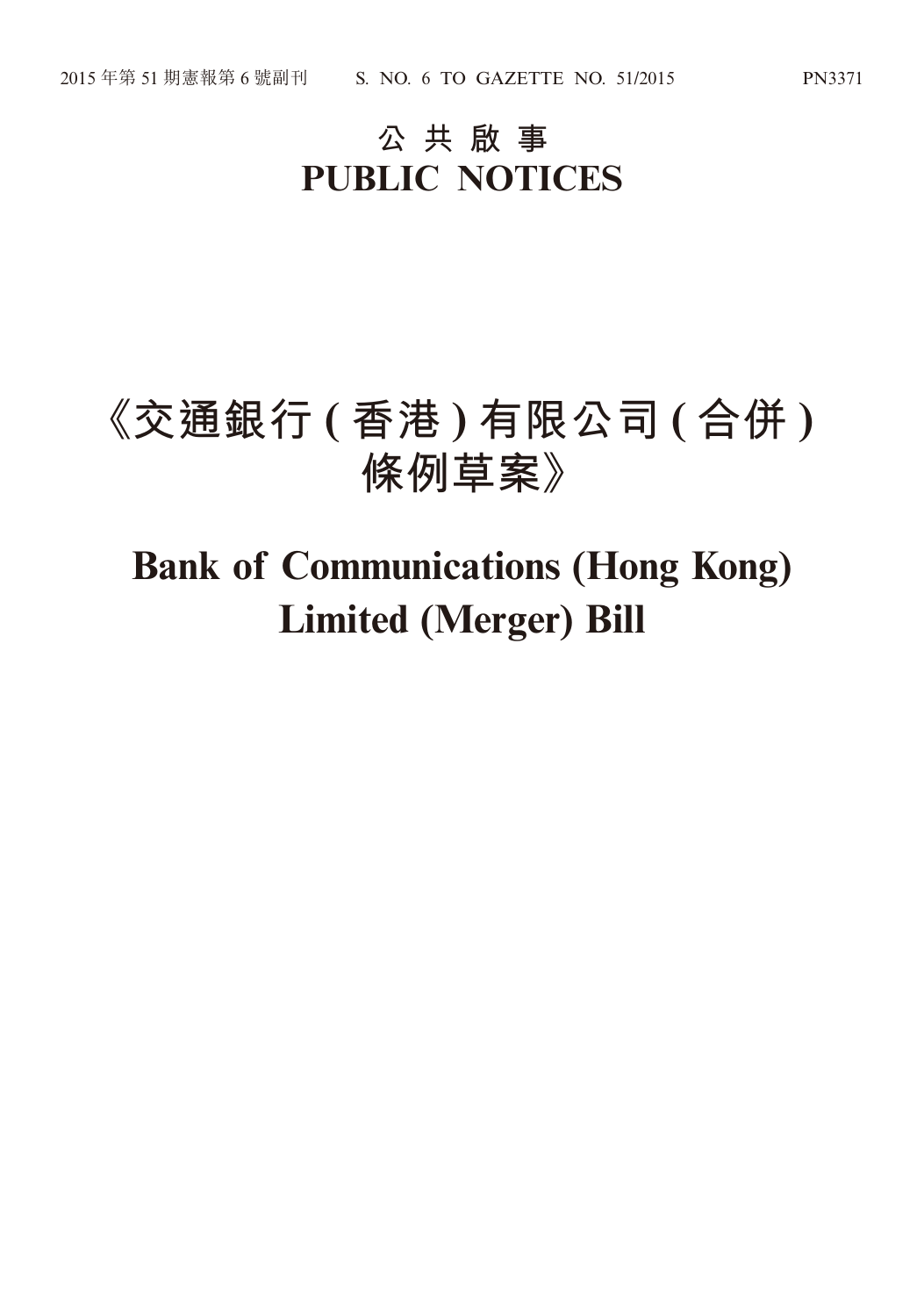# 《交通銀行 ( 香港 ) 有限公司 ( 合併 ) 條例草案》

### 目錄

| 條次  |                          | 頁次 |
|-----|--------------------------|----|
| 1.  |                          |    |
| 2.  |                          |    |
| 3.  |                          |    |
| 4.  |                          |    |
| 5.  |                          |    |
| 6.  |                          |    |
| 7.  | 交銀(香港)和交銀香港分行的會計處理PN3418 |    |
| 8.  |                          |    |
| 9.  |                          |    |
| 10. |                          |    |
| 11. |                          |    |
| 12. |                          |    |
| 13. |                          |    |
| 14. |                          |    |
| 15. |                          |    |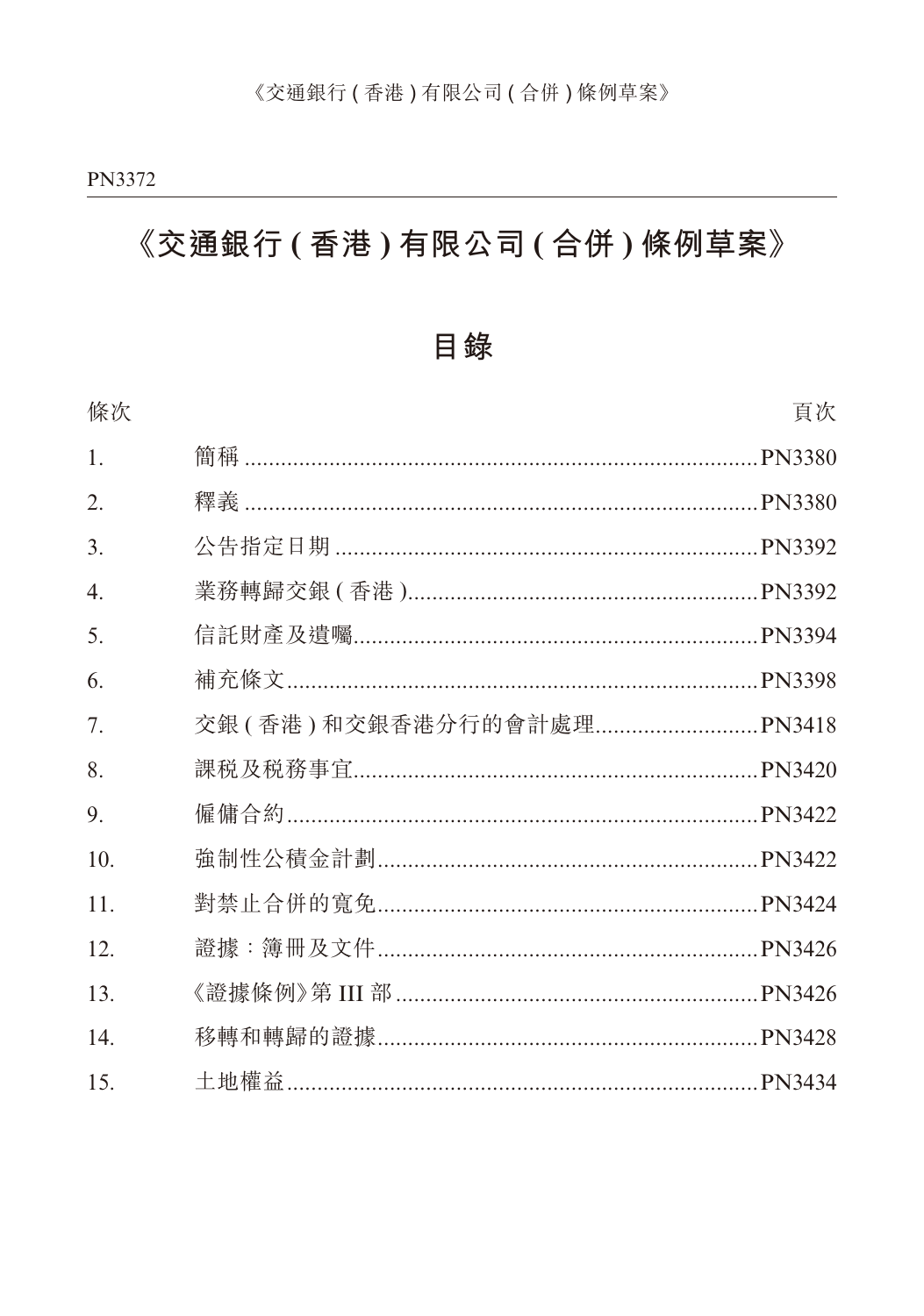# **Bank of Communications (Hong Kong) Limited (Merger) Bill**

## **Contents**

| Clause | Page                                                                                                |
|--------|-----------------------------------------------------------------------------------------------------|
| 1.     |                                                                                                     |
| 2.     |                                                                                                     |
| 3.     |                                                                                                     |
| 4.     | Vesting of undertakings in Bank of Communications                                                   |
|        |                                                                                                     |
| 5.     |                                                                                                     |
| 6.     |                                                                                                     |
| 7.     | Accounting treatment of Bank of Communications (Hong<br>Kong) and Bank of Communications, Hong Kong |
|        |                                                                                                     |
| 8.     |                                                                                                     |
| 9.     |                                                                                                     |
| 10.    |                                                                                                     |
| 11.    |                                                                                                     |
| 12.    |                                                                                                     |
| 13.    |                                                                                                     |
| 14.    |                                                                                                     |
| 15.    |                                                                                                     |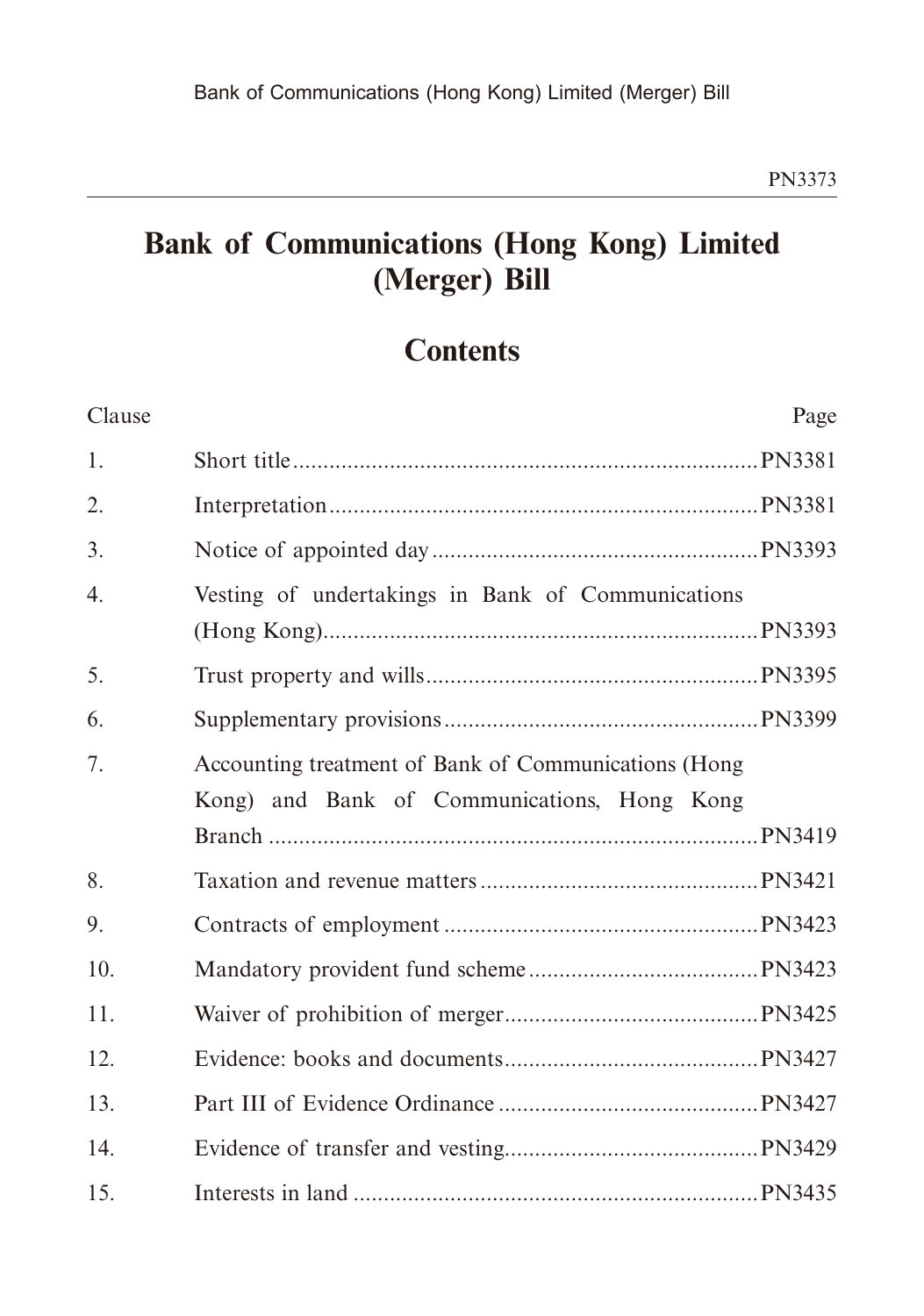#### 《交通銀行 ( 香港 ) 有限公司 ( 合併 ) 條例草案》

| 條次  | 百次 |
|-----|----|
| 16. |    |
| 17  |    |
| 18. |    |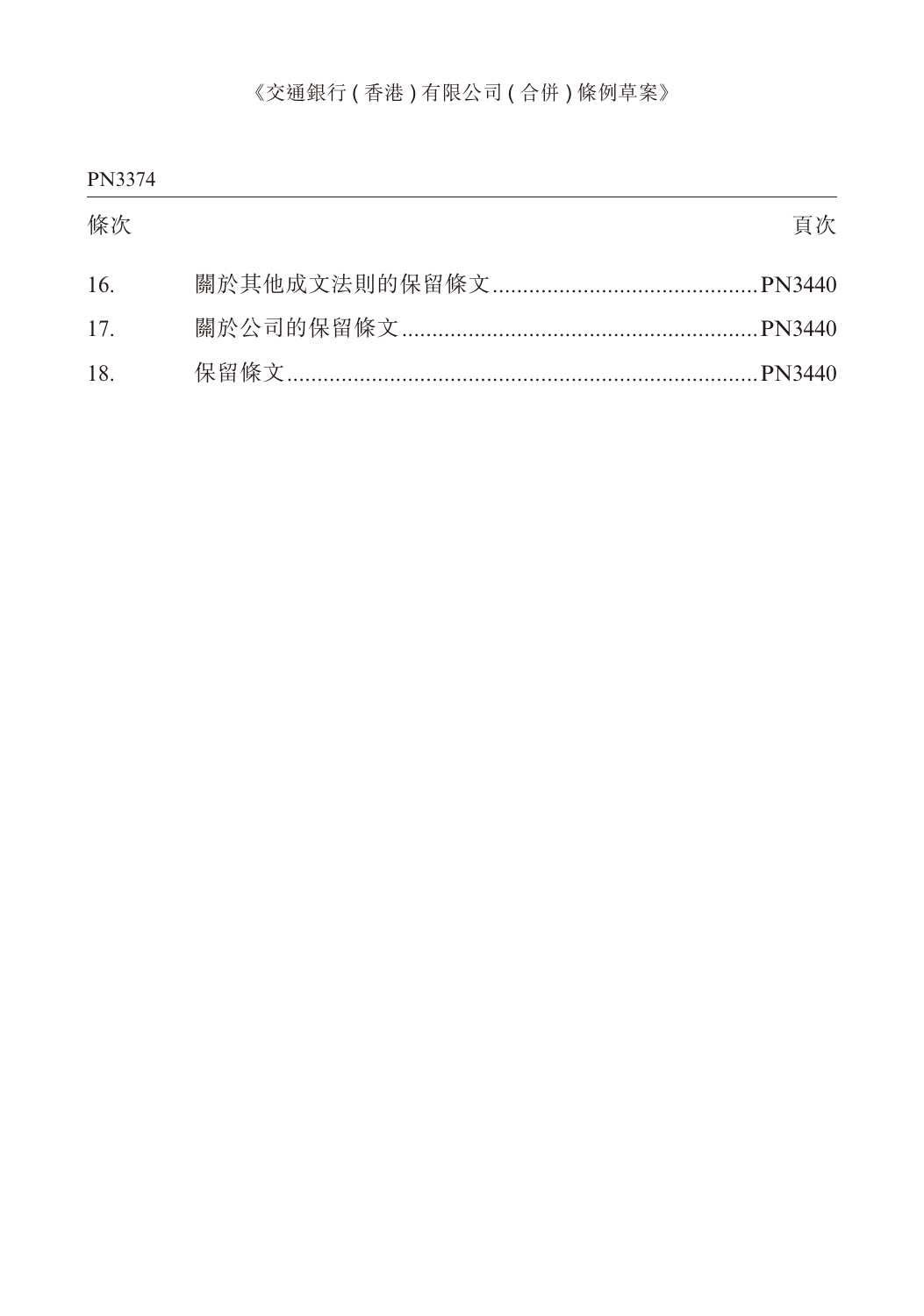### Bank of Communications (Hong Kong) Limited (Merger) Bill

| PN3375 |        |
|--------|--------|
| Page   | Clause |
|        | 16.    |
|        |        |
|        | 18.    |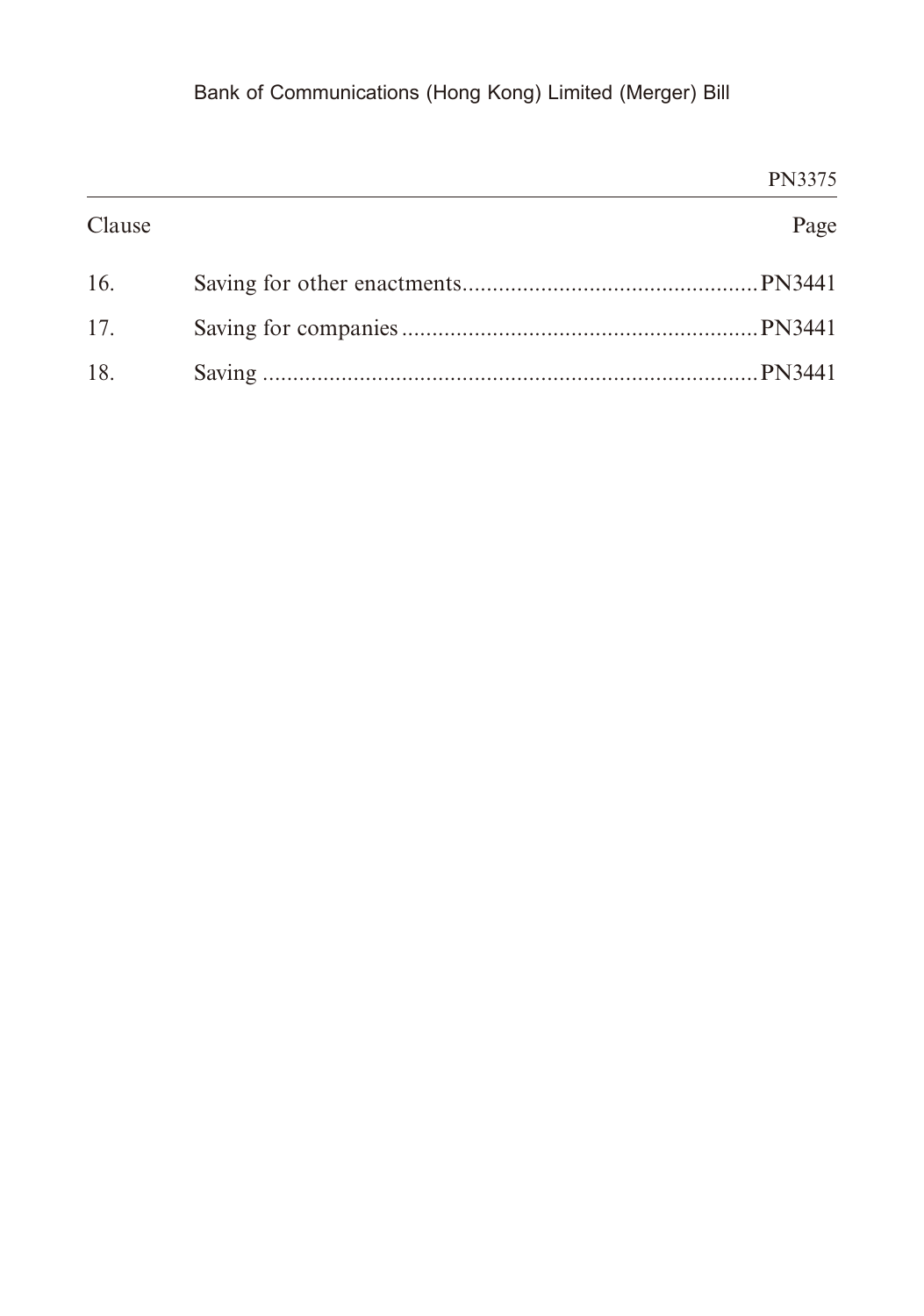PN3376

# 本條例草案

## 旨在

就交通銀行股份有限公司香港分行的業務轉歸交通銀行 ( 香港 ) 有 限公司一事以及就其他有關目的訂定條文。

#### **弁言**

鑑於——

- (a) 交通銀行 ( 香港 ) 有限公司 (Bank of Communications (Hong Kong) Limited) (**交 銀 ( 香 港 )**) 是根據香港法律成立為法團而註冊辦事處設於 香港的公司;並屬根據《銀行業條例》( 第 155 章 ) 獲認可的銀行;
- (b) 交通銀行股份有限公司 (Bank of Communications Co., Ltd.) (**交銀** ) 是一家根據中華人民共和國法律 成立,而註冊辦事處設於中華人民共和國的合股公 司;並屬根據《銀行業條例》( 第 155 章 ) 獲認可的 銀行,在香港及其他地方經營銀行業務;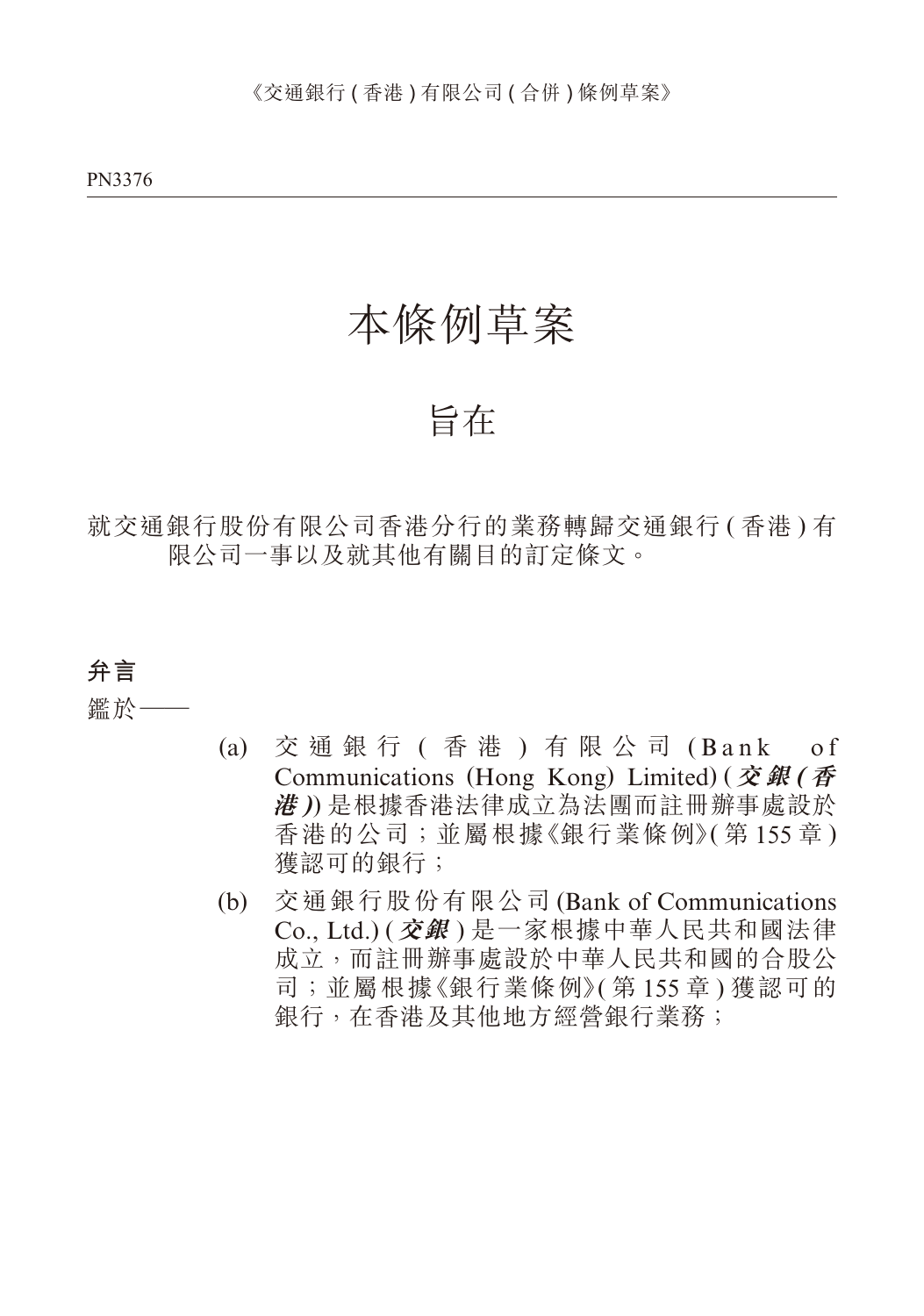# A BILL

# To

Provide for the vesting in Bank of Communications (Hong Kong) Limited of the undertakings of the Hong Kong branch of Bank of Communications Co., Ltd. and for other related purposes.

#### **Preamble**

#### WHEREAS—

- (a) Bank of Communications (Hong Kong) Limited (交 通銀行 (香港) 有限公司) (*Bank of Communications (Hong Kong)*) is a company incorporated under the laws of Hong Kong having its registered office in Hong Kong and is a bank authorized under the Banking Ordinance (Cap. 155);
- (b) Bank of Communications Co., Ltd. (交通銀行股份有 限公司) (*Bank of Communications*) is a joint-stock company incorporated under the laws of the People's Republic of China having its registered office in the People's Republic of China and is a bank authorized under the Banking Ordinance (Cap. 155) carrying on the business of banking in Hong Kong and elsewhere;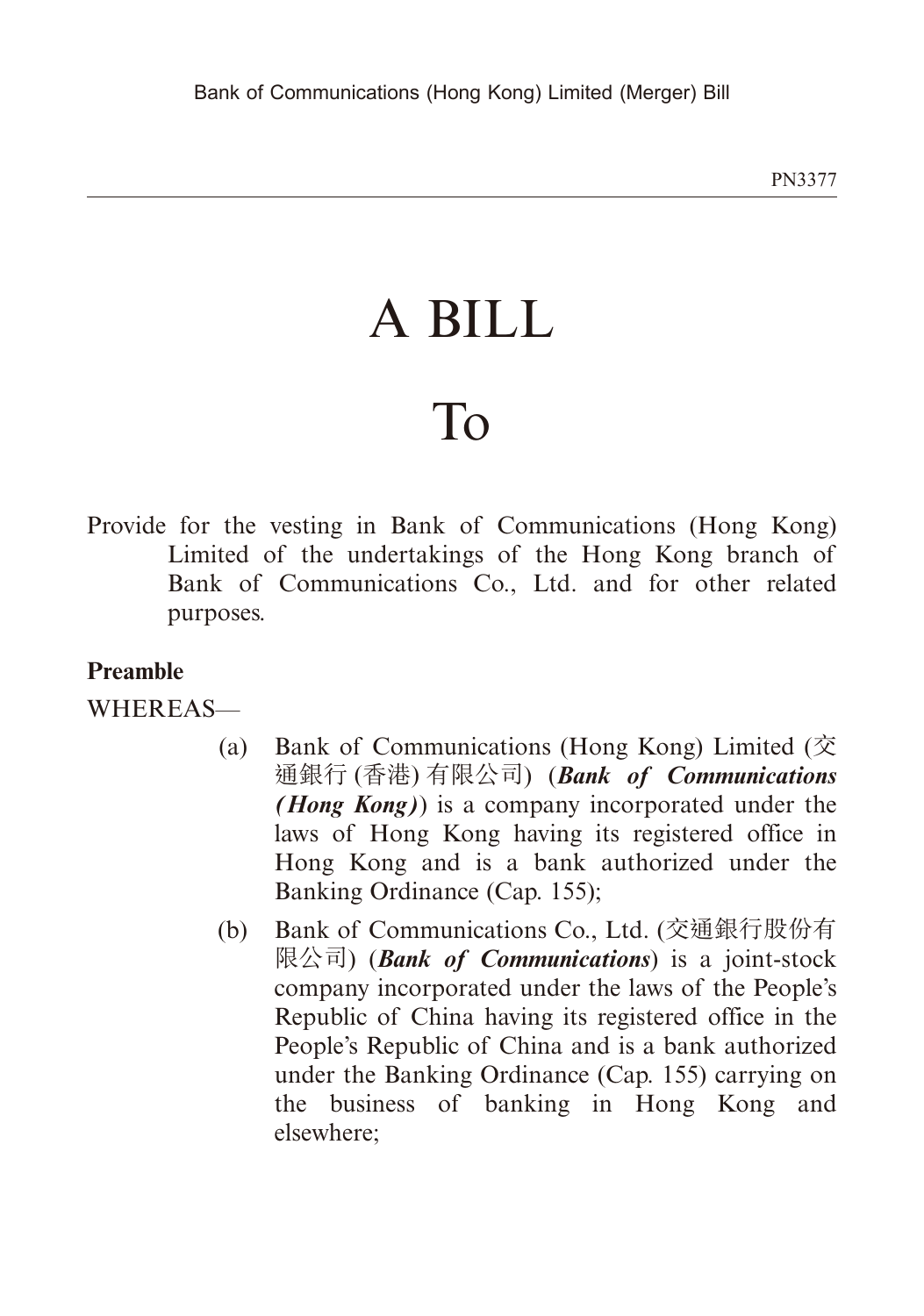- (c) 交銀透過在香港的分行 (**交銀香港分行** ) 經營其業 務中構成在香港的零售銀行業務和私人銀行業務的 部分;
- (d) 交銀 ( 香港 ) 是交銀的全資附屬公司,並屬以交銀 為最終控權公司的交銀公司集團的成員;
- (e) 為更妥善經營交銀 ( 香港 ) 及交銀的業務,宜將構 成交銀香港分行在香港的零售銀行業務和私人銀行 業務的交銀香港分行業務 (但某些除外財產及法律 責任則除外 ) 合併入交銀 ( 香港 ) 並由交銀 ( 香港 ) 繼承,而該項合併及繼承,應以將交銀香港分行的 該等業務移轉予交銀 ( 香港 ) 的方式達致, 而在移 轉後,交銀香港分行在香港繼續存在及經營;及
- (f) 考慮到對交銀香港分行的業務的經營有影響的合約 關係及其他法律關係的範圍,宜在不對交銀香港分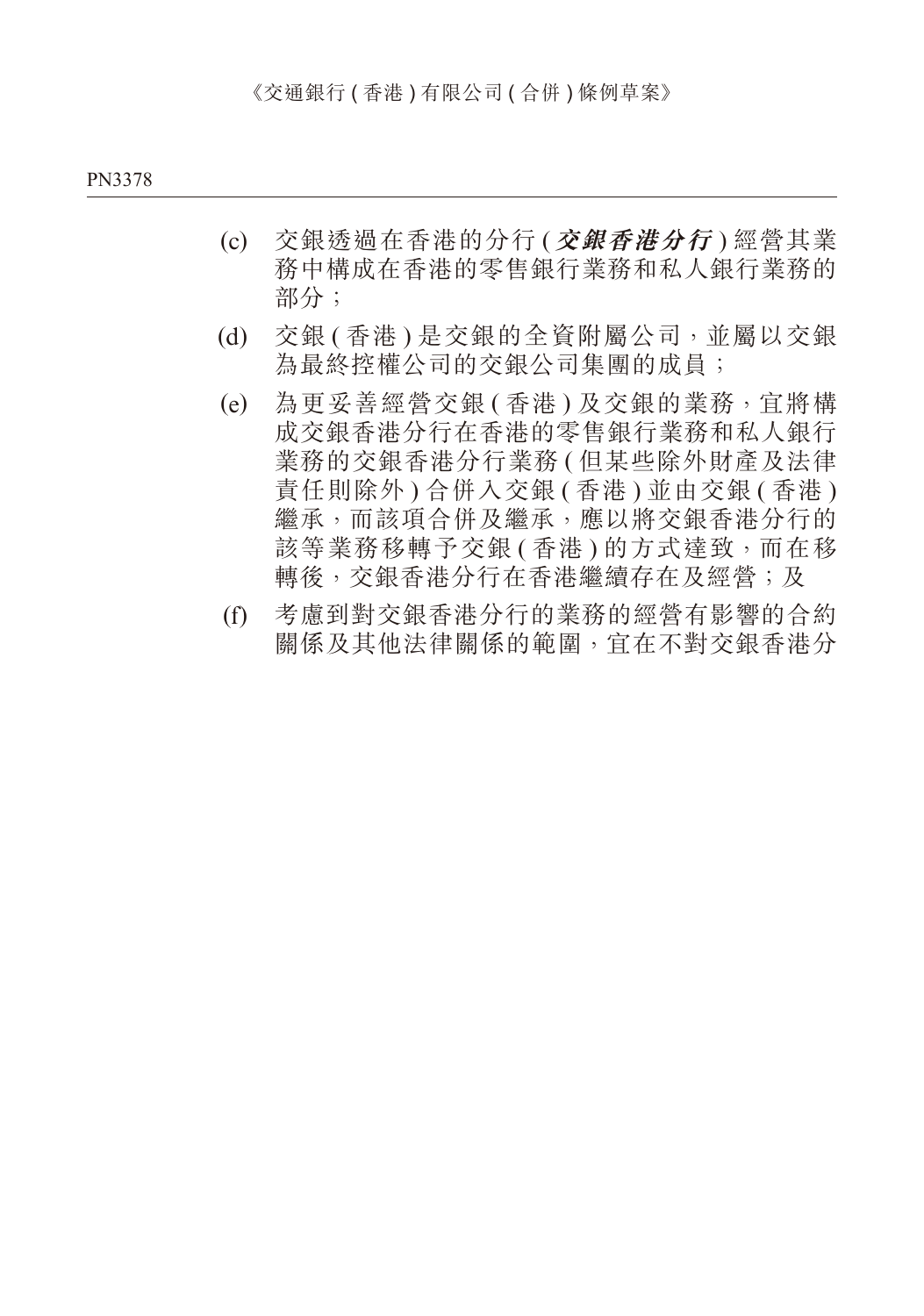- (c) Bank of Communications operates that part of its business which constitutes the retail banking business and private banking business in Hong Kong through a branch in Hong Kong (*Bank of Communications, Hong Kong Branch*);
- (d) Bank of Communications (Hong Kong) is a wholly owned subsidiary of Bank of Communications and is a member of the Bank of Communications group of companies of which Bank of Communications is the ultimate holding company;
- (e) for the better conduct of the businesses of Bank of Communications (Hong Kong) and Bank of Communications, it is expedient that the undertakings of Bank of Communications, Hong Kong Branch which constitute the retail banking business and private banking business of Bank of Communications, Hong Kong Branch in Hong Kong (except for certain excluded property and liabilities) be merged into, and succeeded by, Bank of Communications (Hong Kong) and that the merger and succession should occur by means of a transfer of the undertakings of Bank of Communications, Hong Kong Branch to Bank of Communications (Hong Kong), while Bank of Communications, Hong Kong Branch continues to be in existence and operate in Hong Kong after the transfer; and
- (f) in view of the extent of the contractual and other legal relationships affecting the conduct of the undertakings of Bank of Communications, Hong Kong Branch, it is expedient that the undertakings be transferred to Bank of Communications (Hong Kong) by this Ordinance without interference with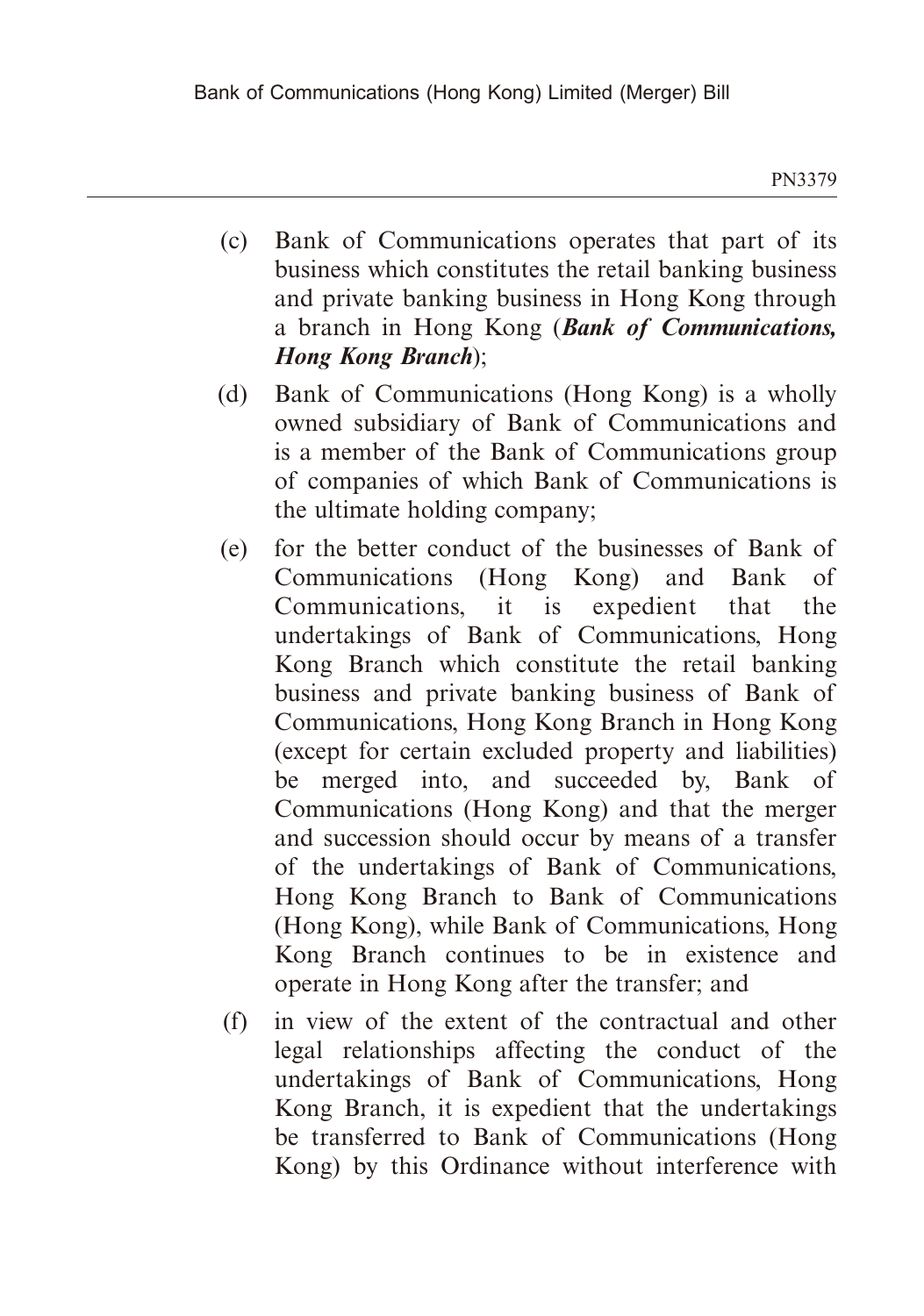行業務的經營及連續性造成干擾的情況下,憑藉本 條例將該等業務移轉予交銀 ( 香港 ):

現由立法會制定本條例如下——

#### **1. 簡稱**

本條例可引稱為《交通銀行 ( 香港 ) 有限公司 ( 合併 ) 條例》。

#### **2. 釋義**

- (1) 在本條例中——
- **公司銀行業務** (corporate banking business) 指——
	- (a) 交銀香港分行為向公司提供銀行或其他財務服務以 及作為《保險公司條例》( 第 41 章 ) 所指的保險代理 人和從事受《強制性公積金計劃條例》( 第 485 章 ) 規管的活動的註冊中介人而向公司提供服務,而在 交銀香港分行的簿冊及紀錄中歸類為公司銀行業務 的部分;及
	- (b) 交銀香港分行就公司銀行業務而備存的任何簿冊及 紀錄所記錄或設定的所有現有的任何性質的財產及 法律責任;
- **交 銀** (Bank of Communications) 指交通銀行股份有限公司 (Bank of Communications Co., Ltd.);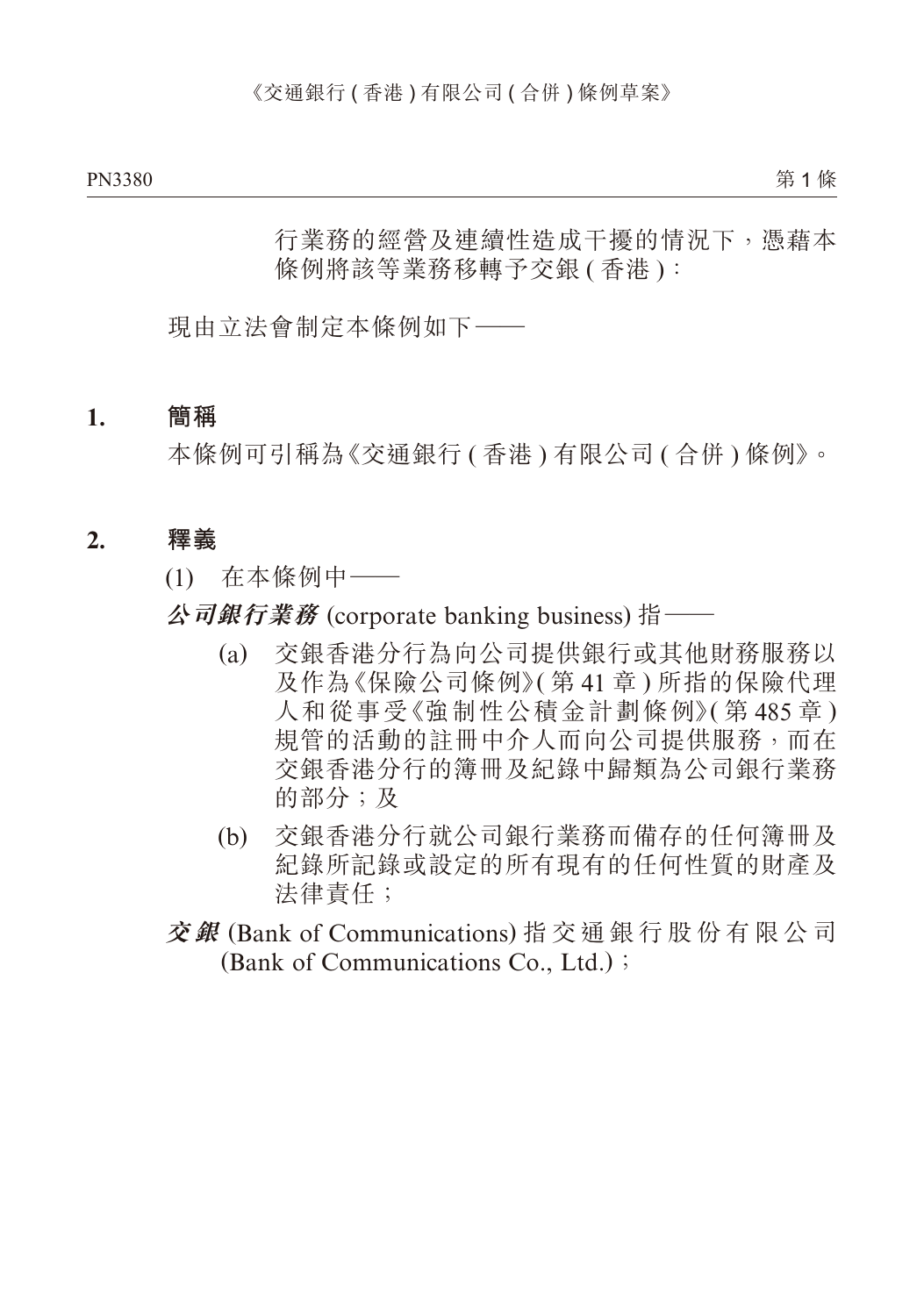the conduct and continuity of the business of Bank of Communications, Hong Kong Branch:

NOW, THEREFORE, it is enacted by the Legislative Council as follows—

#### **1. Short title**

This Ordinance may be cited as the Bank of Communications (Hong Kong) Limited (Merger) Ordinance.

#### **2. Interpretation**

- (1) In this Ordinance—
- *appointed day* (指定日期) means the day that may be appointed pursuant to section 3;
- *Bank of Communications* (交銀) means Bank of Communications Co., Ltd. (交通銀行股份有限公司);
- *Bank of Communications (Hong Kong)* (交銀 (香港)) means Bank of Communications (Hong Kong) Limited (交通銀 行 (香港) 有限公司);
- *Bank of Communications, Hong Kong Branch* (交銀香港分行) means Bank of Communications acting through each of the places in Hong Kong at which Bank of Communications carries on business;
- *banking or other financial services* (銀行或其他財務服務) includes the taking of deposits, the provision of payment and remittance services, the provision of facilities for the purchase or sale of foreign currencies, securities or other financial instruments and the incurring of financial exposure mentioned in section 81(2) of the Banking Ordinance (Cap. 155);

*corporate banking business* (公司銀行業務) means—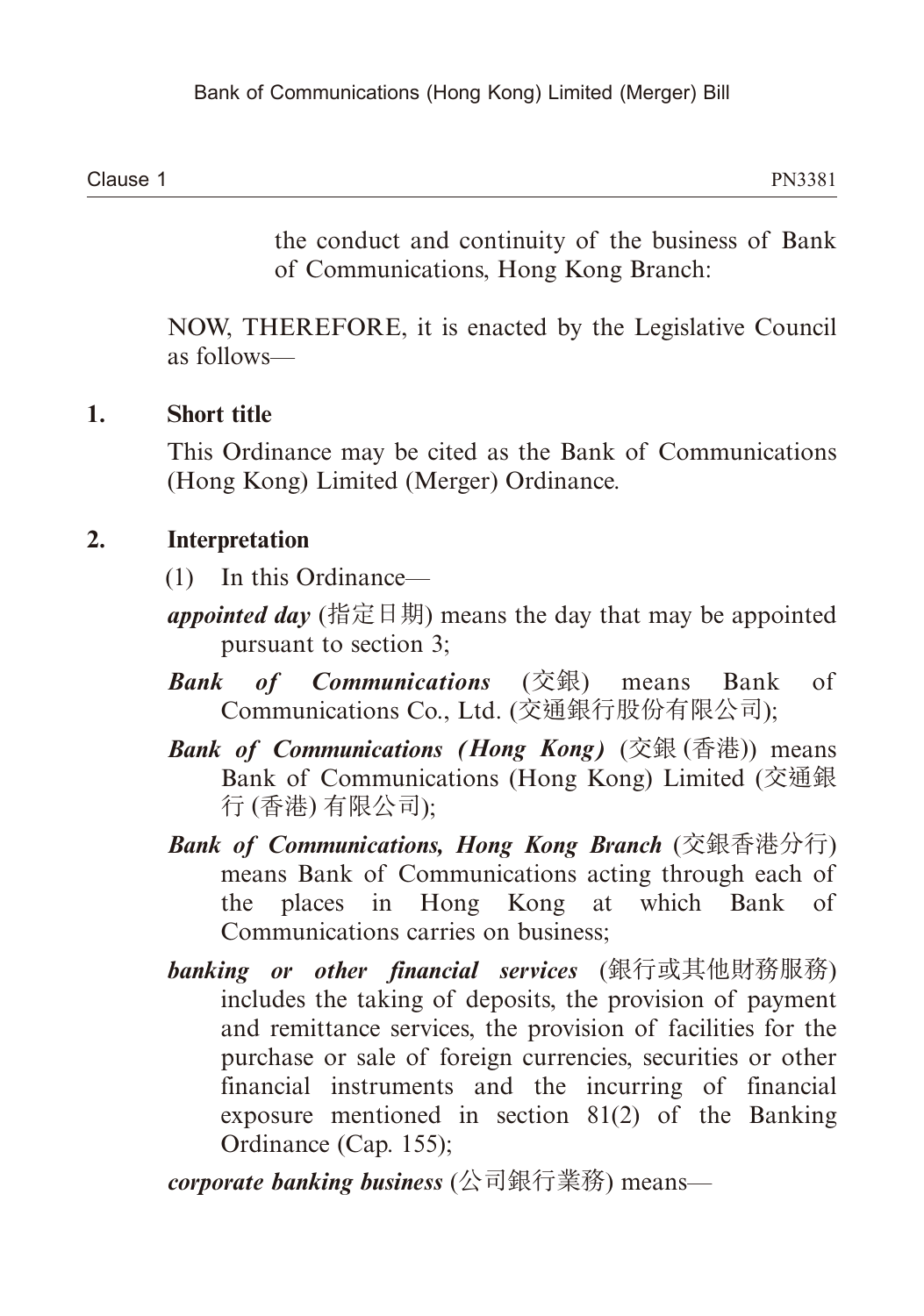- **交銀 ( 香港 )** (Bank of Communications (Hong Kong)) 指交通 銀行 ( 香港) 有限公司 (Bank of Communications (Hong Kong) Limited);
- **交銀香港分行** (Bank of Communications, Hong Kong Branch) 指透過各個在香港的交銀經營業務的地點而行事的交銀;
- **私人銀行業務** (private banking business) 指——
	- (a) 交銀香港分行為向其認為屬具有高資產淨值額的個 人、商號、合夥、並非法團的企業或公司提供銀行 或其他財務服務以及作為《保險公司條例》( 第 41 章 ) 所指的保險代理人和從事受《強制性公積金計劃條 例》( 第 485 章 ) 規管的活動的註冊中介人而向其認 為屬具有高資產淨值額的個人、商號、合夥、並非 法團的企業或公司提供服務,而在交銀香港分行的 簿冊及紀錄中歸類為私人銀行業務的部分;及
	- (b) 交銀香港分行就私人銀行業務而備存的任何簿冊及 紀錄所記錄或設定的所有現有的任何性質的財產及 法律責任;
- **私隱專員** (Privacy Commissioner) 指根據《個人資料 ( 私隱 ) 條例》( 第 486 章 ) 第 5(1) 條設立的個人資料私隱專員;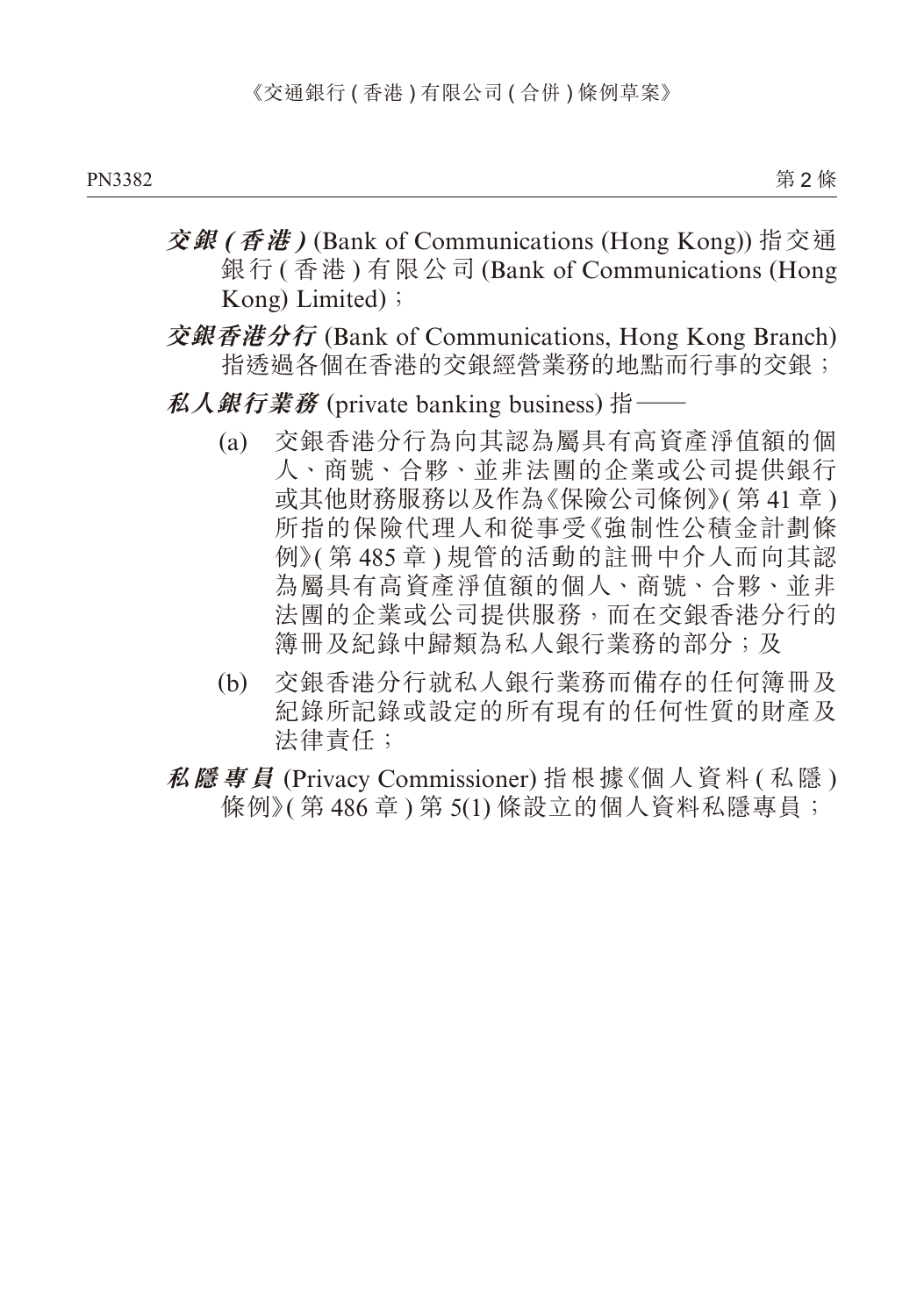Clause 2 Clause 2 and 2012 PN3383

- (a) the business carried on by Bank of Communications, Hong Kong Branch for the provision of banking or other financial services and acting as an insurance agent within the meaning of the Insurance Companies Ordinance (Cap. 41) as well as a registered intermediary carrying on regulated activities under the Mandatory Provident Fund Schemes Ordinance (Cap. 485) for the provision of services to companies which are classified as part of the corporate banking business in the books and records of Bank of Communications, Hong Kong Branch; and
- (b) all existing property and liabilities of whatever nature as recorded in or created by any of the books and records of Bank of Communications, Hong Kong Branch that are kept in respect of the corporate banking business;
- *customer* (客户) means any person having a banking account or other dealing, transaction or arrangement with Bank of Communications, Hong Kong Branch;
- *data protection principles* (保障資料原則) means the data protection principles set out in Schedule 1 to the Personal Data (Privacy) Ordinance (Cap. 486);

*excluded property and liabilities* (除外財產及法律責任) means—

- (a) the common seal of Bank of Communications, Hong Kong Branch;
- (b) documents required to be kept by Bank of Communications, Hong Kong Branch in accordance with the Companies Ordinance (Cap. 622), the Company Law of the People's Republic of China and other applicable law;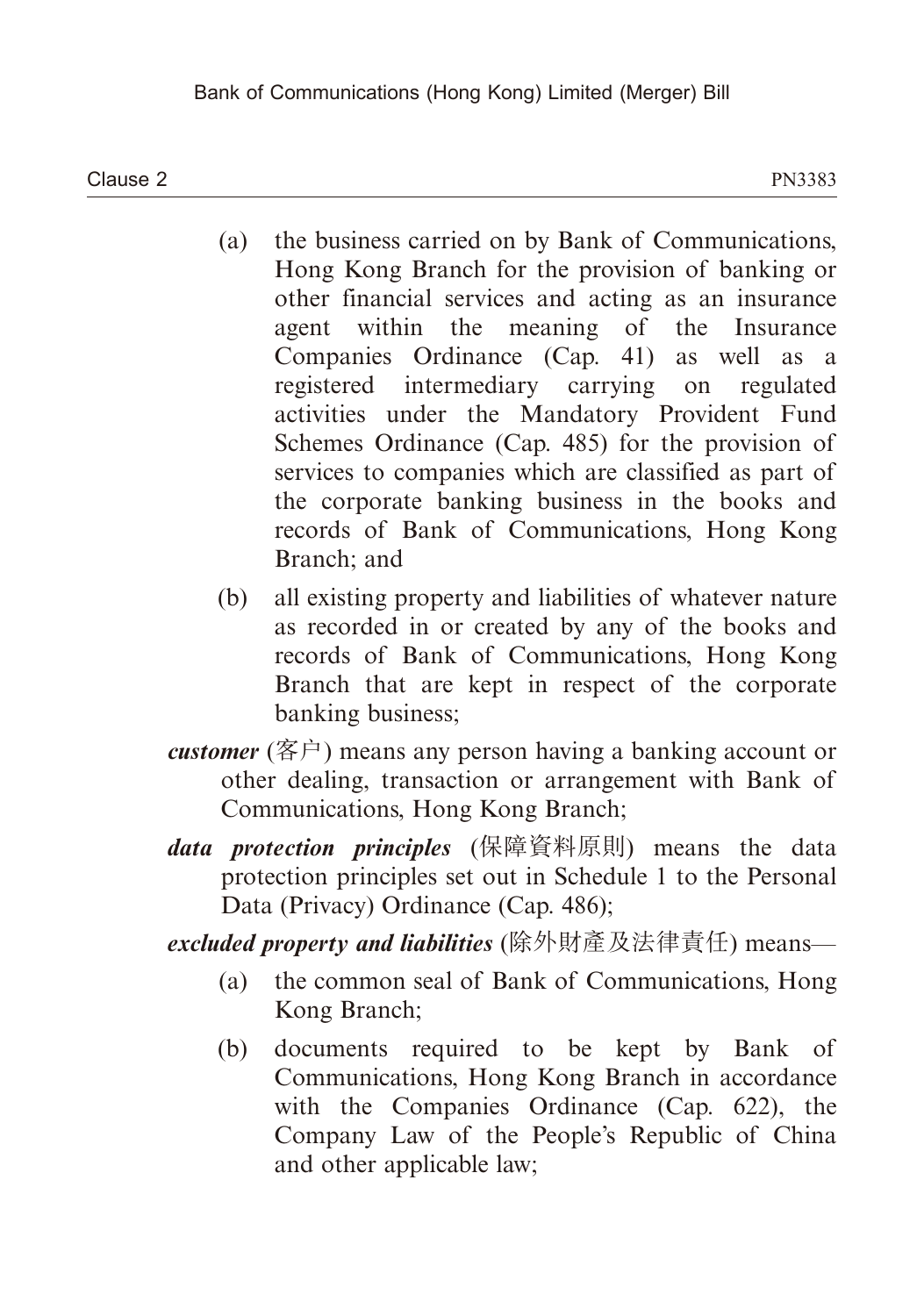PN3384 アンディスク アンディスク かんしゃ アンディスク かんしゃ アクセス 第 2 條 アンディスク かんしょう かんしょう かんしょう アイスタイル こうしょう

第 2 條

- **抵押權益** (security interest) 包括按揭或押記 ( 不論是法律上 或衡平法上的,亦不論是固定或浮動的 )、債權證、匯 票、承付票、擔保、留置權、質押 ( 不論是實有的或法 律構定的 )、押貨預支、押物預支、抵押形式的轉讓、 彌償、抵銷權、無效資產安排、協議或承諾、補償或承 諾權、任何標準抵押、任何形式上的絕對轉讓或絕對產 權處置及規限該轉讓或產權處置的任何協議或其他契據、 文書或文件、任何債券連抵押產權處置書或債券連抵押 轉讓書、任何現金信貸債券、任何現金信貸債券連抵押 產權處置書或現金信貸債券連抵押轉讓書、任何抵押轉 讓書、凡屬抵押性質的各種土地權利或負擔,以及用作 保證債項獲得償付或任何法律責任獲得解除的任何其他 契據、文件、轉易書、文書、安排或方式 ( 每項均屬根 據任何適用的法律而訂立、批出、產生或存續者),並 包括任何規定在接獲要求時或在其他情況下須發出或簽 立本定義中提述的任何事項的協議或承諾 ( 不論該協議 或承諾是否採用書面形式 ),或其他用作保證債項獲得 償付或法律責任獲得解除 ( 不論該債項或法律責任是現 存的或是將來的、實有的或是或有的 ) 的方式 ( 每項均 屬根據任何適用的法律而訂立、批出、產生或存續者 );
- **法律責任** (liabilities) 指每一種類的責任及義務 ( 不論是現存 的或是將來的、實有的或是或有的 );
- **附屬公司** (subsidiary) 指《公司條例》( 第 622 章 ) 所指的附屬 公司;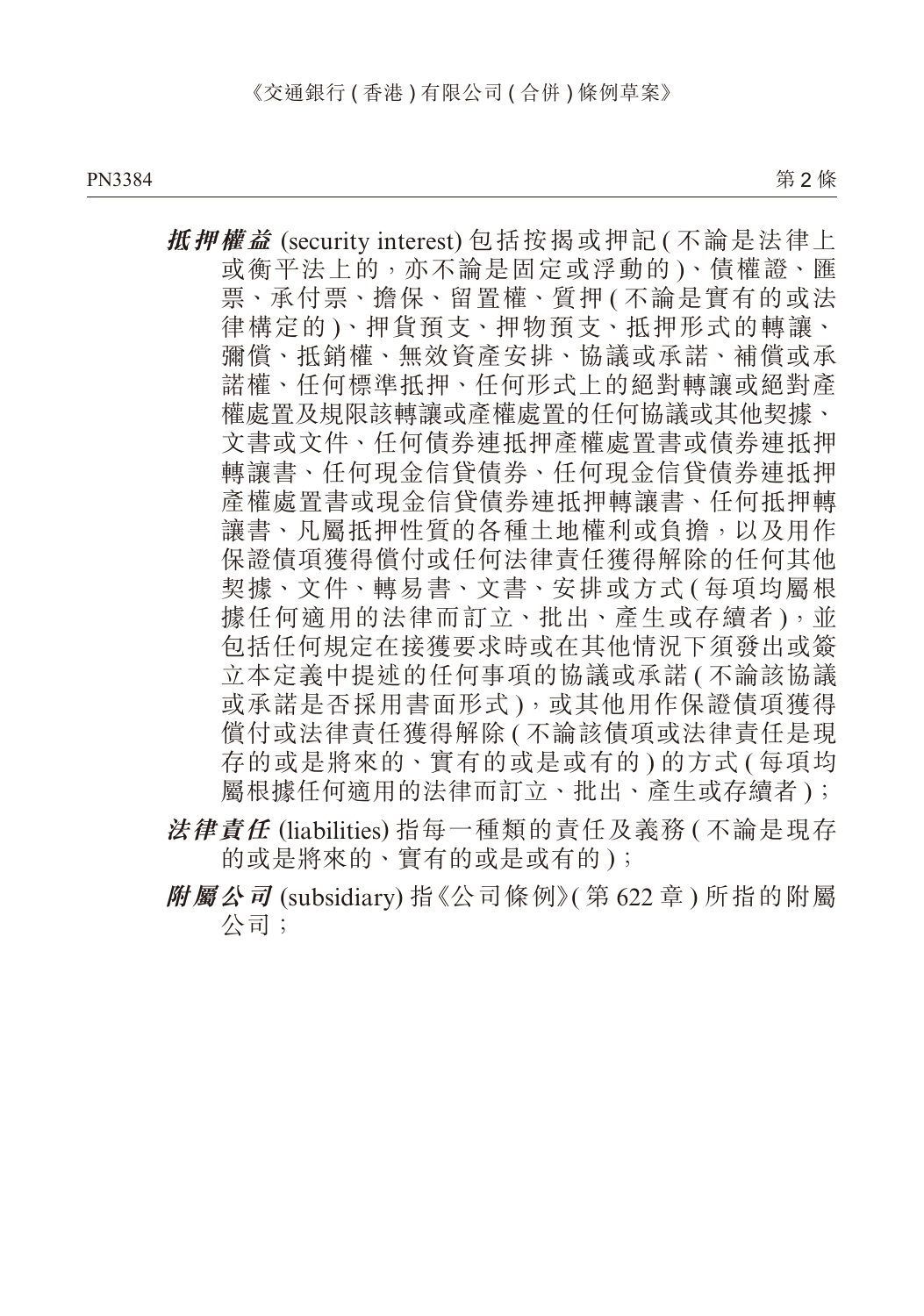Clause 2 Clause 2 and 2012 PN3385

- (c) all existing property, reserves and liabilities of Bank of Communications, Hong Kong Branch of whatever nature which relate in whole or in part to the corporate banking business or any other businesses (including treasury) of Bank of Communications, Hong Kong Branch other than those which relate in whole to the retail banking business, or in whole to the private banking business, or in whole to the retail banking business and private banking business;
- (d) all interests in land of Bank of Communications, Hong Kong Branch and Bank of Communications, except for the following—
	- (i) interests of Bank of Communications, Hong Kong Branch or Bank of Communications in leases of land (but not Government leases) in Hong Kong in respect of premises on which Bank of Communications, Hong Kong Branch operates for the conduct of businesses, which relate in whole to the retail banking business, or in whole to the private banking business, or in whole to the retail banking business and private banking business; and
	- (ii) security interest of Bank of Communications, Hong Kong Branch or Bank of Communications in land in Hong Kong, which relates in whole to the retail banking business, or in whole to the private banking business, or in whole to the retail banking business and private banking business; and
- (e) other property and liabilities of the retail banking business or private banking business of Bank of Communications, Hong Kong Branch as may on or before the appointed day be specified by a resolution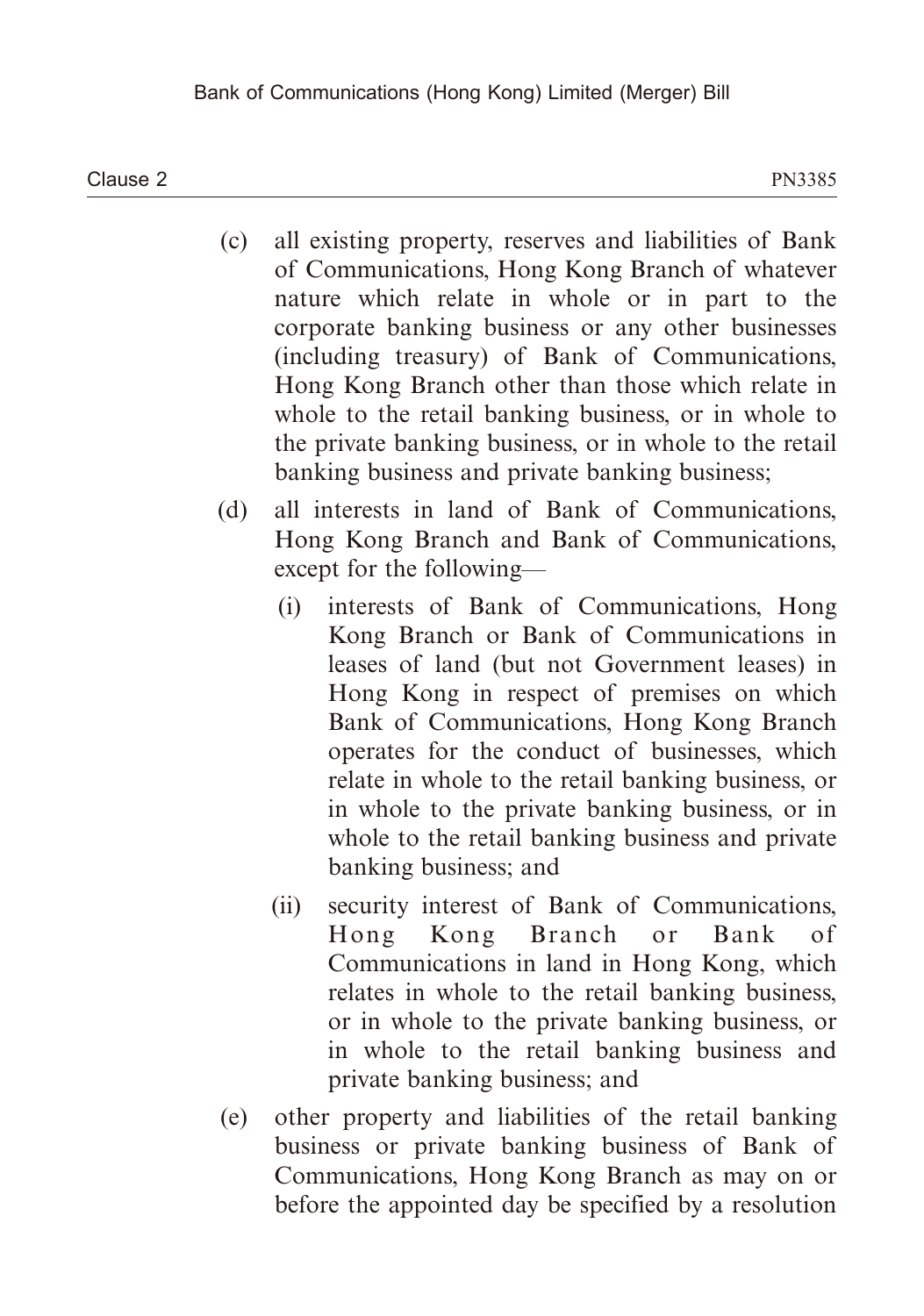- **保障資料原則** (data protection principles) 指《個人資料 ( 私隱 ) 條例》(第486章)附表1列明的保障資料原則;
- **客户** (customer) 指任何在交銀香港分行開有銀行帳户的人, 或任何與交銀香港分行有其他事務來往、交易或安排的 人;
- **指定日期** (appointed day) 指依據第 3 條指定的日期;
- **財產** (property) 指每一種類的財產及資產 ( 不論位於何處 ), 以及每一種類的權利 ( 不論是現存的或是將來的、實有 的或是或有的 ),包括在信託或代名人安排下作為受益 人的權利,並包括以信託方式或以受信人身分持有的財 產以及每一種類的抵押權益、利益及權力;
- **除外財產及法律責任** (excluded property and liabilities) 指——
	- (a) 交銀香港分行的法團印章;
	- (b) 交銀香港分行按照《公司條例》( 第 622 章 )、中華人 民共和國《公司法》及其他適用的法律規定備存的 文件;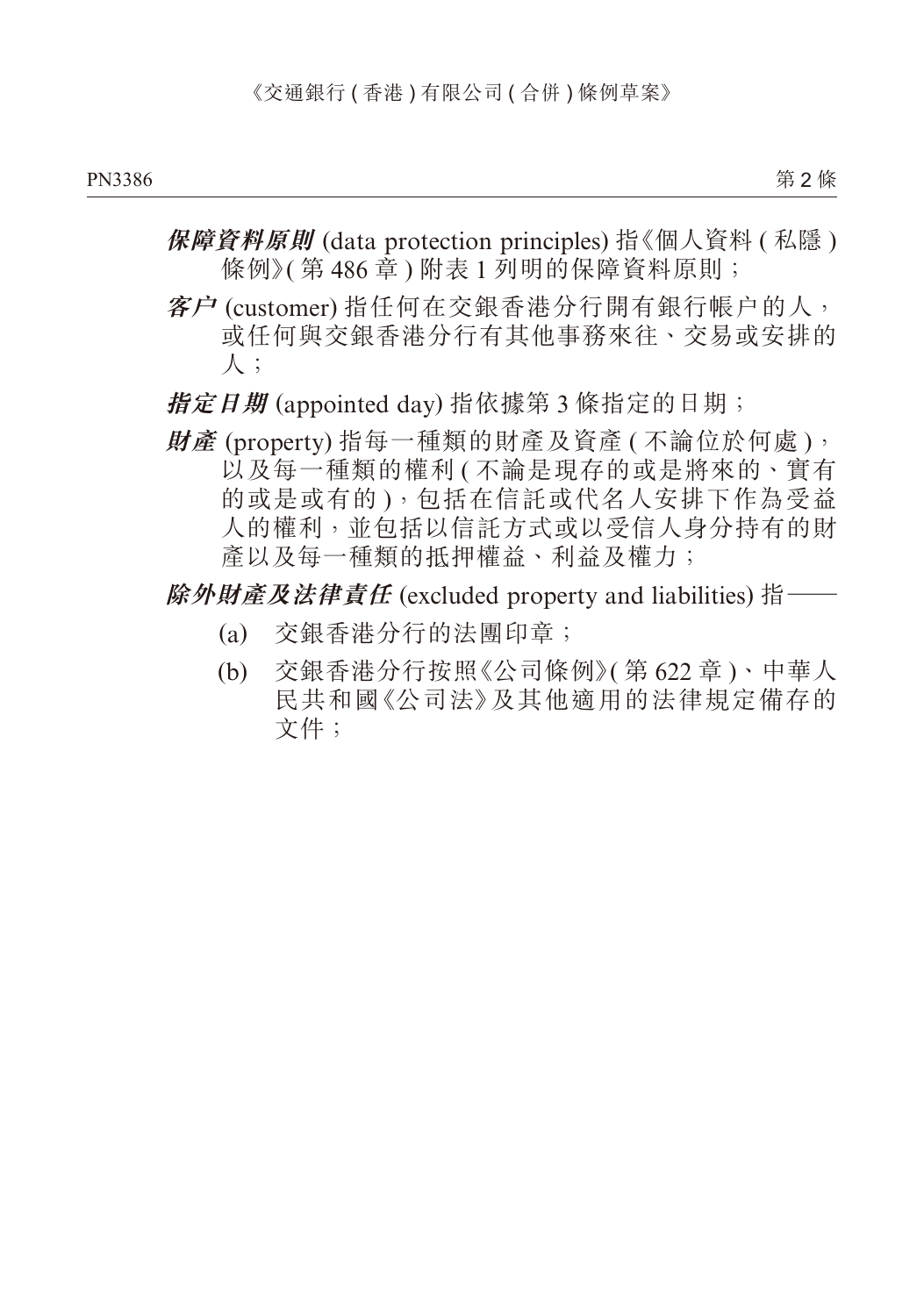or resolutions of the board of directors of Bank of Communications or by a certificate given by an authorized person of Bank of Communications;

- *existing* (現有) means existing, outstanding or in force immediately before the appointed day;
- *liabilities* (法律責任) means duties and obligations of every description (whether present or future, actual or contingent);
- *Privacy Commissioner* (私隱專員) means the Privacy Commissioner for Personal Data established under section 5(1) of the Personal Data (Privacy) Ordinance (Cap. 486);

*private banking business* (私人銀行業務) means—

- (a) the business carried on by Bank of Communications, Hong Kong Branch for the provision of banking or other financial services and acting as an insurance agent within the meaning of the Insurance Companies Ordinance (Cap. 41) as well as a registered intermediary carrying on regulated activities under the Mandatory Provident Fund Schemes Ordinance (Cap. 485) for the provision of services to individuals, firms, partnerships, unincorporated businesses or companies which are considered by Bank of Communications, Hong Kong Branch to be of high net worth and classified as part of the private banking business in the books and records of Bank of Communications, Hong Kong Branch; and
- (b) all existing property and liabilities of whatever nature as recorded in or created by any of the books and records of Bank of Communications, Hong Kong Branch that are kept in respect of the private banking business;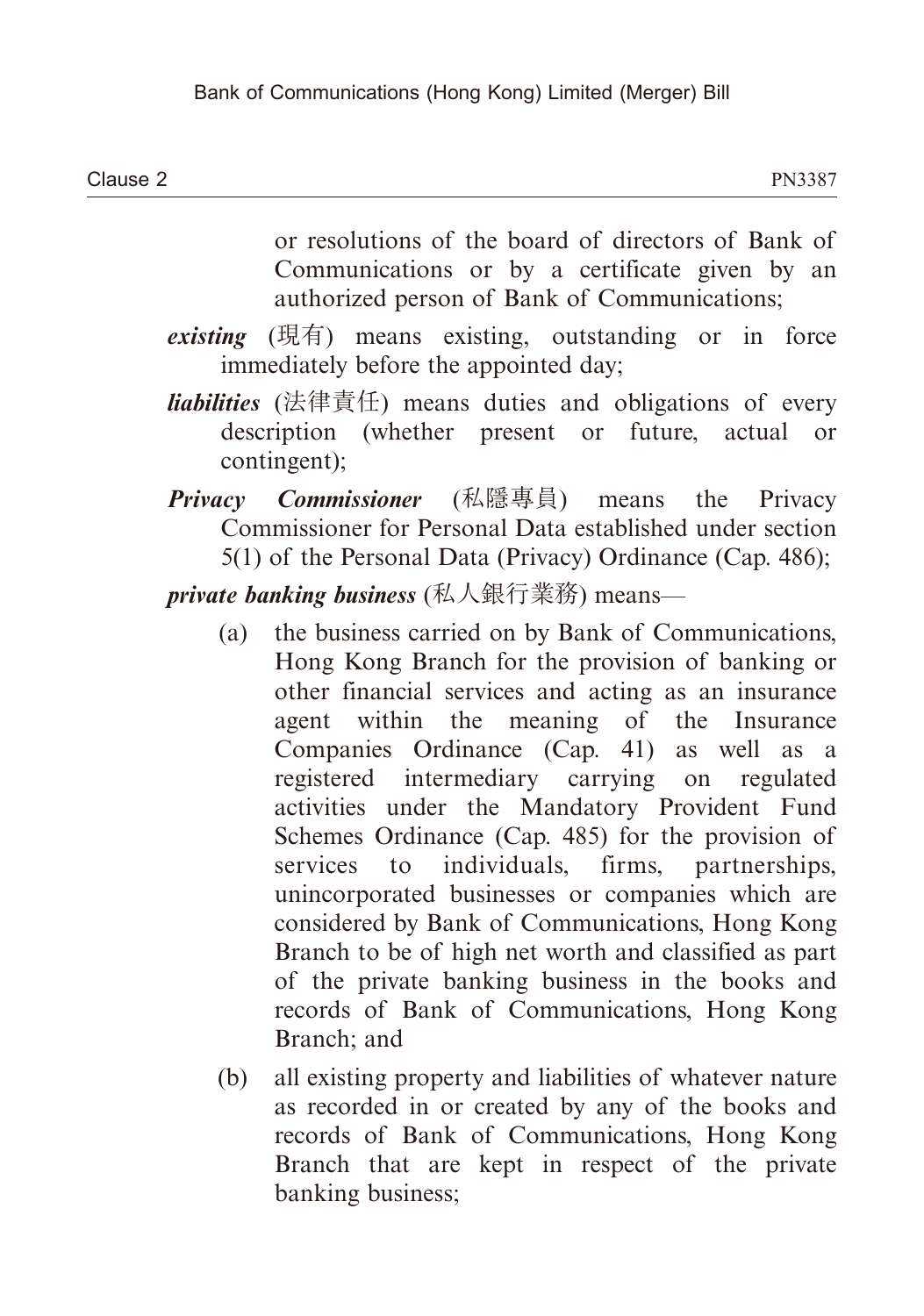PN3388 PN3389

第 2 條

- (c) 與交銀香港分行的公司銀行業務或任何其他業務 ( 包 括財金業務 ) 有關的所有現有的任何性質的財產、 儲備金及法律責任 ( 但僅與零售銀行業務有關的, 或僅與私人銀行業務有關的,又或僅與零售銀行業 務和私人銀行業務有關的則除外 );
- (d) 交銀香港分行和交銀的所有土地權益,但以下權益 除外–
	- (i) 交銀香港分行或交銀就交銀香港分行在香港為 經營僅與零售銀行業務有關,或僅與私人銀行 業務有關,又或僅與零售銀行業務和私人銀行 業務有關的業務的處所而於租賃土地 ( 但非政 府租契 ) 中的權益;及
	- (ii) 交銀香港分行或交銀就其在香港僅與零售銀行 業務有關,或僅與私人銀行業務有關,又或僅 與零售銀行業務和私人銀行業務有關的土地中 的抵押權益;及
- (e) 於指定日期當日或之前由交銀董事會以一項或多項 決議或由獲交銀授權的人以證明書所指定的交銀香 港分行的零售銀行業務或私人銀行業務的其他財產 及法律責任;

**現有** (existing)指在緊接指定日期之前存在、未完結或有效者;

**業務** (undertakings) 指交銀香港分行的任何簿冊及紀錄所記 錄或設定的交銀香港分行的業務及其所有現有的任何性 質的財產、儲備金及法律責任 ( 但任何除外財產及法律 責任則除外 );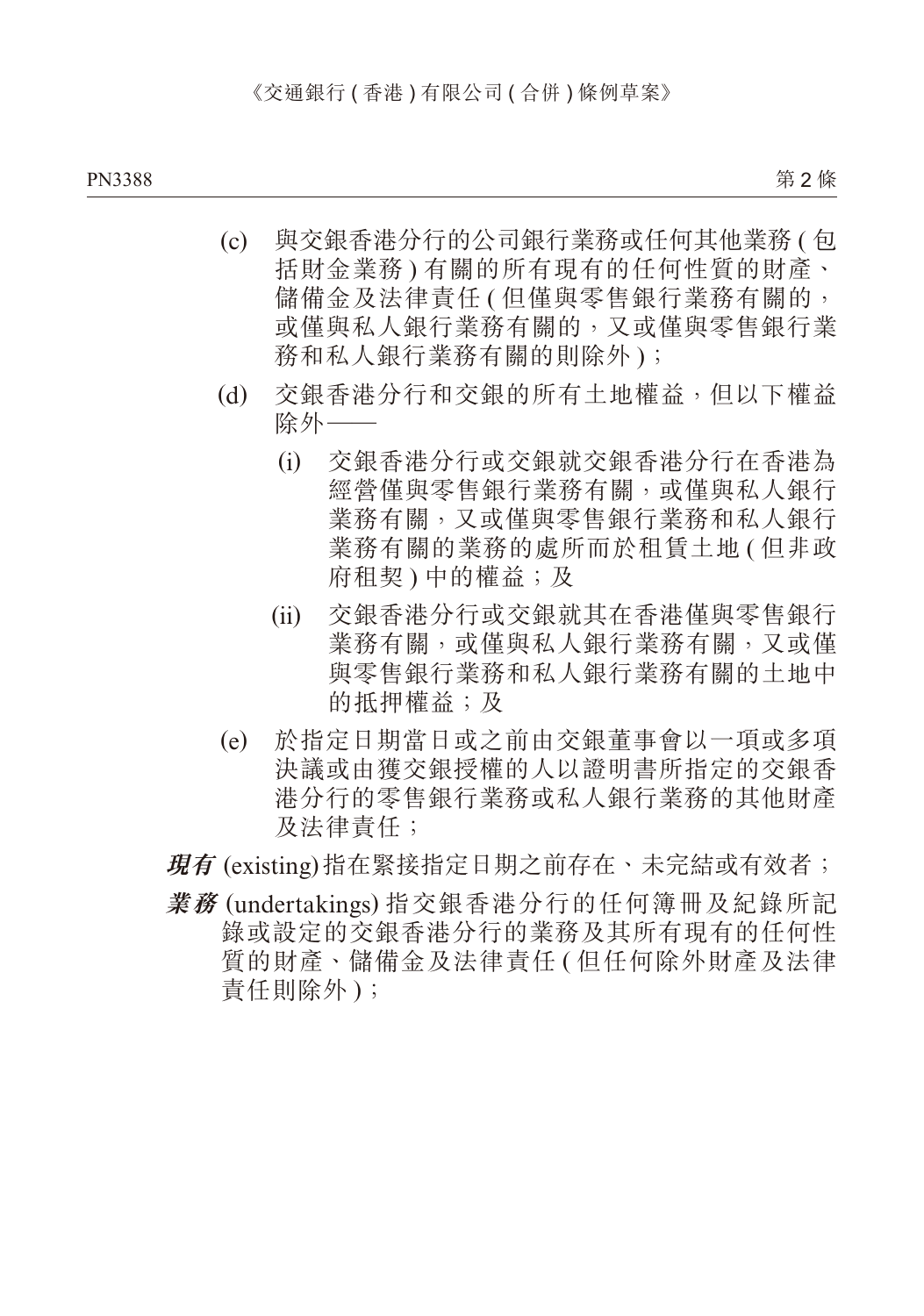| Clause ∠ | PN3389 |
|----------|--------|
|          |        |

*property* (財產) means property and assets of every description wherever situate and rights of every description (whether present or future, actual or contingent) including rights as beneficiary under trust or nominee arrangements and includes property held on trust or in a fiduciary capacity and security interests, benefits and powers of every description;

*retail banking business* (零售銀行業務) means—

- (a) the business carried on by Bank of Communications, Hong Kong Branch for the provision of banking or other financial services and acting as an insurance agent within the meaning of the Insurance Companies Ordinance (Cap. 41) as well as a registered intermediary carrying on regulated activities under the Mandatory Provident Fund Schemes Ordinance (Cap. 485) for the provision of services to individuals, firms, partnerships, unincorporated businesses or companies which are classified as part of the retail banking business in the books and records of Bank of Communications, Hong Kong Branch; and
- (b) all existing property and liabilities of whatever nature as recorded in or created by any of the books and records of Bank of Communications, Hong Kong Branch that are kept in respect of the retail banking business;
- *security interest* (抵押權益) includes a mortgage or charge (whether legal or equitable and whether fixed or floating), debenture, bill of exchange, promissory note, guarantee, lien, pledge (whether actual or constructive), hypothecation, hypothec, assignment by way of security, indemnity, right of set-off, flawed asset arrangement, agreement or undertaking, right of compensation or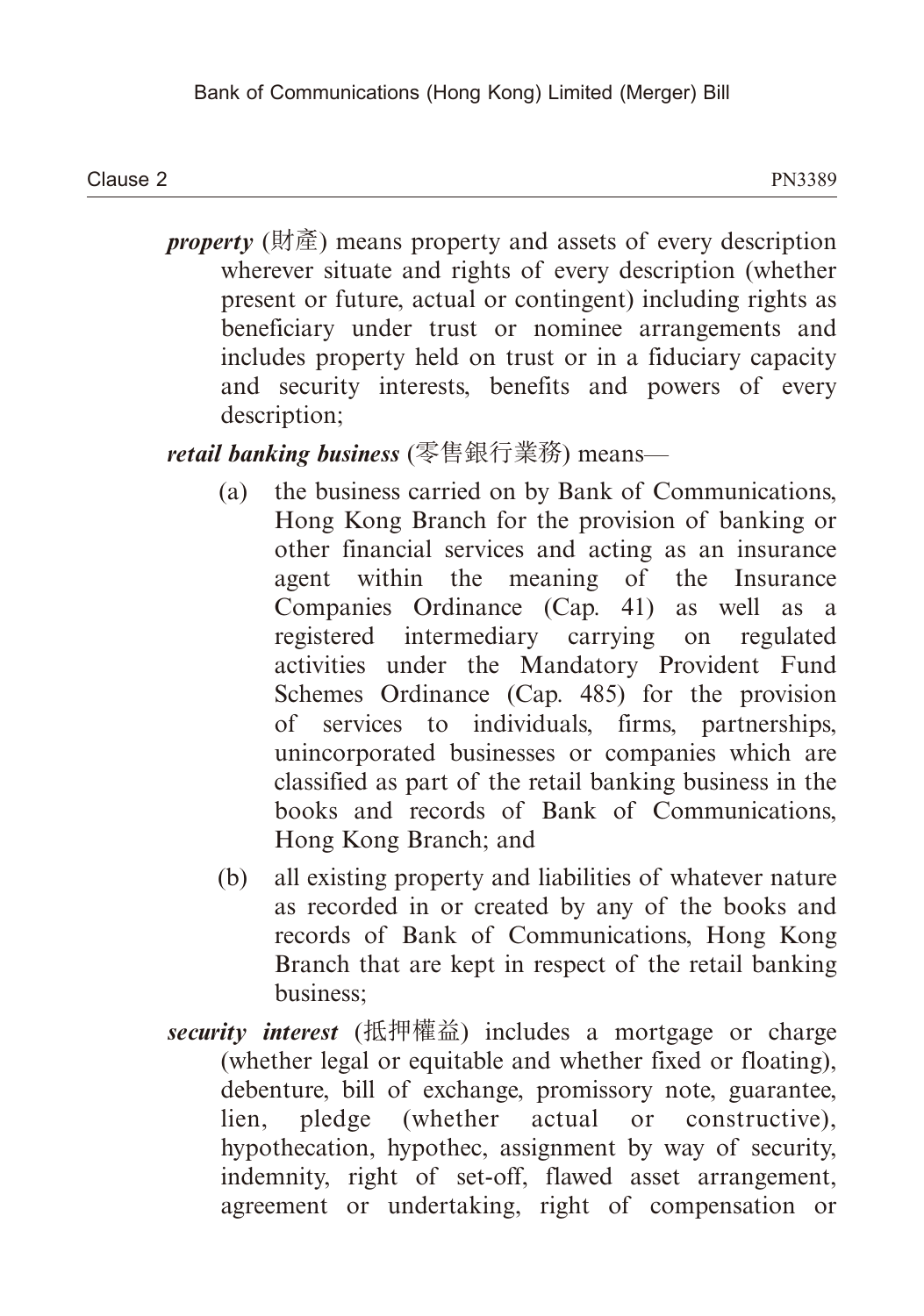#### **零售銀行業務** (retail banking business) 指——

- (a) 交銀香港分行為向個人、商號、合夥、並非法團的 企業或公司提供銀行或其他財務服務以及作為《保 險公司條例》( 第 41 章 ) 所指的保險代理人和從事 受《強制性公積金計劃條例》( 第 485 章 ) 規管的活 動的註冊中介人而向個人、商號、合夥、並非法團 的企業或公司提供服務,而在交銀香港分行的簿冊 及紀錄中歸類為零售銀行業務的部分;及
- (b) 交銀香港分行就零售銀行業務而備存的任何簿冊及 紀錄所記錄或設定的所有現有的任何性質的財產及 法律責任;
- **銀行或其他財務服務** (banking or other financial services) 包 括接受存款、提供付款及匯款服務、提供買賣外幣、證 券或其他財務工具的設施及承擔《銀行業條例》( 第 155 章 ) 第 81(2) 條所述的財務風險。
- (2) 在本條例中凡提述交銀香港分行的財產或法律責任之處, 即為提述交銀香港分行在緊接指定日期之前 ( 不論是以 受益人或以任何受信人身分 ) 有權享有的財產或負上的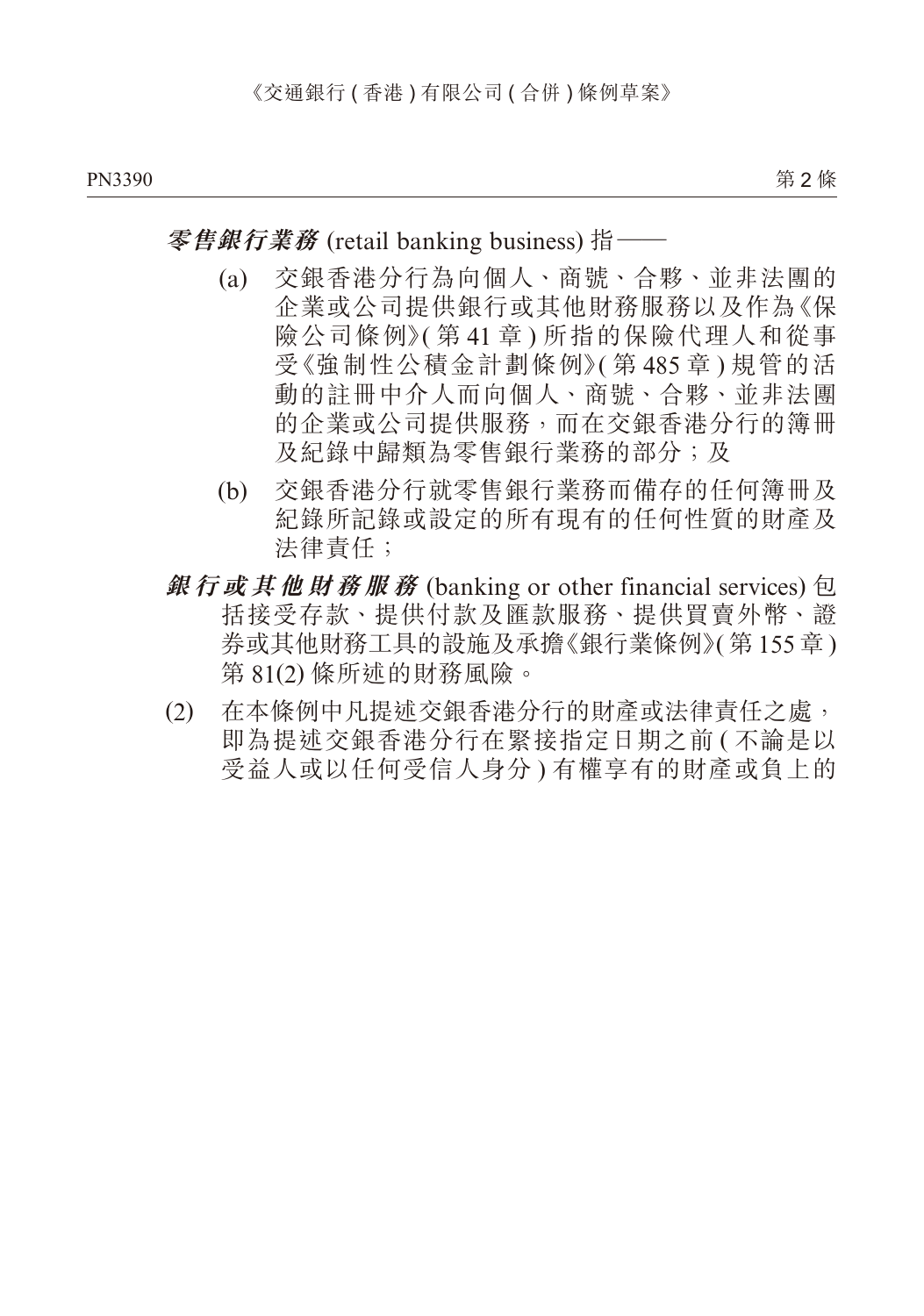#### Clause 2 Clause 2 and 2012 PN3391

undertaking, any standard security, any assignation or disposition ex facie absolute and any agreement or other deed, instrument or document qualifying it, any bond and disposition or assignation in security, any bond of cash credit, any bond of cash credit and disposition or assignation in security, any assignation in security, any real right or burden of whatever kind in the nature of a security and any other deed, document, conveyance, instrument, arrangement or means (in each case made, granted, arising or subsisting under any applicable law) for securing the payment or discharge of a debt or liability and also includes any agreement or undertaking (in each case, whether in writing or not) to give or execute any of the matters as referred to in this definition whether on demand or otherwise or other means (in each case made, granted, arising or subsisting under any applicable law) for securing the payment or discharge of a debt or liability (whether present or future, actual or contingent);

- *subsidiary* (附屬公司) means a subsidiary within the meaning of the Companies Ordinance (Cap. 622);
- *undertakings* (業務) means the businesses and all existing property, reserves and liabilities of Bank of Communications, Hong Kong Branch of whatever nature as recorded in or created by any of the books and records of Bank of Communications, Hong Kong Branch (other than any excluded property and liabilities).
- (2) Any reference in this Ordinance to property or liabilities of Bank of Communications, Hong Kong Branch is a reference to property or liabilities (other than the excluded property and liabilities) to which Bank of Communications, Hong Kong Branch is immediately before the appointed day entitled or subject (whether beneficially or in any fiduciary capacity), wherever the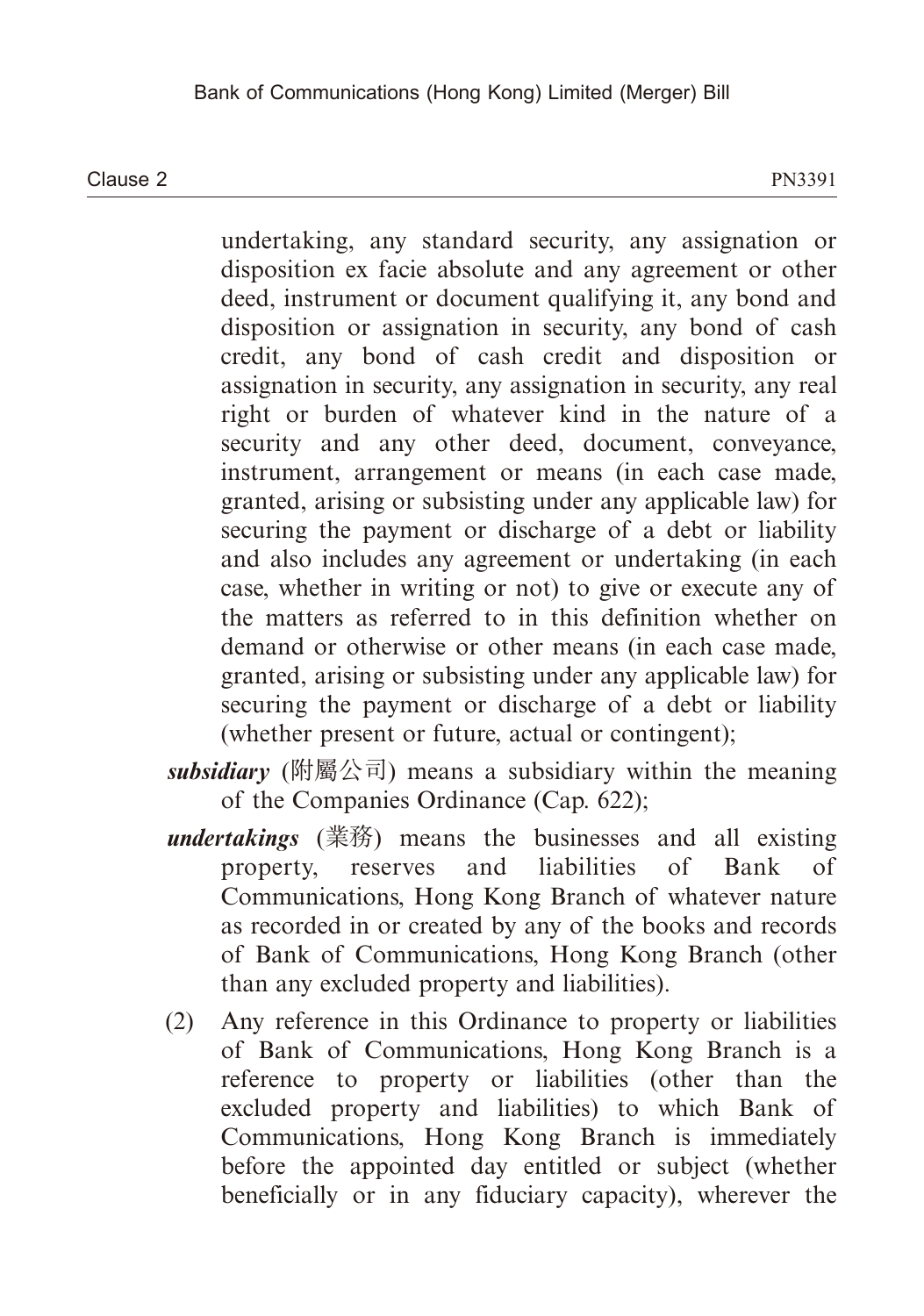第3條

 法律責任 ( 但除外財產及法律責任則除外 ),不論該等 財產或法律責任位於何處或在何處產生,以及不論該等 財產或法律責任能否由交銀香港分行移轉或轉讓,亦不 論交銀香港分行是根據香港法律或是香港以外任何國家、 領土或地方的法律而有權享有該等財產或負上該等法律 責任的。

- (3) 任何政治體、法團及任何其他人的權利如受本條例任何 條文影響,則該政治體、法團或人須當作於本條例中述 及。
- **3. 公告指定日期**
	- (1) 交銀 ( 香港 ) 的董事可為本條例指定一個日期作為指定 日期。
	- (2) 交銀 ( 香港 ) 及交銀香港分行須於憲報刊登聯合公告, 述明被指定為指定日期的日期。但如因任何原因該被指 定的日期結果並非指定日期,則交銀(香港)及交銀香 港分行須於憲報刊登聯合公告表明此情況並述明被指定 為指定日期的下一個日期或已過去的指定日期。

#### **4. 業務轉歸交銀 ( 香港 )**

(1) 在指定日期當日,業務憑藉本條例而無需其他作為或契 據,移轉予和轉歸交銀 ( 香港 ), 以今交銀 ( 香港 ) 繼承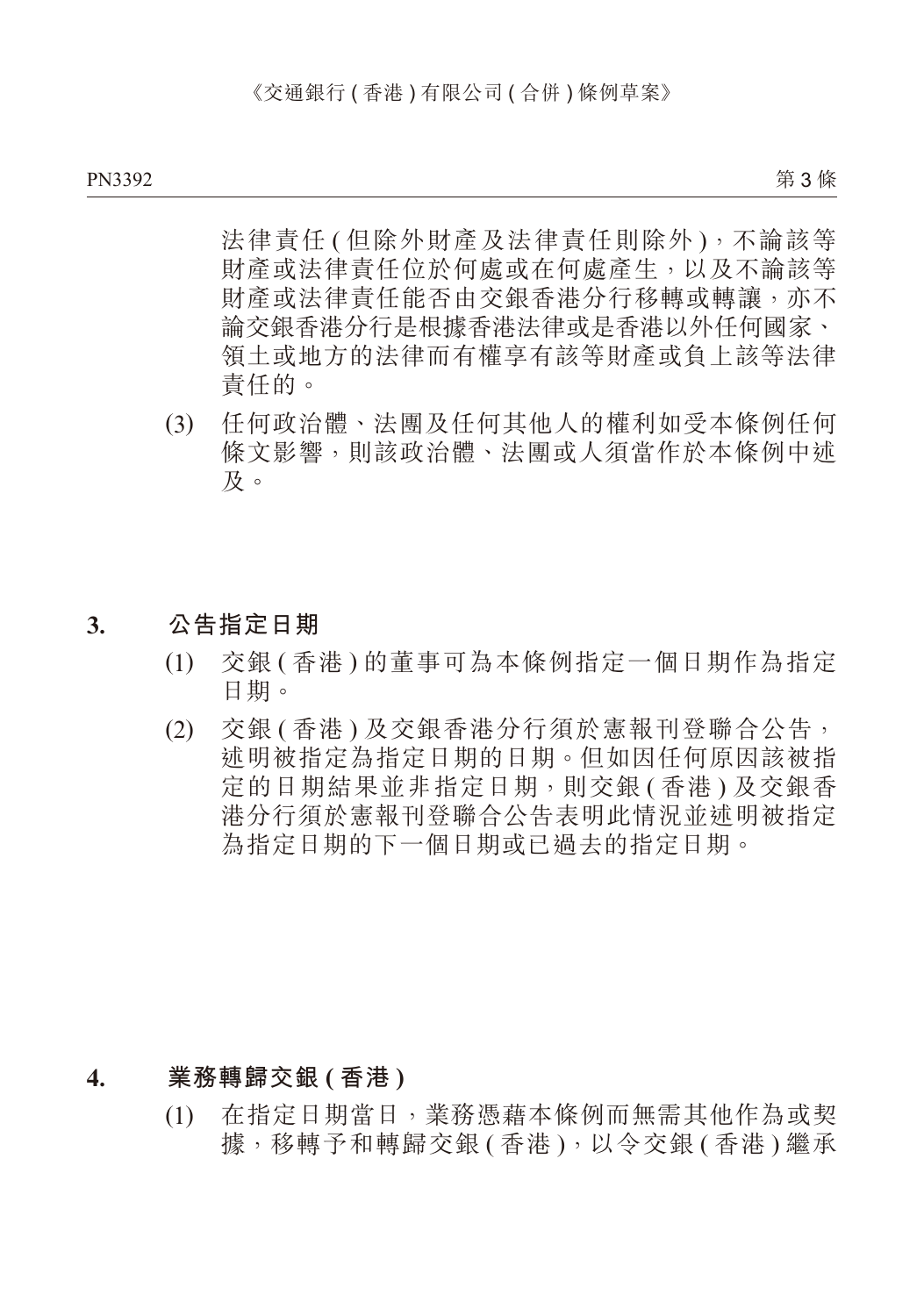Clause 3 Clause 3 and 2012 PN3393 PN3393

property or liabilities are situated or arise and whether or not the property or liabilities are capable of being transferred or assigned by Bank of Communications, Hong Kong Branch, and whether Bank of Communications, Hong Kong Branch is entitled to the property or subject to the liabilities under the laws of Hong Kong or under the laws of any country, territory or place outside Hong Kong.

- (3) Any body politic or corporate and any other person or persons whose rights are affected by any of the provisions of this Ordinance are deemed to be mentioned in this Ordinance.
- **3. Notice of appointed day**
	- (1) The directors of Bank of Communications (Hong Kong) may appoint a day to be the appointed day for this Ordinance.
	- (2) Bank of Communications (Hong Kong) and Bank of Communications, Hong Kong Branch must give joint notice in the Gazette stating the day appointed to be the appointed day except that, in the event that the day appointed proves not to be the appointed day for any reason, Bank of Communications (Hong Kong) and Bank of Communications, Hong Kong Branch are required to give joint notice in the Gazette to that effect and also stating the next day appointed to be the appointed day or the day which was the appointed day.

### **4. Vesting of undertakings in Bank of Communications (Hong Kong)**

(1) On the appointed day the undertakings are, by this Ordinance and without further act or deed, to be transferred to, and vest in, Bank of Communications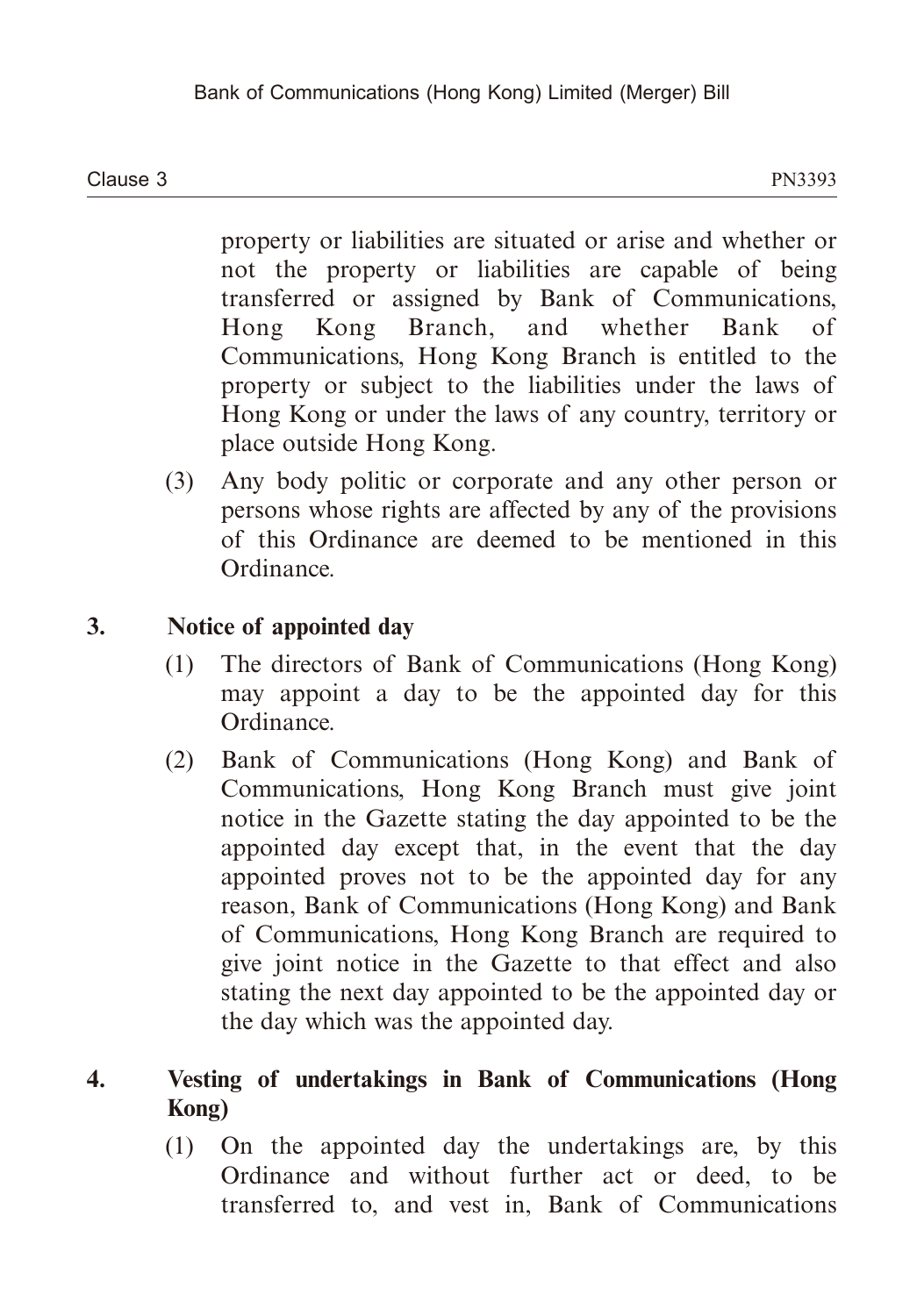第 5 條

業務,猶如在各方面而言交銀 ( 香港 ) 與交銀香港分行 在法律上均是同一人一樣。

(2) 如任何屬業務組成部分的財產及法律責任的移轉及轉歸 是受香港法律以外的規定所管限,則倘若交銀 ( 香港 ) 提出要求,交銀香港分行須在指定日期後,在切實可行 範圍內,盡快採取所有必要步驟,以確保該等財產及法 律責任有效地移轉予和轉歸交銀 ( 香港 )。而在作出移 轉及轉歸之前,交銀香港分行須自指定日期起以信託形 式為交銀 ( 香港 ) 絕對地持有任何該等財產並承擔任何 該等法律責任,直至有效移轉和轉歸為止。

#### **5. 信託財產及遺囑**

(1) 凡任何財產在緊接指定日期之前由交銀香港分行持有, 不論是單獨持有或聯同任何其他人持有,亦不論是以任 何信託契據、授產安排、契諾、協議或其他文書的受託 人或保管受託人身分 ( 不論原先是否以該身分獲委任, 亦不論是經簽署或蓋章獲委任或藉任何法庭命令或以其 他方式獲委任 ) 持有,或是以死者的遺囑執行人或遺產 管理人身分、藉任何法庭命令而委任的司法受託人身分 或任何其他受信人身分持有,並憑藉本條例轉歸或當作 轉歸交銀 ( 香港 ), 則在指定日期當日並自指定日期起, 交銀 ( 香港 ) 將以有關信託給予交銀香港分行的同一身 分,單獨持有或聯同任何其他人 ( 視情況所需而定 ) 持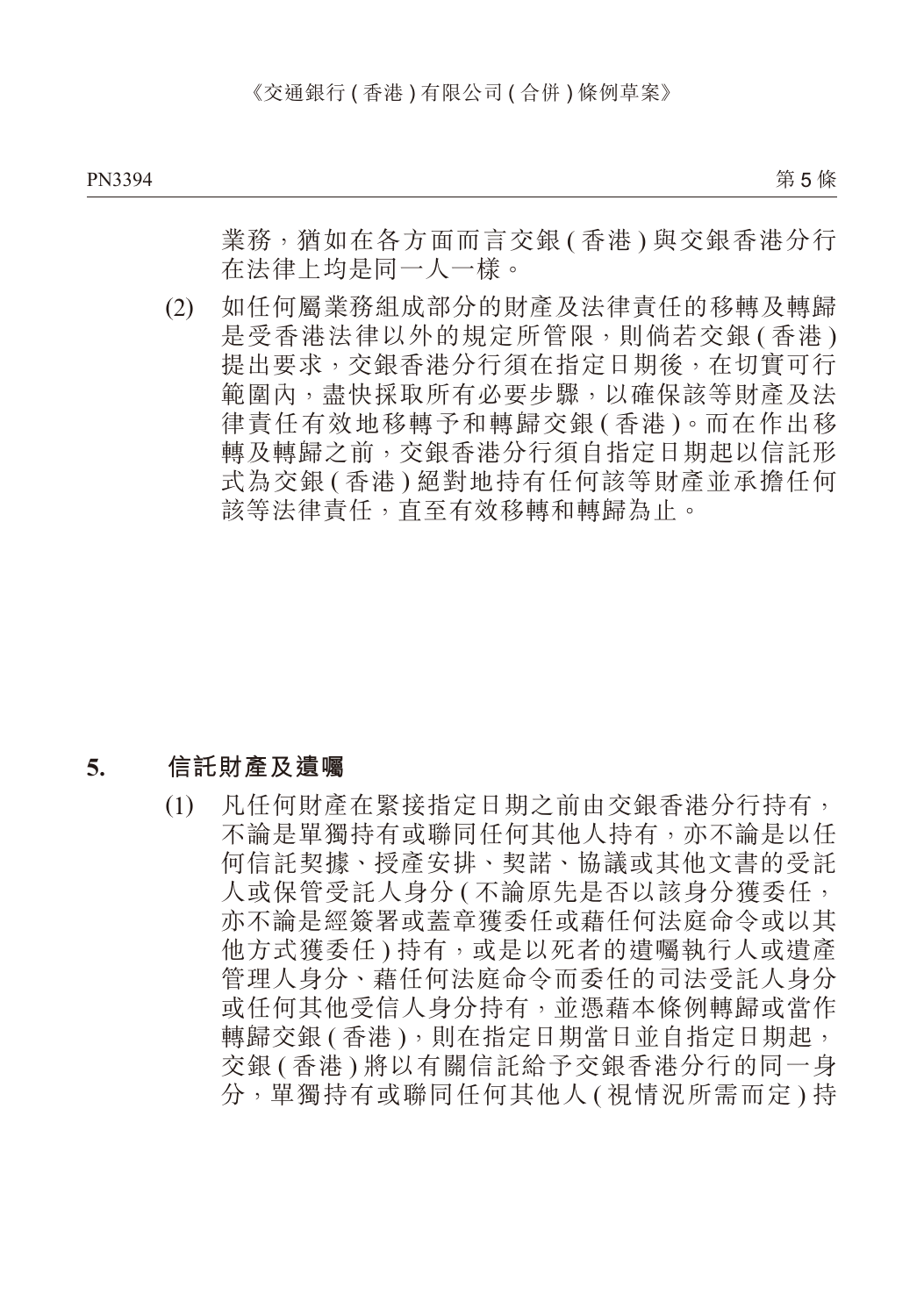Clause 5 Clause 5 and 2012 PN3395

(Hong Kong) to the intent that Bank of Communications (Hong Kong) is to succeed to the undertakings as if in all respects Bank of Communications (Hong Kong) were the same person in law as Bank of Communications, Hong Kong Branch.

(2) Where the transfer and vesting of any property and liabilities forming part of the undertakings is governed otherwise than by the laws of Hong Kong, Bank of Communications, Hong Kong Branch must, if Bank of Communications (Hong Kong) requires, as soon as is practicable after the appointed day, take all necessary steps for securing the effective transfer and vesting of those property and liabilities in Bank of Communications (Hong Kong) and, pending the transfer and vesting, hold any of those property and liabilities in trust absolutely for Bank of Communications (Hong Kong) from the appointed day until the transfer and vesting is effective.

### **5. Trust property and wills**

(1) Any property vested or deemed to be vested in Bank of Communications (Hong Kong) by this Ordinance which immediately before the appointed day was held by Bank of Communications, Hong Kong Branch, whether alone or jointly with any other person, as trustee or custodian trustee of any trust deed, settlement, covenant, agreement or other instrument (whether originally appointed in that capacity or not, and whether appointed under hand or seal, or by order of any court or otherwise), or as executor of the will, or administrator of the estate, of a deceased person or as judicial trustee appointed by order of any court, or in any other fiduciary capacity, is, on and from the appointed day, to be held by Bank of Communications (Hong Kong) alone or, as the case requires, jointly with any other person, in the same capacity on the trusts, and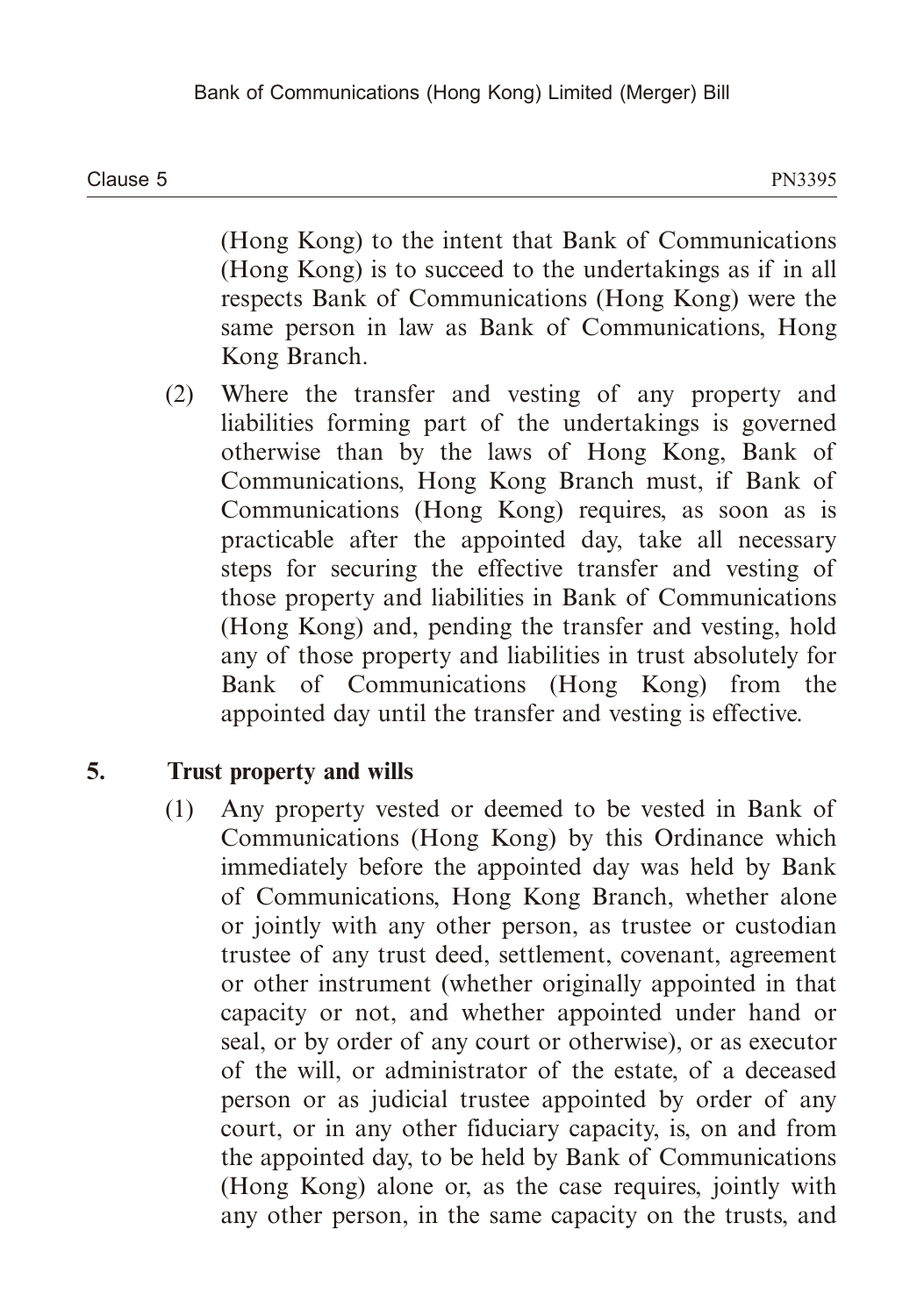第 5 條

 有該財產,並擁有和受限於分別適用於該等信託的權力、 條文及法律責任。

- (2) 凡任何屬業務組成部分的財產,因根據或憑藉任何現有 文書或任何法庭命令 (如屬遺囑,則包括任何遺囑認證 的授予書),歸屬以任何第(1)款提述的受信人身分行事 的交銀香港分行,則該文書或命令以及任何其中訂明交 銀香港分行因以任何該等受信人身分提供服務而獲付或 留存酬金的條文,或任何訂明交銀香港分行因以任何受 信人身分提供服務而獲付或留存酬金的現有合約或安排, 在指定日期當日並自指定日期起,在文意許可的情況下, 須在猶如文書、命令、合約或安排中凡提述交銀香港分 行之處 ( 但不包括對交銀香港分行的條款及條件或收費 率的提述 ( 不論如何措詞, 亦不論是明訂或隱含 )), 均 以提述交銀 ( 香港 ) 取代的情況下解釋和具有效力, 而 本款並不阻止交銀 ( 香港 ) 更改須按照該文書、命令、 合約或安排的條款支付的酬金或收費率。
- (3) 任何在指定日期前訂立但在指定日期前未在香港申領遺 囑認證並屬業務組成部分的遺囑,以及任何在指定日期 當日或之後訂立並屬業務組成部分的遺囑,如委任交銀 香港分行以受託人的身分作為任何財產的執行人、受託 人或收受人,則在指定日期當日並自指定日期起,該遺 囑中凡提述交銀香港分行為執行人、受託人或收受人或 其他與該委任有關之處 ( 但不包括對交銀香港分行的條 款及條件或收費率的提述 ( 不論如何措詞, 亦不論是明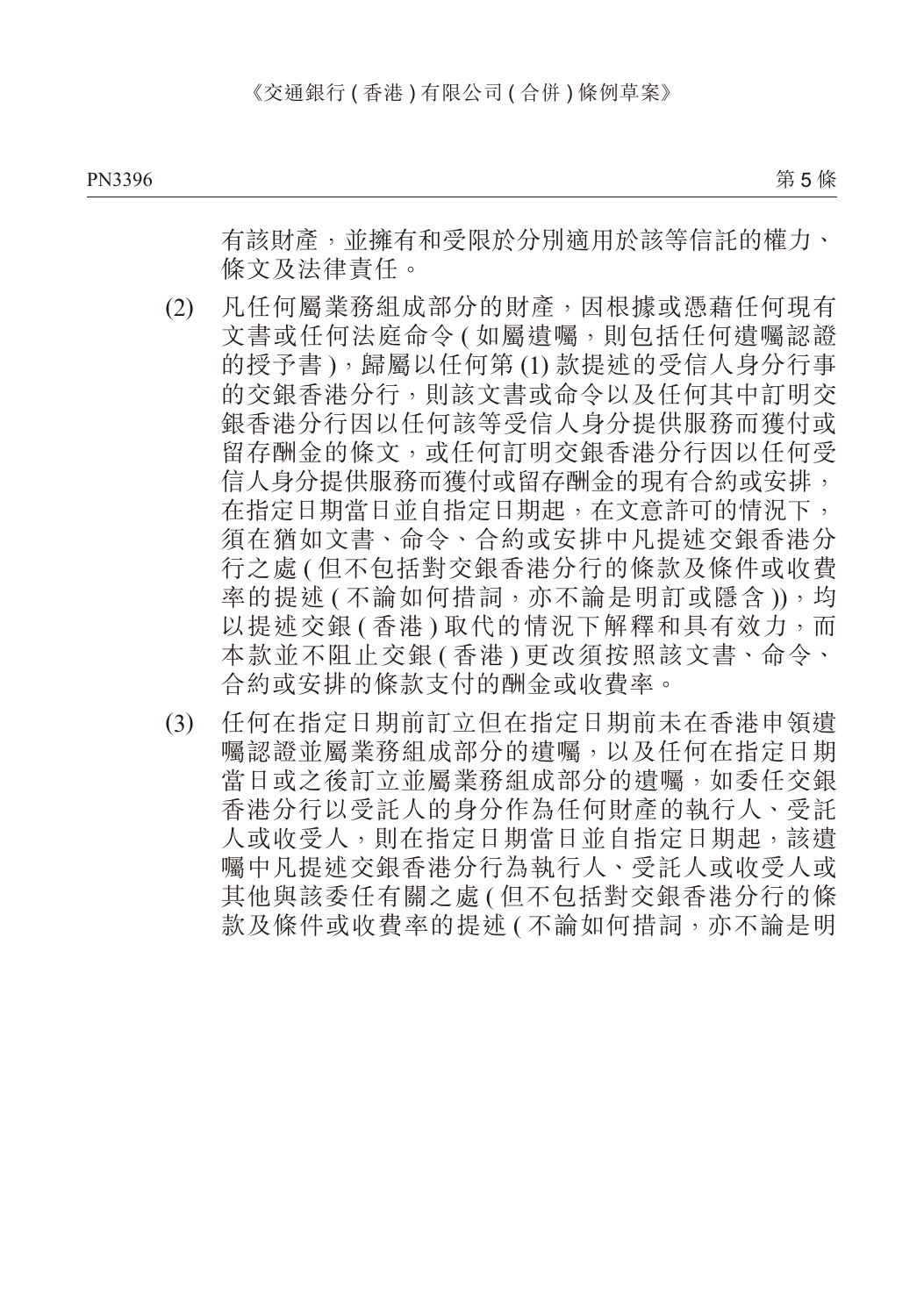with and subject to the powers, provisions and liabilities, applicable to them respectively.

- (2) Any existing instrument or order of any court under or by which any property forming part of the undertakings became vested in Bank of Communications, Hong Kong Branch, in any fiduciary capacity referred to in subsection (1) (including in the case of a will any grant of probate of the will), and any provision in that instrument or order, or any existing contract or arrangement, for the payment to, or retention by, Bank of Communications, Hong Kong Branch of remuneration for its services in any fiduciary capacity, is, on and from the appointed day, to be construed and have effect, so far as the context permits, as if for any reference in the instrument, order, contract or arrangement to Bank of Communications, Hong Kong Branch not being a reference (however worded and whether express or implied) to terms and conditions of, or to a scale of fees of, Bank of Communications, Hong Kong Branch, there were substituted a reference to Bank of Communications (Hong Kong) and this subsection does not prevent Bank of Communications (Hong Kong) from varying the remuneration or scale of fees payable in accordance with the terms of the instrument, order, contract or arrangement.
- (3) Any will made before the appointed day which has not been proved in Hong Kong before the appointed day, and any will made on or after the appointed day, being a will forming part of the undertakings which appoints Bank of Communications, Hong Kong Branch to be an executor, trustee or recipient of any property as trustee, is, on and from the appointed day, to be construed and have effect as if for any reference in that will to Bank of Communications, Hong Kong Branch as the executor, trustee or recipient or otherwise in connection with that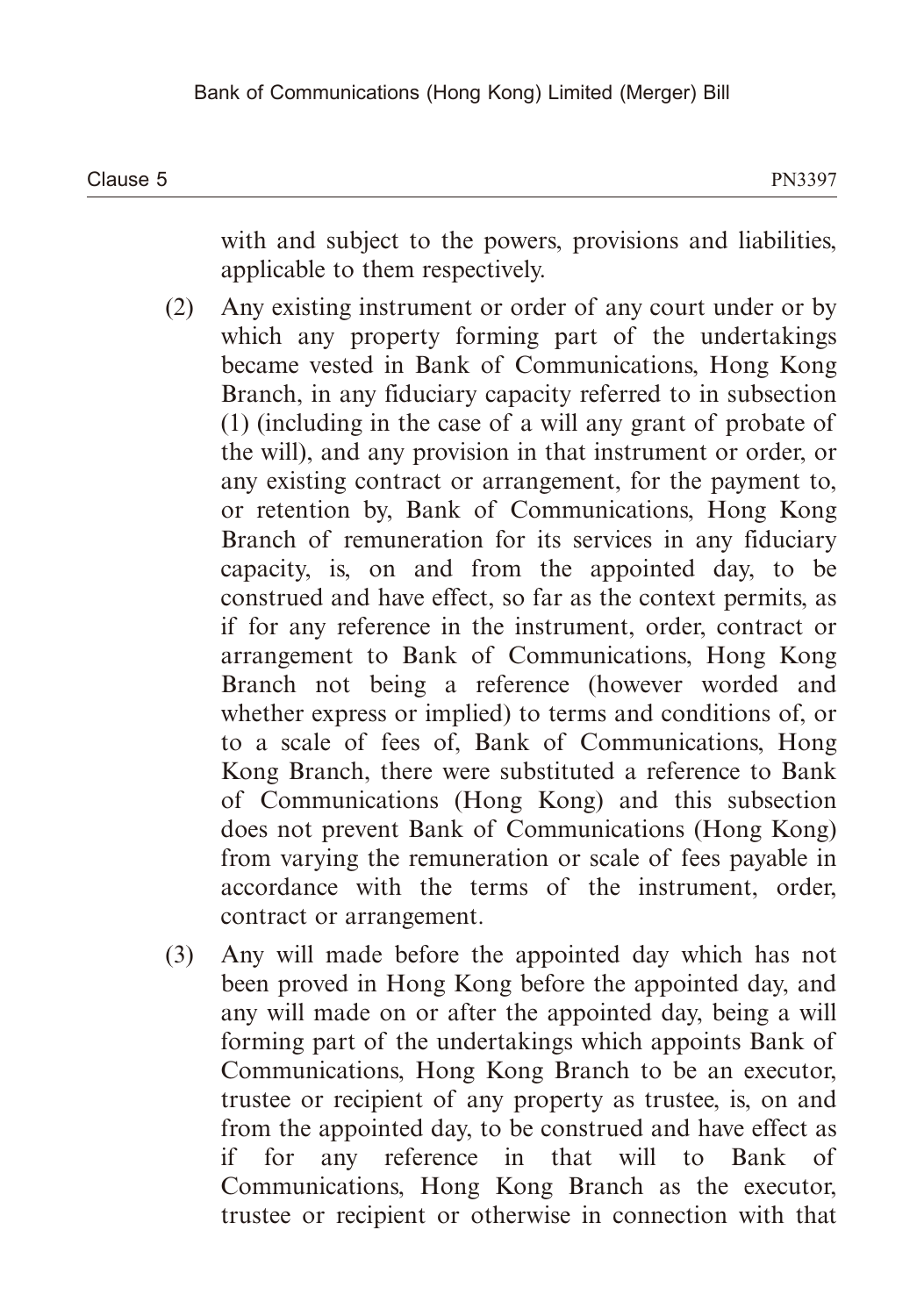訂或隱含)),均猶如以提述交銀(香港)取代的情況下 解釋和具有效力。

(4) 任何具遺囑性質的饋贈均不得僅因本條例任何條文的施 行而廢止。

#### **6. 補充條文**

在不影響本條例任何其他條文的原則下,除非本條例任何條 文有相反效力,否則本條的下述條文對業務具有效力——

(a) 凡交銀香港分行 ( 不論是單獨或聯同任何其他人, 亦不論是以主事人或代理人的身分,亦不論是否採 用書面形式 ) 訂立、參與訂定、接獲、發出或被指 明為收件人的所有現有合約、協議、保險單、認購 權文件、約務更替文件、證明書、裁決、批地文 件、轉易書、契據、租契、特許、通知、許可證、 擔保、授予任何抵押權益或包含任何抵押權益的文 件、債權證明書、彌償、委託、指示及其他文書及 承諾、( 只要是 ) 交銀 ( 不論是單獨或聯同任何其他 人,亦不論是以主事人或代理人的身分,亦不論是 否採用書面形式 ) 訂立、參與訂定、接獲、發出或 被指明為收件人的有關文件,以及交銀香港分行 ( 不 論是單獨或聯同任何其他人,亦不論是以主事人或 代理人的身分,亦不論是否採用書面形式 ) 擁有權 益的保險單 ( 而如該等文書所訂或根據該等文書確 立的權利、法律責任、權益或任何據法權產屬業務 的組成部分), 在指定日期當日並自指定日期起, 在猶如有以下轉變的情況下解釋和具有效力——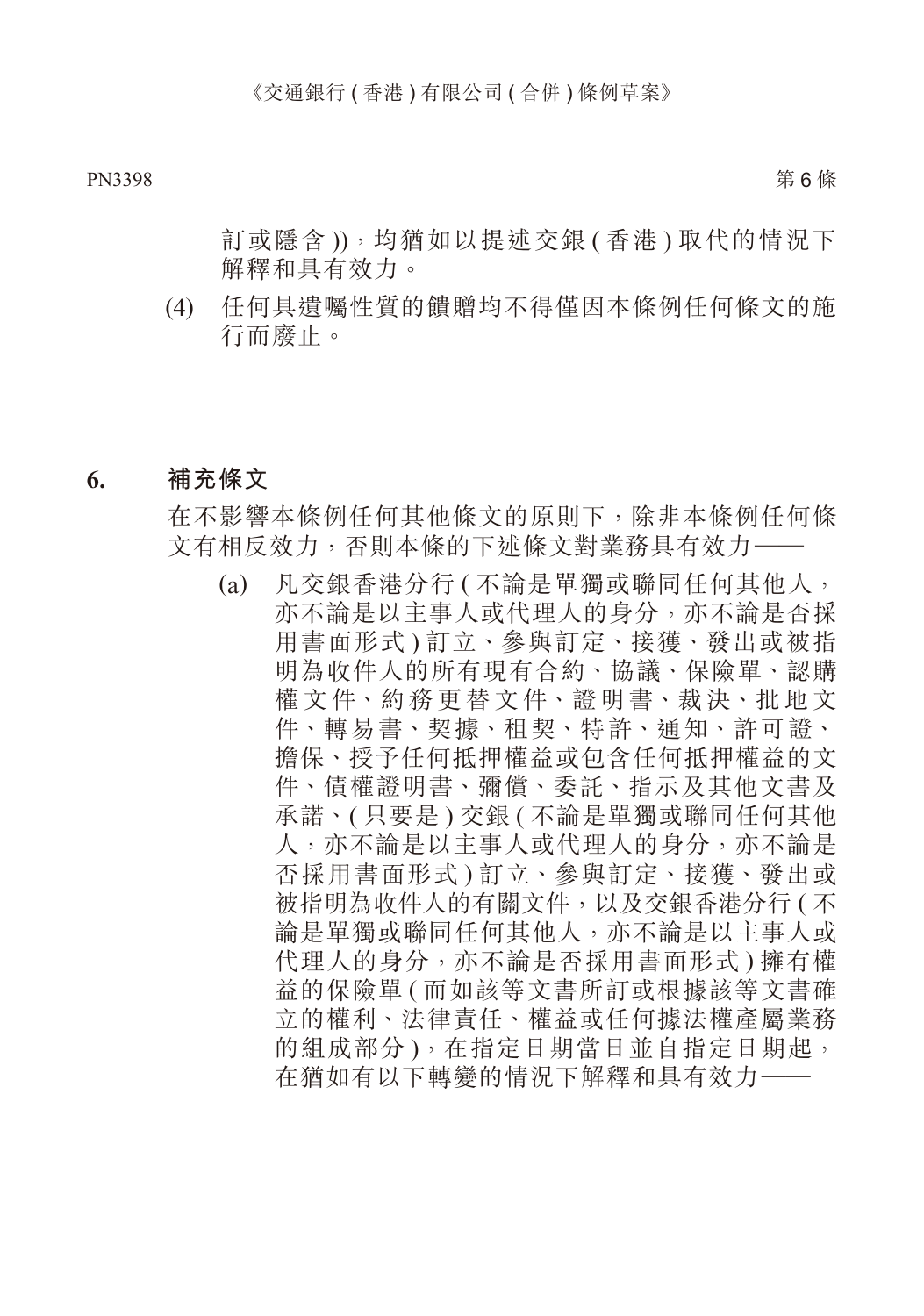Clause 6 Clause 6 and 2012 PN3399 PN3399

appointment, not being a reference (however worded and whether express or implied) to terms and conditions of, or to a scale of fees of, Bank of Communications, Hong Kong Branch, there were substituted a reference to Bank of Communications (Hong Kong).

(4) No testamentary gift is adeemed only because of the operation of any of the provisions of this Ordinance.

### **6. Supplementary provisions**

Without affecting any other provision of this Ordinance but subject to any provision of this Ordinance to the contrary effect, the following provisions of this section have effect in relation to the undertakings—

(a) all existing contracts, agreements, insurance policies, options, novations, certificates, awards, land grants, conveyances, deeds, leases, licences, notices, permits, guarantees, documents granting or comprising any security interest, bonds, indemnities, mandates, instructions and other instruments and undertakings entered into by, made with, given to or by or addressed to Bank of Communications, Hong Kong Branch or (in so far as they are) entered into by, made with, given to or by or addressed to Bank of Communications and insurance policies in which Bank of Communications, Hong Kong Branch has an interest (and where the rights, liabilities, interest or any chose in action under or established by those instruments forms part of the undertakings) (whether alone or jointly with any other person and whether as principal or agent and whether in writing or not) are to be construed and have effect on and from the appointed day as if—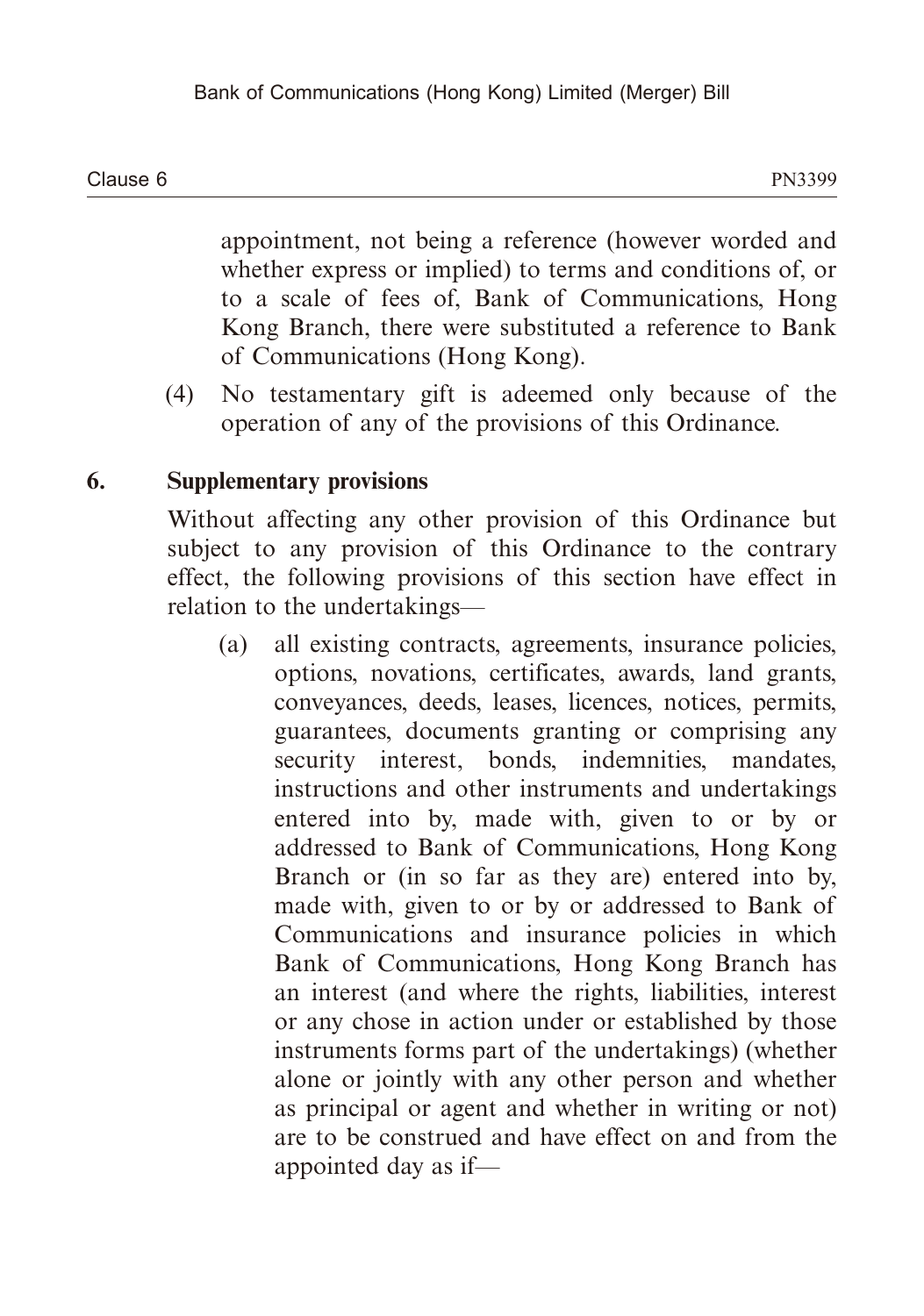第6條

- (i) 當事人一方為交銀 ( 香港 ),而非交銀香港分 行或交銀;
- (ii) 凡提述交銀香港分行或交銀之處 ( 不論如何措 詞,亦不論是明訂或隱含 ),就在指定日期當 日或以後辦理的事情而言,均以提述交銀 ( 香 港 ) 取代;及
- (iii) 凡提述交銀香港分行或交銀各董事或任何董 事、高級人員或僱員之處 ( 不論如何措詞, 亦 不論是明訂或隱含 ),就在指定日期當日或以 後辦理的事情而言,即為提述交銀 ( 香港 ) 各 董事,或 ( 視情況所需而定 ) 交銀 ( 香港 ) 為該 目的而委任的任何交銀 ( 香港 ) 董事、高級人 員或僱員,如無作出委任,則為提述身分與該 名首述的董事、高級人員或僱員最為接近的交 銀 ( 香港 ) 董事、高級人員或僱員;
- (b) 除第 16 條另有規定外,(a)(ii) 段適用於任何法定條 文、交銀香港分行或交銀並非立約一方的任何現有 合約的任何條文,以及任何其他現有文件 ( 合約及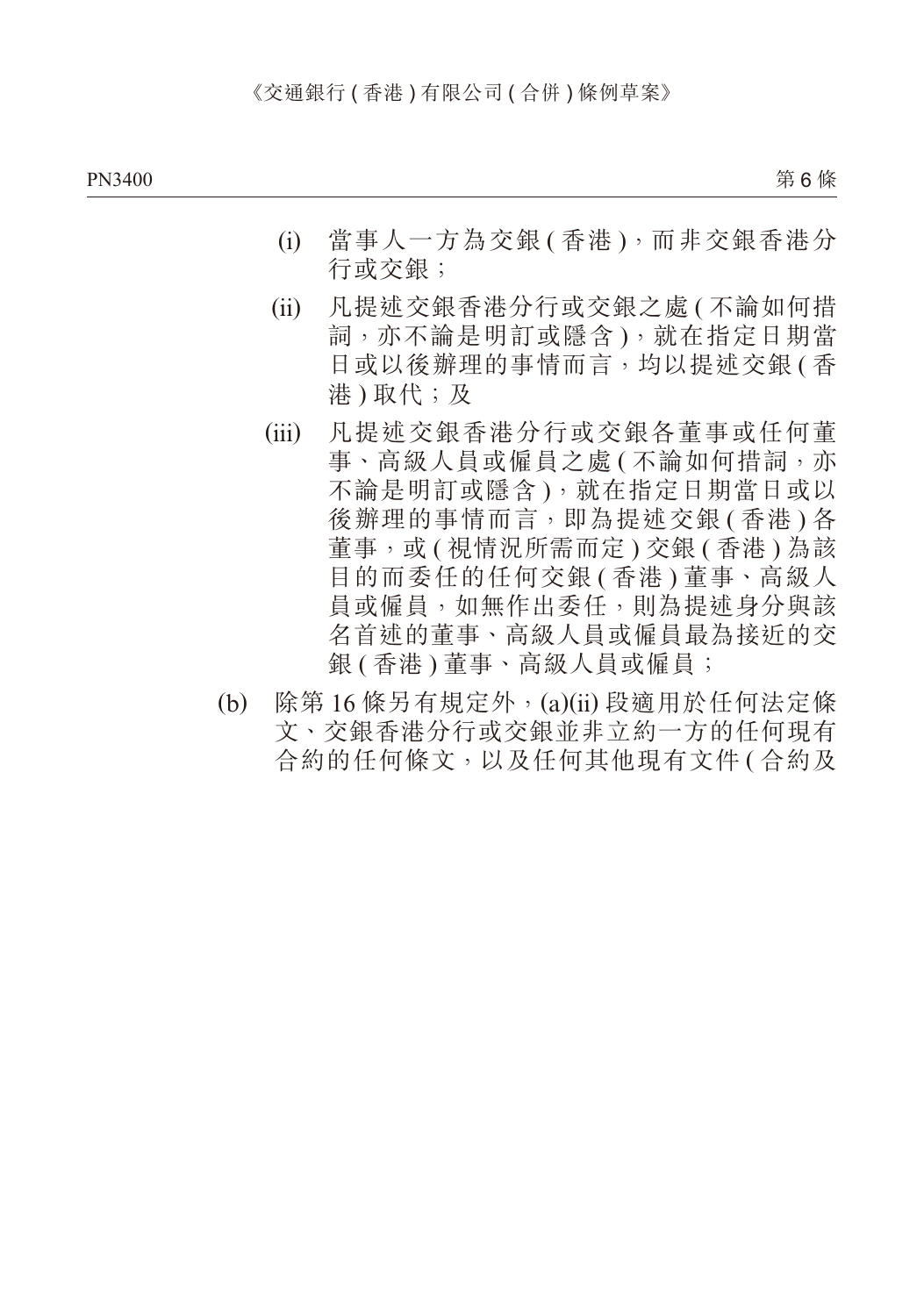Clause 6  $\blacksquare$  PN3401

- (i) Bank of Communications (Hong Kong) had been a party instead of Bank of Communications, Hong Kong Branch or Bank of Communications;
- (ii) for any reference (however worded and whether express or implied) to Bank of Communications, Hong Kong Branch or Bank of Communications, there were substituted, as respects anything falling to be done on or after the appointed day, a reference to Bank of Communications (Hong Kong); and
- (iii) for any reference (however worded and whether express or implied) to the directors or to any director, officer or employee of Bank of Communications, Hong Kong Branch or Bank of Communications, there were substituted, as respects anything falling to be done on or after the appointed day, a reference to the directors of Bank of Communications (Hong Kong) or, as the case requires, to any director, officer or employee of Bank of Communications (Hong Kong) as Bank of Communications (Hong Kong) may appoint for that purpose or, in default of appointment, to the director, officer or employee of Bank of Communications (Hong Kong) who corresponds as nearly as may be to the first-mentioned director, officer or employee;
- (b) paragraph (a)(ii), subject to section 16, applies to any statutory provision, to any provision of any existing contract to which Bank of Communications, Hong Kong Branch or Bank of Communications was not a party and to any provision of any other existing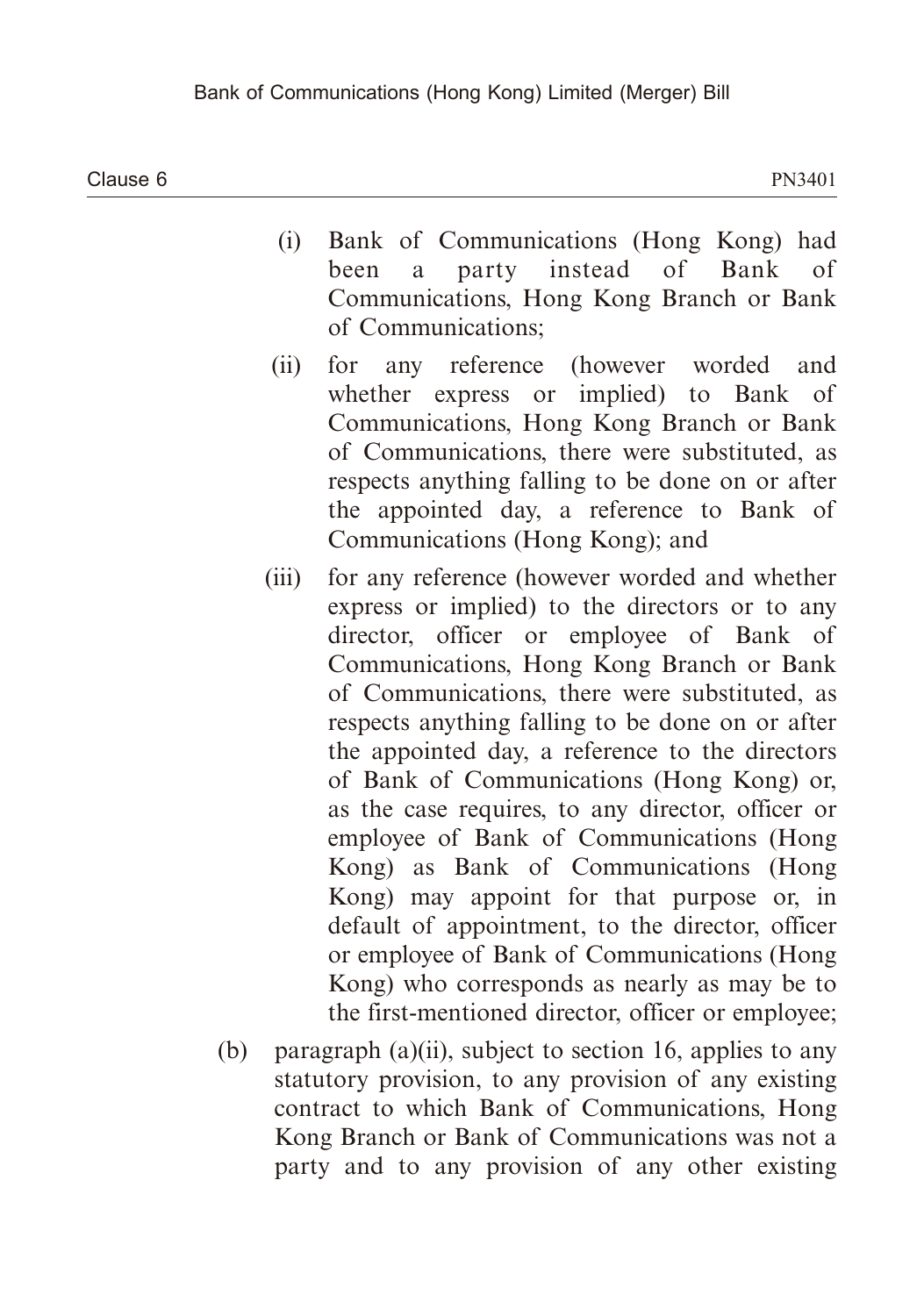第6條

 遺囑除外 ) 的任何條文,一如它適用於該段所適用 的合約;

(c) 交銀香港分行與客户之間的任何帳户,在指定日期 當日移轉予交銀 ( 香港 ), 並成為交銀 ( 香港 ) 與該 客户之間的帳户,規限該帳户的條件和附帶條件 ( 包 括任何帳户號碼 ) 與先前的相同;就所有目的而言, 每一帳户須當作為單一個無間斷的帳户;而交銀香 港分行 ( 不論是單獨或聯同任何其他人,亦不論是 以主事人或代理人的身分,亦不論是否採用書面形 式 ) 訂立、參與訂定、接獲、發出或被指明為收件 人的任何現有合約、協議、保險單、認購權文件、 約務更替文件、證明書、裁決、批地文件、轉易 書、契據、租契、特許、通知、許可證、擔保、授 予任何抵押權益或包含任何抵押權益的文件、債權 證明書、彌償、委託、指示及其他文書及承諾,在 指定日期當日並自指定日期起,須在猶如有以下轉 變的情況下解釋和具有效力:凡提述交銀香港分行 與客户之間的帳户之處 ( 不論如何措詞, 亦不論是 明訂或隱含 ),就在指定日期當日或以後辦理的事 情而言,並在文意許可的情況下,均以提述交銀 ( 香 港 ) 與該客户之間單一個無間斷的帳户取代,而且,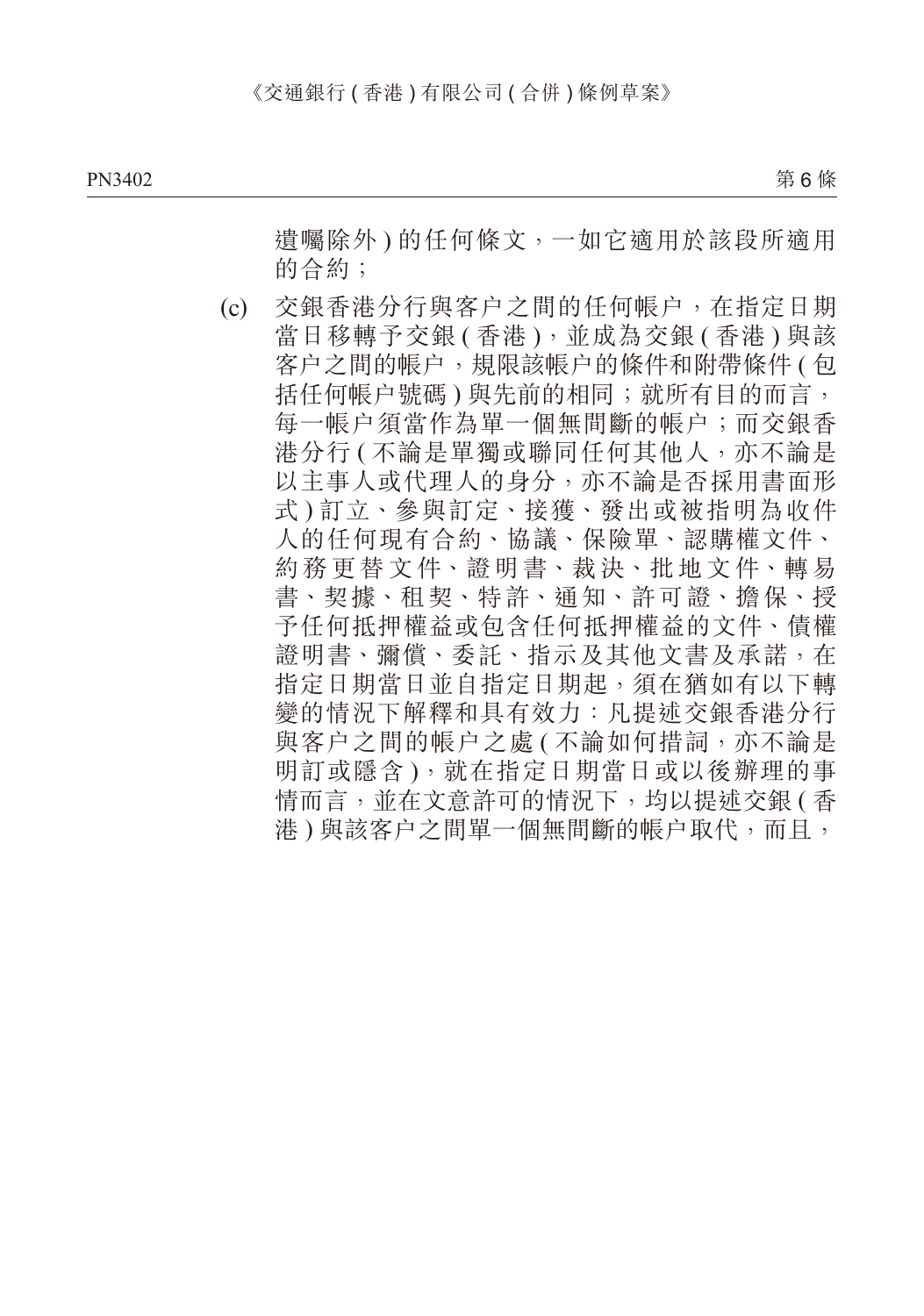document (not being a contract or will) as it applies to a contract to which that paragraph applies;

(c) any account between Bank of Communications, Hong Kong Branch and a customer is, on the appointed day, to be transferred to Bank of Communications (Hong Kong) and become an account between Bank of Communications (Hong Kong) and that customer subject to the same conditions and incidents including any account number as before; and each account is to be deemed for all purposes to be a single continuing account; and any existing contracts, agreements, insurance policies, options, novations, certificates, awards, land grants, conveyances, deeds, leases, licences, notices, permits, guarantees, documents granting or comprising any security interest, bonds, indemnities, mandates, instructions and other instruments and undertakings entered into by, made with, given to or by or addressed to Bank of Communications, Hong Kong Branch (whether alone or jointly with any other person and whether as principal or agent and whether in writing or not) are to be construed and have effect on and from the appointed day as if for any reference (however worded and whether express or implied) to the account between Bank of Communications, Hong Kong Branch and a customer, there were substituted, as respects anything falling to be done on or after the appointed day, and so far as the context permits, a reference to the single continuing account between Bank of Communications (Hong Kong) and that customer; and nothing in this Ordinance affects any right of Bank of Communications (Hong Kong) or of any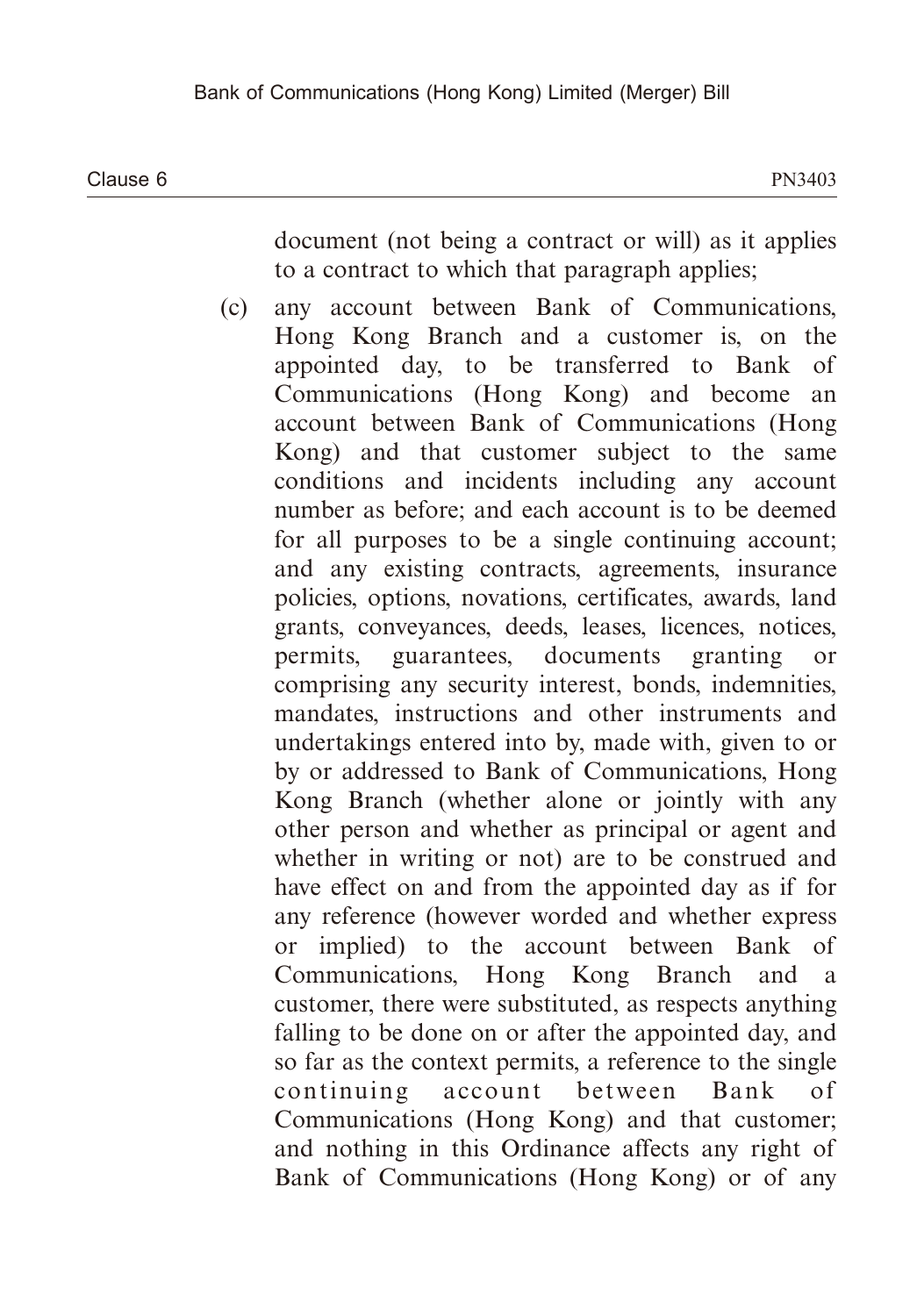本條例並不影響交銀 ( 香港 ) 或任何客户更改規限 持有任何帳户的條件或附帶條件的任何權利;

- (d) 交銀香港分行接獲或發出或 ( 只要是 ) 交銀代表交 銀香港分行接獲或發出的 (不論是單獨或聯同任何 其他人共同接獲或發出 ) 任何現有指示、命令、指 令、委託、授權書、授權、承諾或同意 ( 不論是否 採用書面形式,亦不論是否與帳户有關),在指定 日期當日並自指定日期起,須在猶如是交銀 ( 香港) 接獲或發出,或交銀 ( 香港 ) 聯同任何其他人共同 接獲或發出的情況下適用和具有效力;
- (e) 要求交銀香港分行或代表交銀香港分行的交銀兌現 的、由交銀香港分行或代表交銀香港分行的交銀接 獲、承兌或背書的又或須於交銀香港分行的任何營 業地點支付的任何可流轉票據或付款指令票據,無 論是在指定日期之前、當日或之後要求交銀香港分 行或代表交銀香港分行的交銀兌現,或在指定日期 之前、當日或之後由交銀香港分行或代表交銀香港 分行的交銀接獲、承兌或背書的,在指定日期當日 並自指定日期起,在猶如已要求交銀 ( 香港 ) 兑現, 或已由交銀 ( 香港 ) 接獲、承兑或背書, 又或於交 銀 ( 香港 ) 的同一營業地點支付的情況下具有同樣 效力;
- (f) 交銀香港分行以受寄人身分對任何文件、紀錄、貨 物或其他物件的保管,在指定日期當日移交交銀 ( 香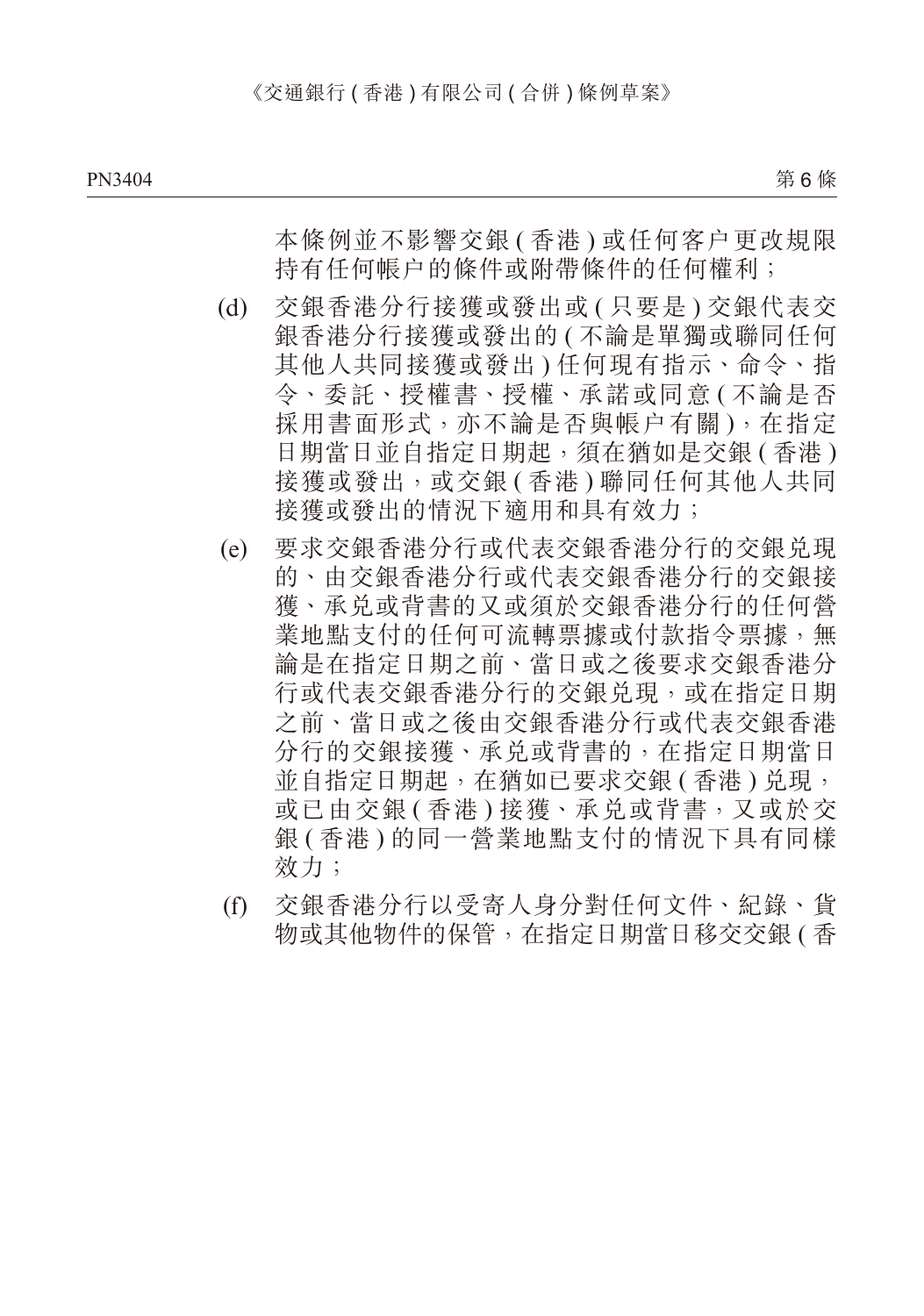customer to vary the conditions or incidents subject to which any account is kept;

- (d) any existing instruction, order, direction, mandate, power of attorney, authority, undertaking or consent (whether in writing or not and whether or not in relation to an account) given to or by Bank of Communications, Hong Kong Branch or (in so far as it is) given to or by Bank of Communications on behalf of Bank of Communications, Hong Kong Branch, either alone or jointly with any other person, is to apply and have effect, on and from the appointed day, as if given to or by Bank of Communications (Hong Kong) or to or by Bank of Communications (Hong Kong) jointly with any other person;
- (e) any negotiable instrument or order for payment of money drawn on, or given to, or accepted or endorsed by, Bank of Communications, Hong Kong Branch or Bank of Communications on behalf of Bank of Communications, Hong Kong Branch, or payable at any place of business of Bank of Communications, Hong Kong Branch, whether drawn, given, accepted or endorsed before, on or after the appointed day, is to have the same effect on and from the appointed day, as if it had been drawn on, or given to, or accepted or endorsed by Bank of Communications (Hong Kong), or were payable at the same place of business of Bank of Communications (Hong Kong);
- (f) the custody of any document or record, goods or other thing held by Bank of Communications, Hong Kong Branch as bailee is to pass to Bank of Communications (Hong Kong) on the appointed day,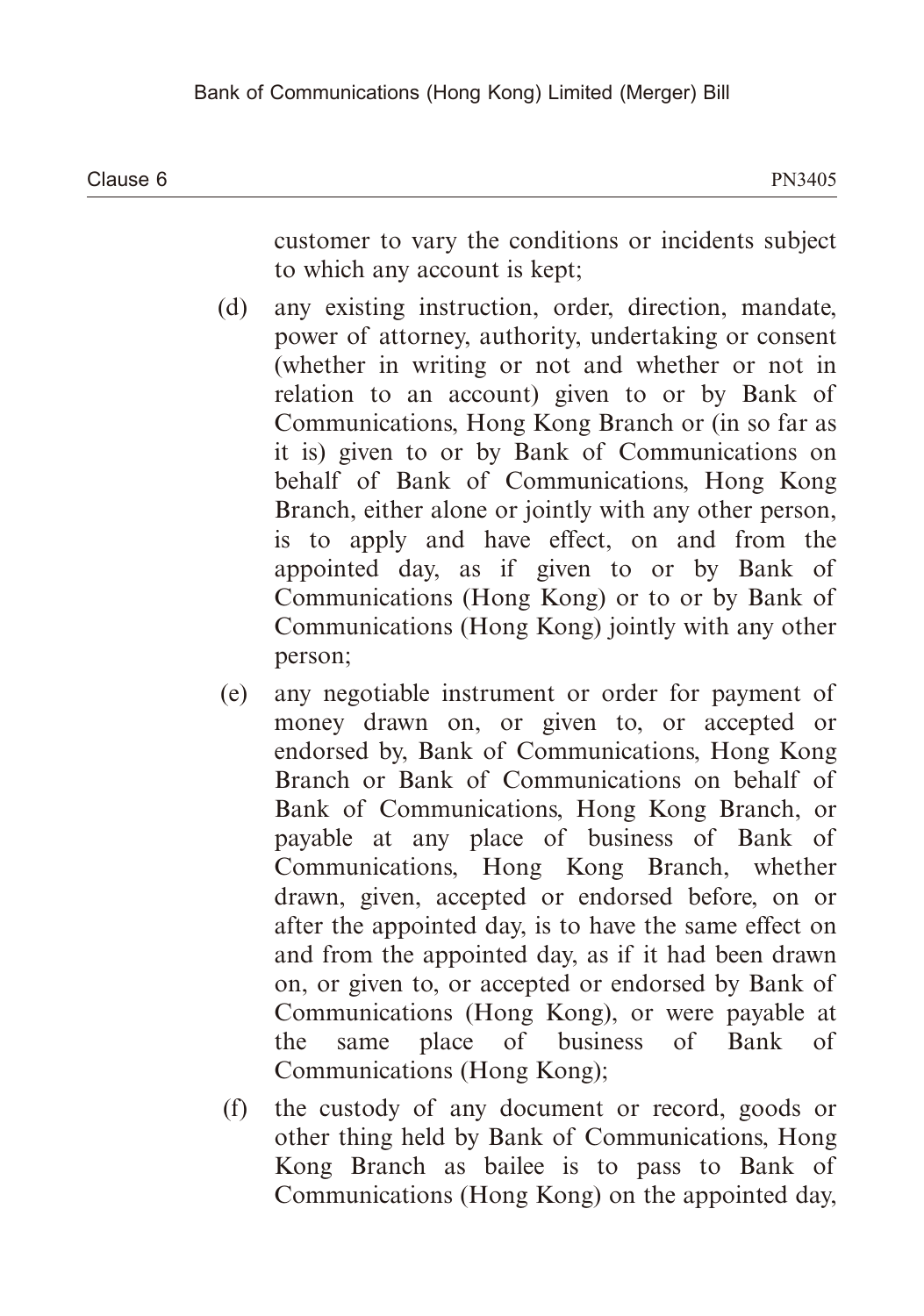第6條

 港 ),而交銀香港分行根據關乎該等文件、紀錄、 貨物或物件的任何委託保管合約而具有的權利及義 務,在指定日期成為交銀 ( 香港 ) 的權利及義務;

- (g) 本段的下述條文適用於抵押權益——
	- (i) 在緊接指定日期之前由交銀香港分行或交銀, 或交銀香港分行或交銀的代名人、代理人或受 託人,持有而用作保證任何法律責任獲得償付 或解除的任何抵押權益,在指定日期當日並自 指定日期起,由交銀(香港)持有或由該代名 人、代理人或受託人為交銀 ( 香港 ) 持有 ( 視 情況所需而定),並須供交銀(香港)(不論是 為其本身利益或是為任何其他人的利益 ) 用作 保證該法律責任獲得償付或解除;
	- (ii) 就按照本條例轉歸或當作轉歸交銀 ( 香港 ) 的 任何抵押權益及以該抵押權益作為保證的任何 法律責任而言,交銀(香港)所享有的權利及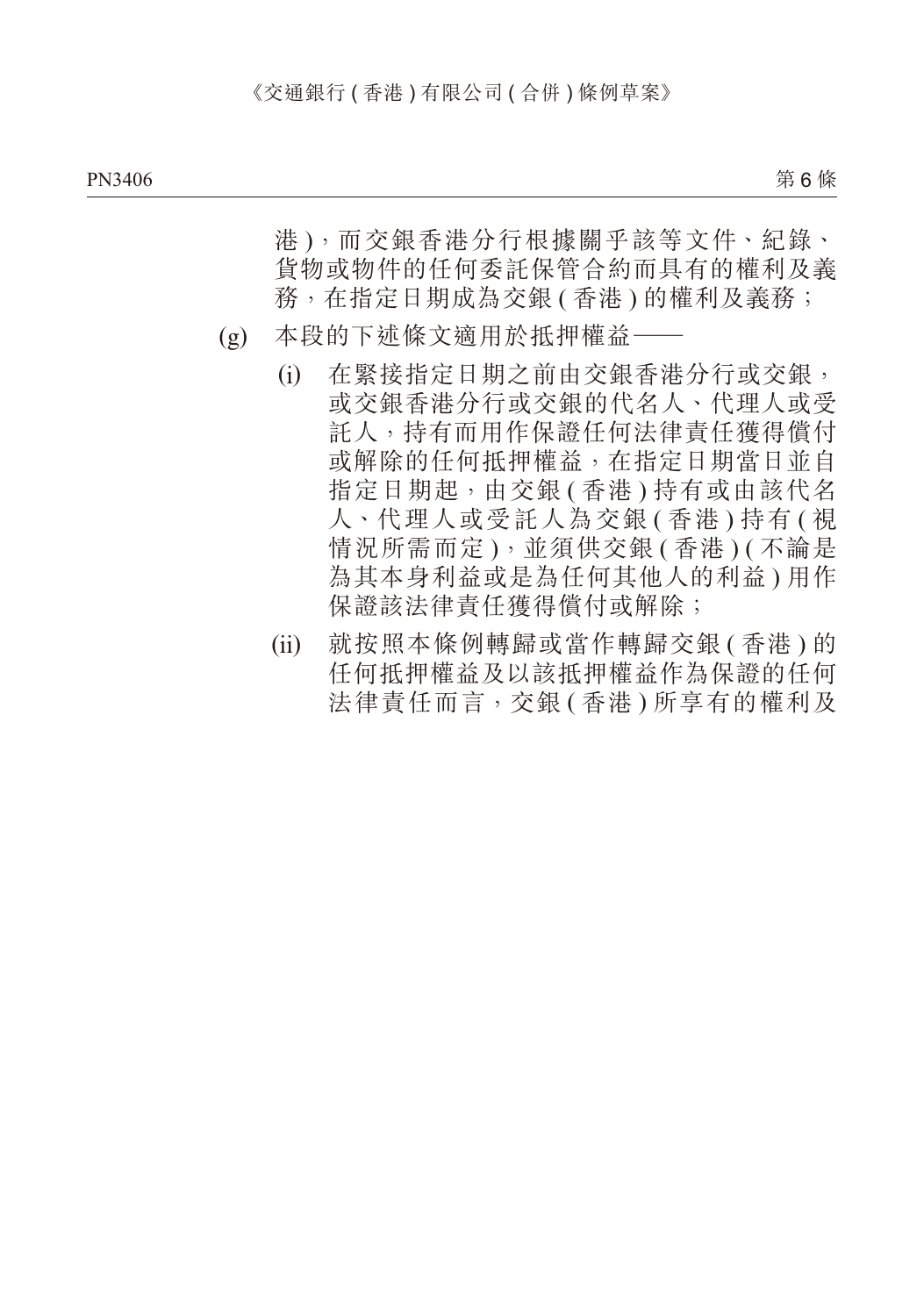and the rights and obligations of Bank of Communications, Hong Kong Branch under any contract of bailment relating to those document or record, goods or thing are to become the rights and obligations of Bank of Communications (Hong Kong) on the appointed day;

- (g) the following provisions of this paragraph apply in relation to security interests—
	- (i) any security interest held immediately before the appointed day by Bank of Communications, Hong Kong Branch or Bank of Communications, or by a nominee or agent of or trustee for Bank of Communications, Hong Kong Branch or Bank of Communications, as security for the payment or discharge of any liability is, on and from the appointed day, to be held by Bank of Communications (Hong Kong), or, as the case requires, by that nominee or agent of or trustee for Bank of Communications (Hong Kong), and be available to Bank of Communications (Hong Kong) (whether for its own benefit or for the benefit of any other person) as security for the payment or discharge of that liability;
	- (ii) in relation to any security interest vested or deemed to be vested in Bank of Communications (Hong Kong) under this Ordinance and any liability secured by that security interest, Bank of Communications (Hong Kong) is to be entitled to the rights and priorities and be subject to the obligations and incidents to which Bank of Communications, Hong Kong Branch or Bank of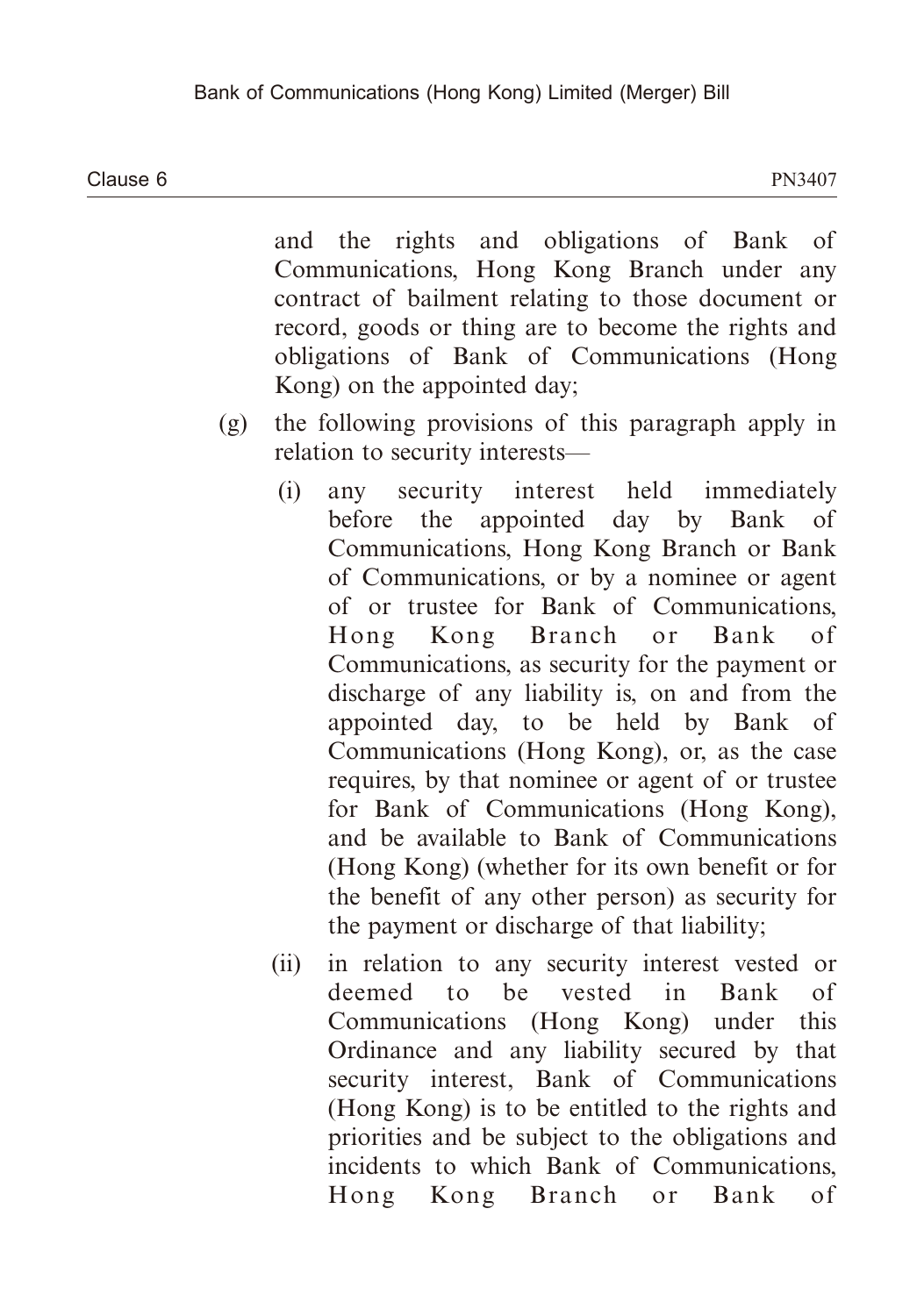第6條 PN3408 PN3409

> 優先權,以及規限交銀(香港)的義務及附帶 條件,與交銀香港分行或交銀倘若繼續持有該 抵押權益即本會享有的權利及優先權以及本會 規限交銀香港分行或交銀的義務及附帶條件一 樣;

- (iii) 在不影響第 (ii) 節的原則下,關於交銀香港分 行或交銀與交銀 ( 香港 ) 之間存續的任何現有 法律責任而言,如交銀香港分行、交銀或交銀 (香港),或交银香港分行、交銀或交銀(香港) 的代名人、代理人或受託人,就該法律責任持 有抵押權益,則為強制執行該抵押權益或將該 抵押權益變現而言,即使業務轉歸交銀(香 港 ),該法律責任仍當作為繼續有效;
- (iv) 第 (i)、(ii) 或 (iii) 節提述的並擴及適用於未來 貸款或未來法律責任的任何抵押權益,在指定 日 期 當 日 並 自 指 定 日 期 起, 須 供 交 銀 ( 香 港 ) ( 不論是為其本身利益或是為任何其他人 的利益 ) 用作保證未來貸款獲得償付以及未來 法律責任獲得償付或解除,而其可供使用的範 圍及方式,在各方面而言均與在緊接指定日期 之前,該抵押權益保證交銀香港分行、交銀或 交銀 ( 香港 ) 借出的未來貸款或對交銀香港分 行、交銀或交銀 ( 香港 ) 承擔的未來法律責任 的範圍及方式一樣;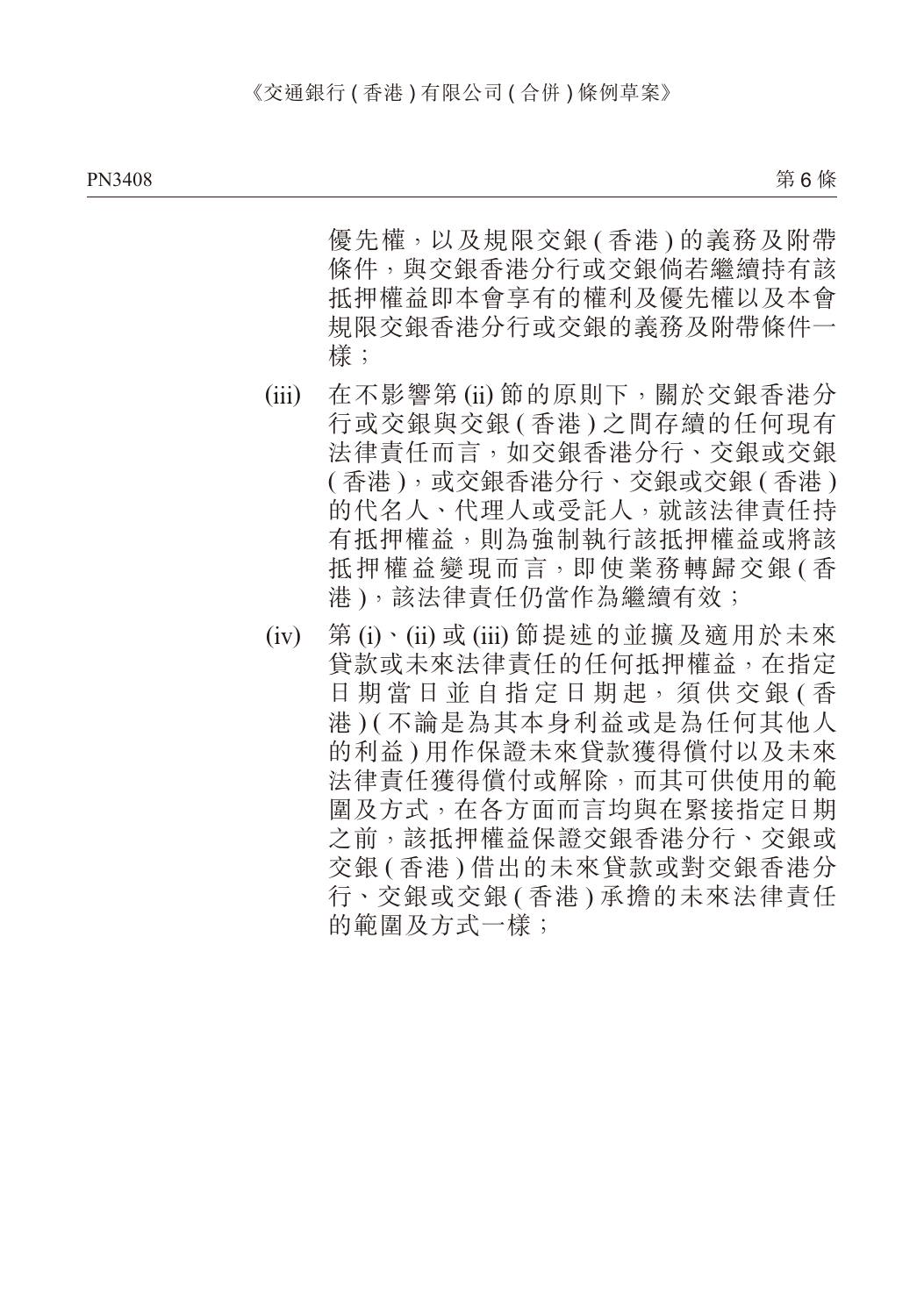Clause 6  $\blacksquare$  PN3409

Communications would have been entitled and subject if it had continued to hold the security interest;

- (iii) without affecting subparagraph (ii), for any existing liability subsisting between Bank of Communications, Hong Kong Branch or Bank of Communications and Bank of Communications (Hong Kong), in respect of which Bank of Communications, Hong Kong Branch, Bank of Communications or Bank of Communications (Hong Kong), or a nominee or agent of or trustee for Bank of Communications, Hong Kong Branch, Bank of Communications or Bank of Communications (Hong Kong) holds a security interest, that liability is, for the enforcement or realization of that security interest, to be deemed to continue in effect despite the vesting of the undertakings in Bank of Communications (Hong Kong);
- (iv) any security interest referred to in subparagraph (i), (ii) or (iii) and which extends to future advances or future liabilities is, on and from the appointed day, to be available to Bank of Communications (Hong Kong) (whether for its own benefit or for the benefit of any other person) as security for the payment of future advances and payment or discharge of future liabilities to the same extent and in the same manner in all respects as future advances by, or future liabilities to, Bank of Communications, Hong Kong Branch, Bank of Communications or Bank of Communications (Hong Kong) were secured by that security interest immediately before the appointed day;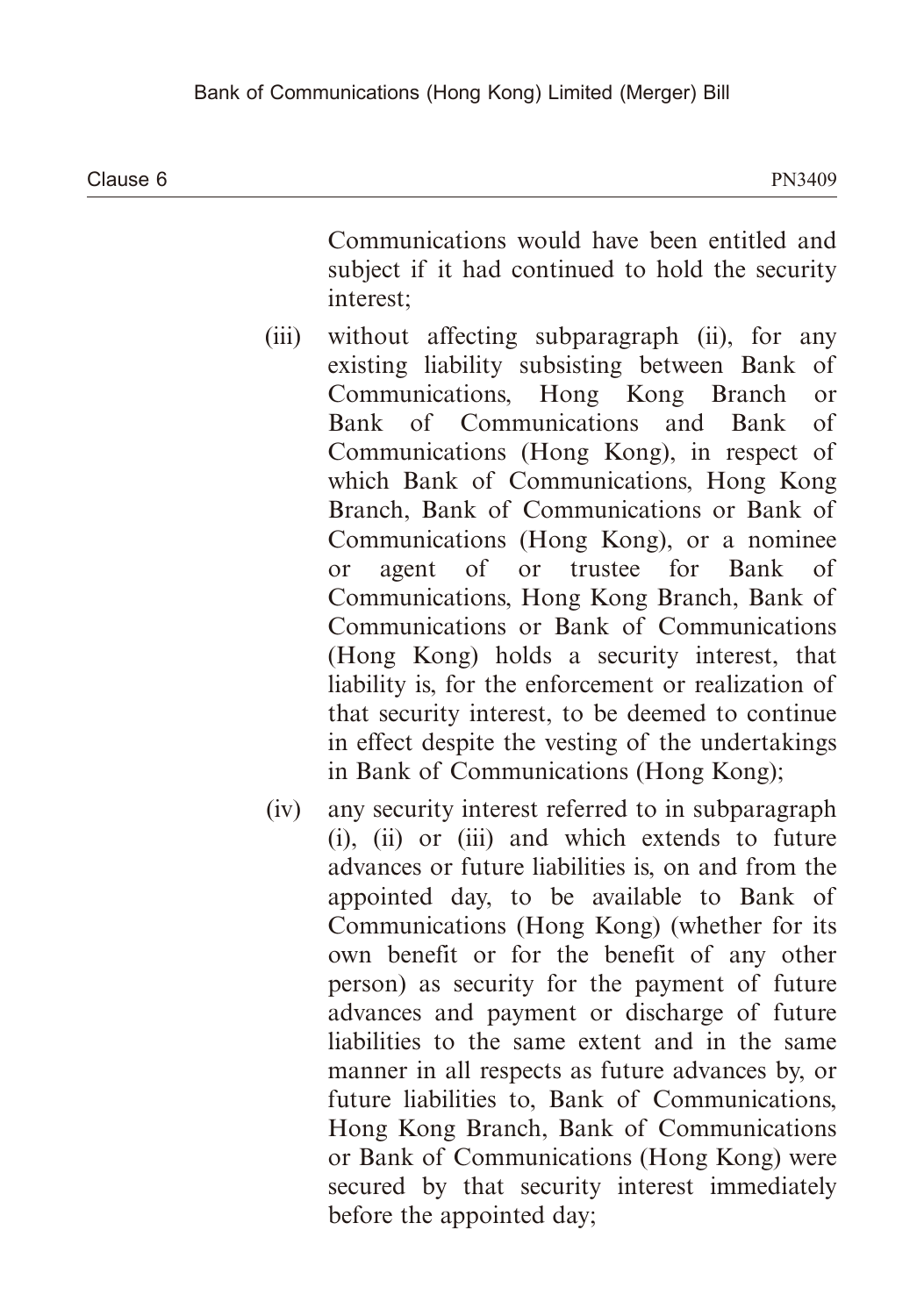PN3410 PN3411

第6條

- (v) 即使有第 (i) 節的規定,如任何抵押權益在緊 接指定日期之前,不會供交銀 ( 香港 ) 用作保 證任何其須承擔的法律責任獲得償付或解除, 或不會供交銀香港分行或交銀用作保證任何其 須承擔的法律責任獲得償付或解除,則該抵押 權益不會因本條例在指定日期當日並自指定日 期起成為可供交銀 ( 香港 ) 就該法律責任的償 付 或 解 除 用 作 保 證,但 在 下 述 情 況 下 則 除 外——
	- (A) 該抵押權益的條款另有明文規定;
	- (B) 交銀 ( 香港 ) 取得授予該抵押權益的人的 書面同意;或
	- (C) 該抵押權益是根據一般法律產生的;
- (vi) 即使有第 (ii) 節的規定,如在緊接指定日期之 前,交銀 ( 香港 ) 不會就任何其須承擔的法律 責任享有在當時已屬存在的任何抵押權益所關 乎的權利及優先權,或交銀香港分行或交銀不 會就任何其須承擔的法律責任享有在當時已屬 存在的任何抵押權益所關乎的權利及優先權, 則交銀 ( 香港 ) 不會因本條例在指定日期當日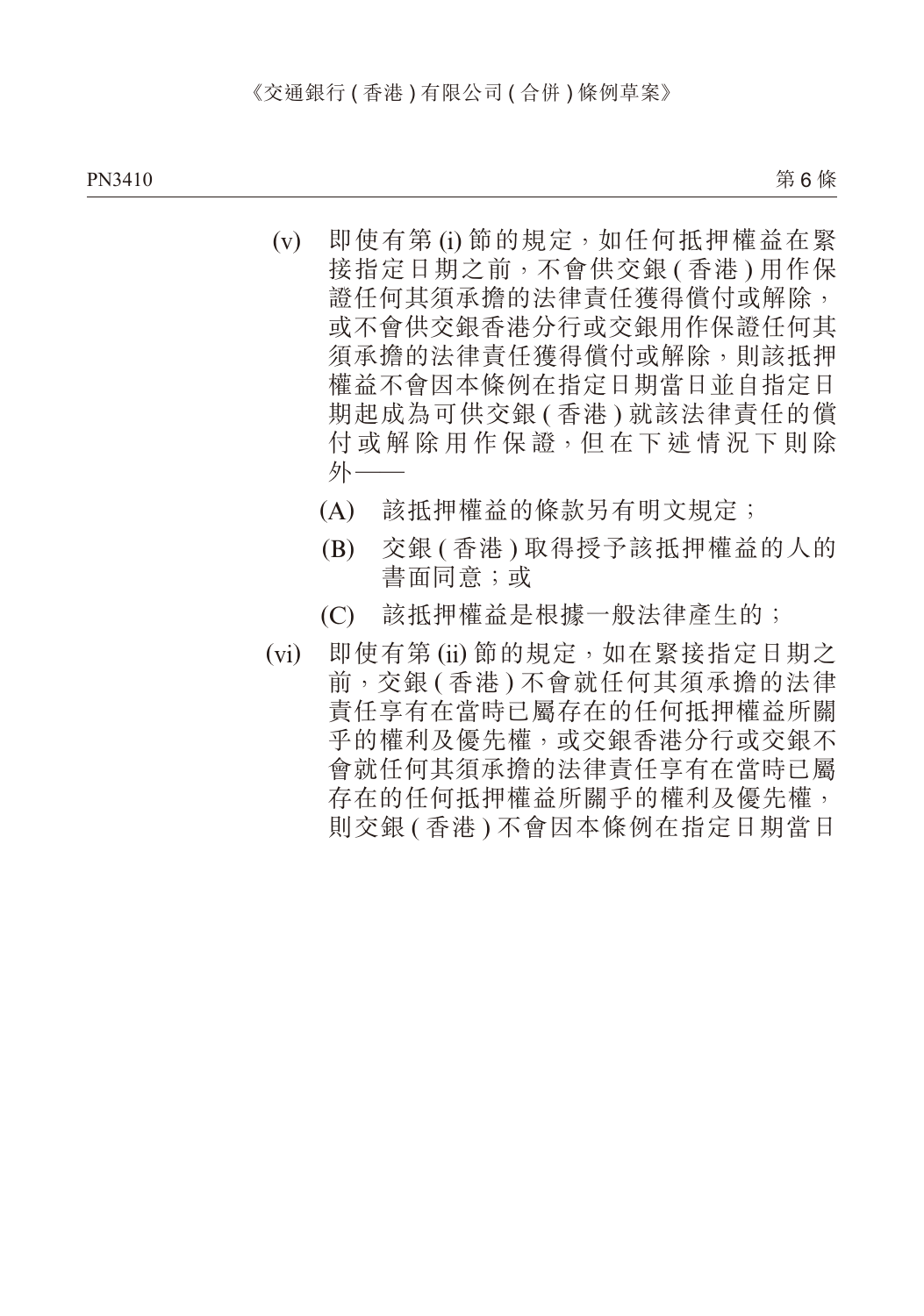Clause 6  $\blacksquare$  PN3411

- (v) despite subparagraph (i), where immediately before the appointed day, any security interest would not be available to Bank of Communications (Hong Kong) as security for the payment or discharge of any liability owing to it or to Bank of Communications, Hong Kong Branch or Bank of Communications as security for the payment or discharge of any liability owing to it, that security interest would not become available to Bank of Communications (Hong Kong) as security for the payment or discharge of the liability on and from the appointed day because of this Ordinance, unless—
	- (A) the terms of that security interest expressly provide otherwise;
	- (B) Bank of Communications (Hong Kong) obtains the written consent of the person or persons who granted that security interest; or
	- (C) that security interest arises at general law;
- (vi) despite subparagraph (ii), where immediately before the appointed day, Bank of Communications (Hong Kong) would not, in respect of any liability owing to it, be entitled to the rights and priorities in relation to any security interest then in existence, or Bank of Communications, Hong Kong Branch or Bank of Communications would not, in respect of any liability owing to it, be entitled to the rights and priorities in relation to any security interest then in existence, Bank of Communications (Hong Kong) would not, in respect of the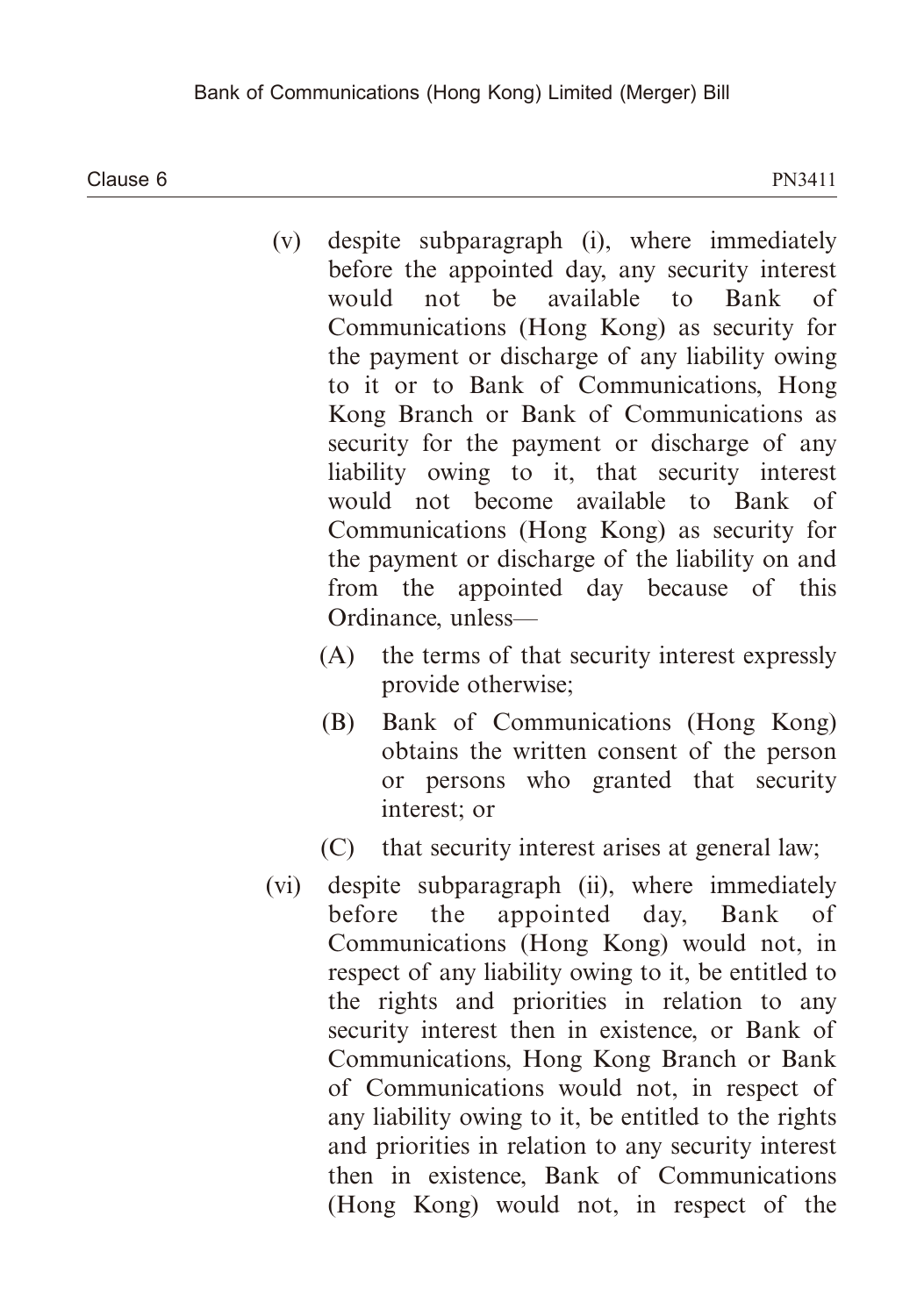第6條

 並自指定日期起就該法律責任享有該等權利及 優先權,但在下述情況下則除外——

- (A) 該抵押權益的條款另有明文規定;
- (B) 交銀 ( 香港 ) 取得授予該抵押權益的人的 書面同意;或
- (C) 該抵押權益是根據一般法律產生的;
- (h) 本段的下述條文適用於權利或法律責任——
	- (i) 如交銀香港分行的任何權利或法律責任,或交 銀(代表交銀香港分行或僅與業務有關)持有 的任何權利或承擔的任何法律責任,憑藉本條 例而成為或當作成為交銀 ( 香港 ) 的權利或法 律責任,則交銀 ( 香港 ) 及所有其他人在指定 日期當日並自指定日期起具有同樣的權利、權 力及補救 ( 尤其是在提起法律程序,或在法律 程序中抗辯,或向任何主管當局提出或反對申 請方面具有同樣的權利及權力 ),以便確定、 完成或強制執行該權利或法律責任,猶如該權 利或法律責任在任何時候均屬於交銀 ( 香港) 一樣;而由交銀香港分行或交銀 ( 代表交銀香 港分行或僅與業務有關 ) 或針對交銀香港分行 或交銀 ( 代表交銀香港分行或僅與業務有關 ) 提起、並在緊接指定日期之前存在或待決的任 何法律程序,或由交銀香港分行或交銀 ( 代表 交銀香港分行或僅與業務有關 ) 或針對交銀香 港分行或交銀 ( 代表交銀香港分行或僅與業務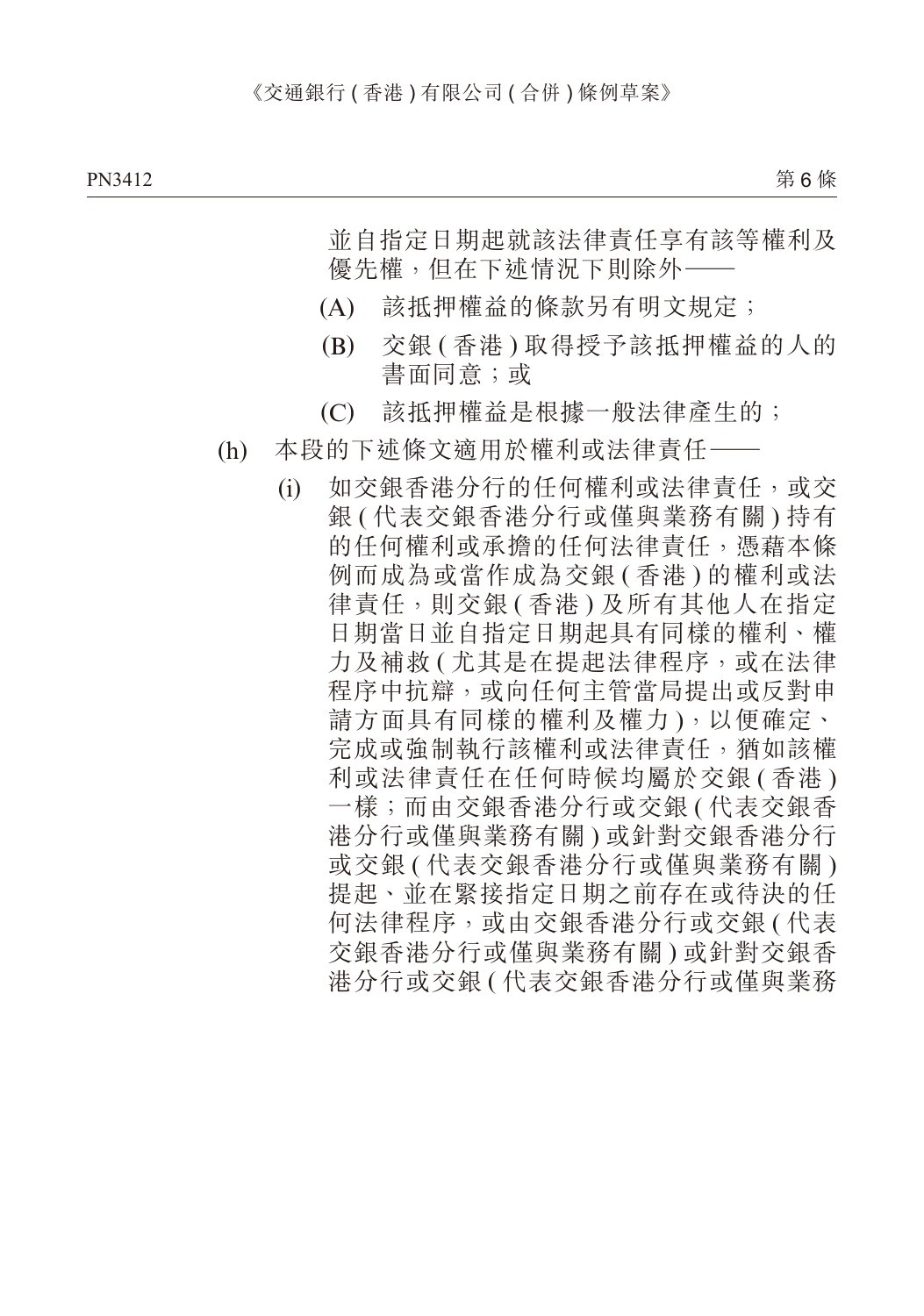liability, be entitled to those rights and priorities on and from the appointed day because of this Ordinance, unless—

- (A) the terms of that security interest expressly provide otherwise;
- (B) Bank of Communications (Hong Kong) obtains the written consent of the person or persons who granted that security interest; or
- (C) that security interest arises at general law;
- (h) the following provisions of this paragraph apply in relation to rights or liabilities—
	- (i) where by this Ordinance any right or liability of Bank of Communications, Hong Kong Branch or Bank of Communications where it holds any right or liability on behalf of Bank of Communications, Hong Kong Branch or solely in relation to the undertakings becomes or is deemed to become a right or liability of Bank of Communications (Hong Kong), Bank of Communications (Hong Kong) and all other persons are, on and from the appointed day, to have the same rights, powers and remedies (and in particular the same rights and powers as to taking or resisting legal proceedings or making or resisting applications to any authority) for ascertaining, perfecting or enforcing that right or liability as if it had at all times been a right or liability of Bank of Communications (Hong Kong); and any legal proceedings or application to any authority existing or pending immediately before the appointed day by or against Bank of Communications, Hong Kong Branch or Bank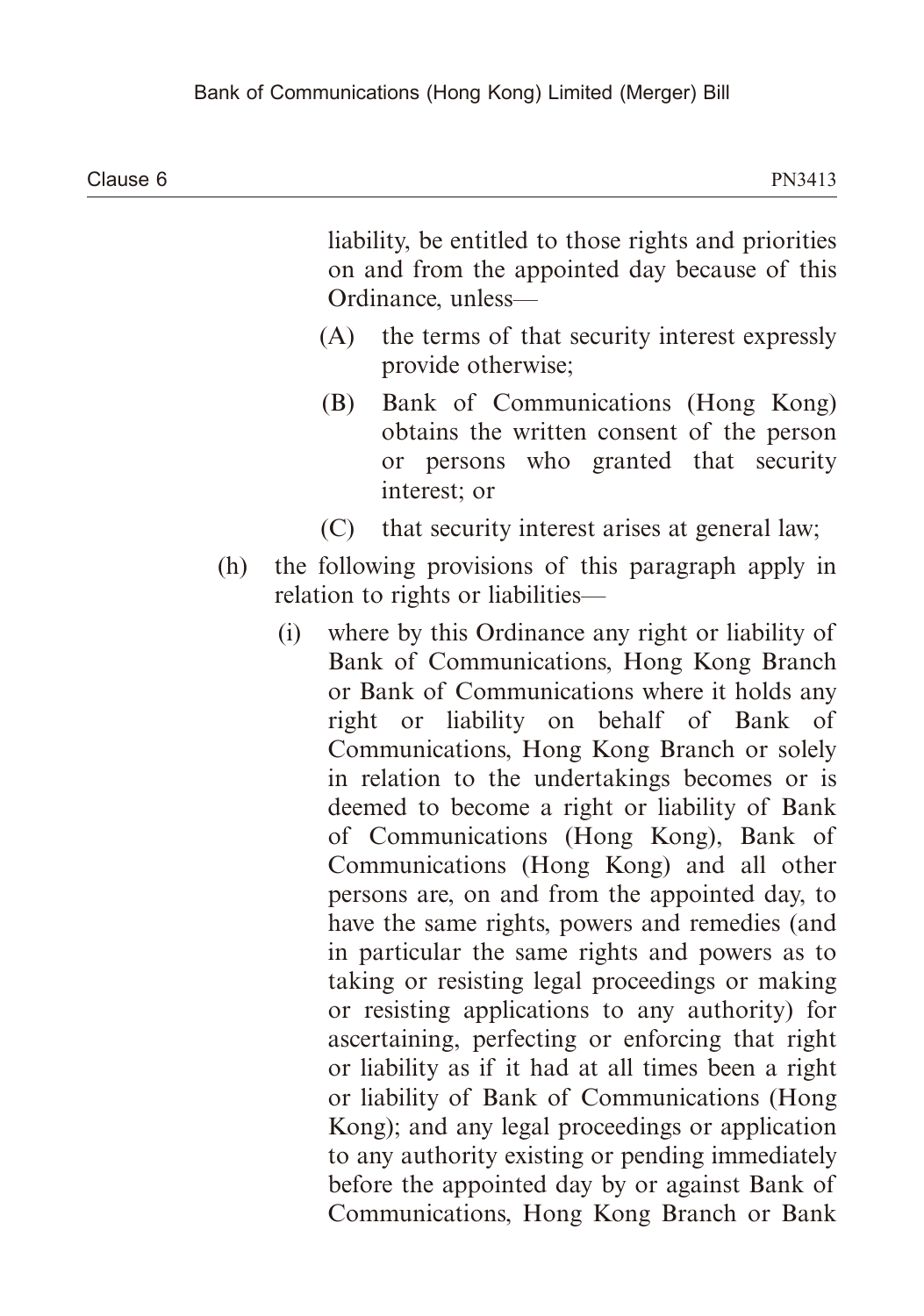有關 ) 向任何主管當局提出、並在緊接指定日 期之前存在或待決的申請,均可由交銀 ( 香港 ) 繼續進行,或可針對交銀 ( 香港 ) 繼續進行;

- (ii) 如交銀香港分行的任何權利或法律責任,或交 銀 (代表交銀香港分行或僅與業務有關) 持有 的任何權利或承擔的任何法律責任,在指定日 期之前已屬交銀香港分行或交銀(代表交銀香 港分行或僅與業務有關 ) 作為一方的仲裁或法 律程序的標的,則在指定日期當日並自指定日 期起,自動由交銀 (香港)取代交銀香港分行 或交銀成為該等仲裁或法律程序的一方,而無 需其他任何一方或有關仲裁人、法官或其他機 關的同意;
- (i) 裁定交銀香港分行或 ( 如交銀代表交銀香港分行或 僅因與業務有關而在判決或裁決中被判勝訴或敗訴 ) 交銀勝訴或敗訴的任何判決或裁決,如在指定日期 之前仍未獲完全履行,則在指定日期當日並自指定 日期起,在可由或可針對交銀香港分行或交銀強制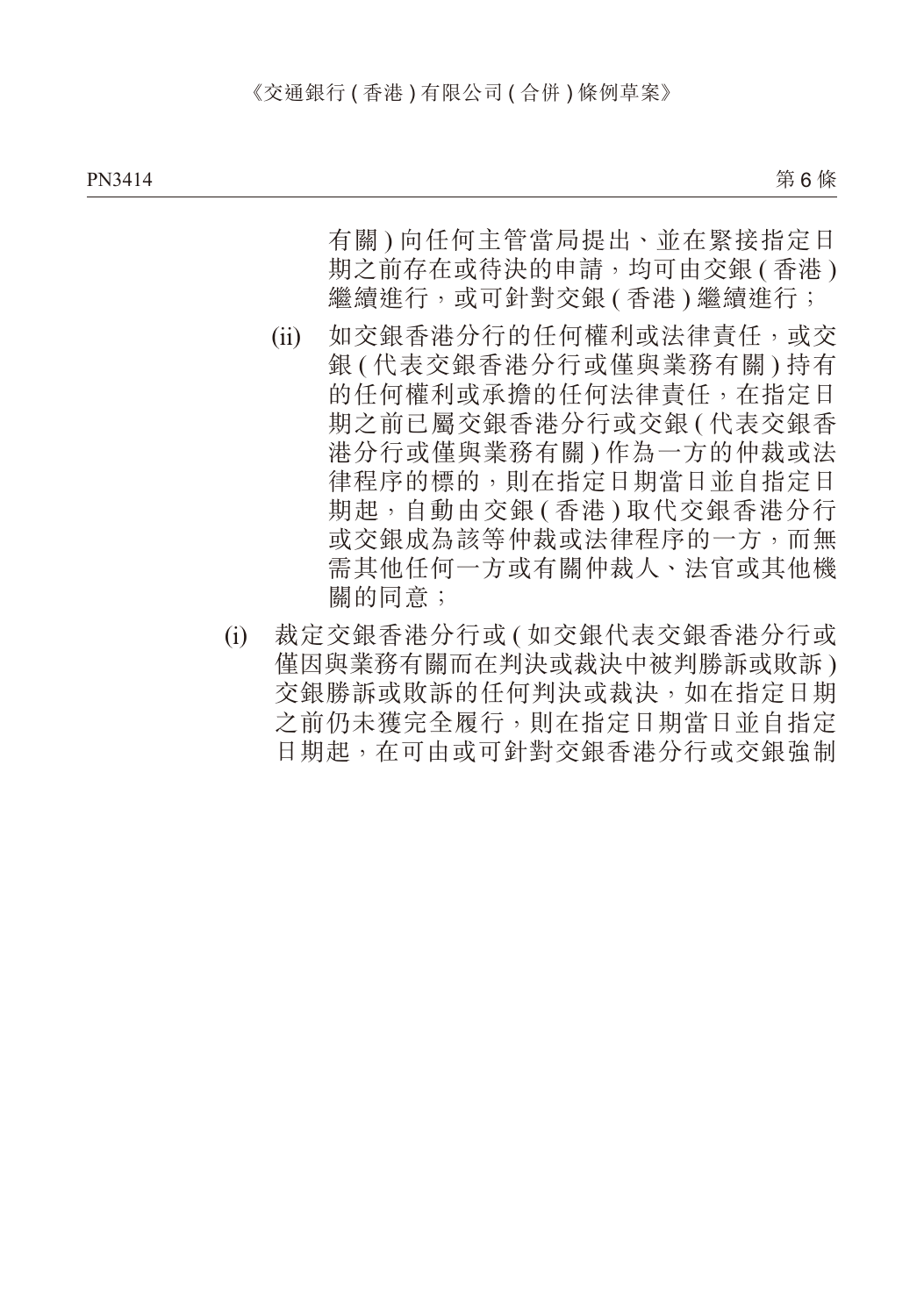Clause 6  $\blacksquare$  PN3415

of Communications on behalf of Bank of Communications, Hong Kong Branch or solely in relation to the undertakings may be continued by or against Bank of Communications (Hong Kong);

- (ii) where any right or liability of Bank of Communications, Hong Kong Branch or Bank of Communications where it holds any right or liability on behalf of Bank of Communications, Hong Kong Branch or solely in relation to the undertakings was before the appointed day the subject of arbitral or legal proceedings to which Bank of Communications, Hong Kong Branch or Bank of Communications on behalf of Bank of Communications, Hong Kong Branch or solely in relation to the undertakings was a party, Bank of Communications (Hong Kong) is on and from the appointed day to be substituted for Bank of Communications, Hong Kong Branch or Bank of Communications as a party to those proceedings automatically, without the need for consent from any other party or from the arbitrator, judge or other authority;
- (i) any judgment or award obtained by or against Bank of Communications, Hong Kong Branch or Bank of Communications where it has obtained a judgment or award or had a judgment or award held against it on behalf of Bank of Communications, Hong Kong Branch or solely in relation to the undertakings and not fully satisfied before the appointed day is, on and from the appointed day, to the extent to which it is enforceable by or against Bank of Communications, Hong Kong Branch or Bank of Communications to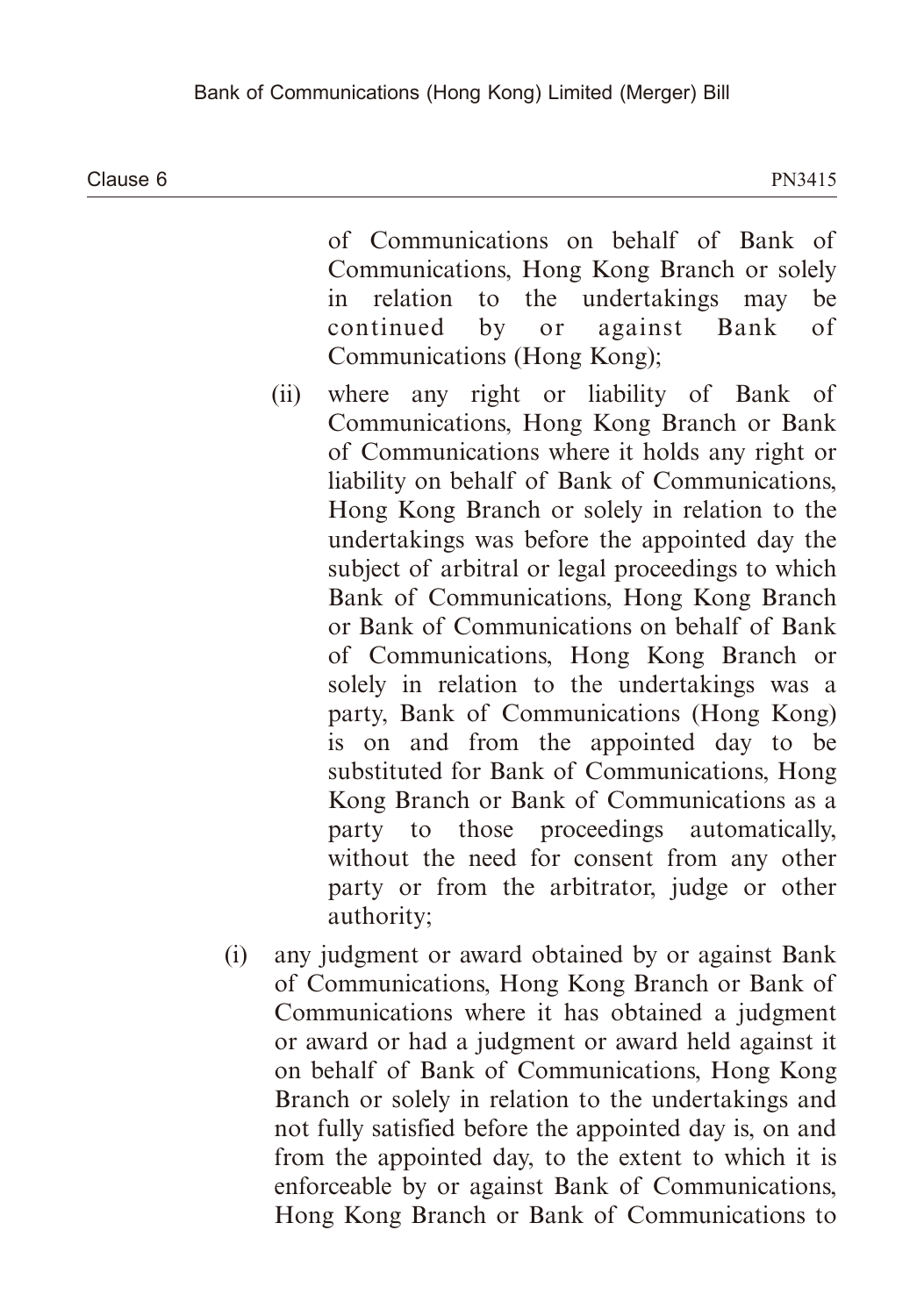第6條

 執行的範圍內,成為可由或可針對交銀 ( 香港 ) 強 制執行;

- (j) 在指定日期當日並自指定日期起,任何適用於交銀 香港分行或交銀 ( 代表交銀香港分行或僅與業務有 關 ) 的法庭命令,均適用於交銀 ( 香港 ) 而非交銀 香港分行或交銀;
- (k) 本條例不終止或損及在指定日期之前由交銀香港分 行或交銀單獨或聯同任何其他人所委任的任何接管 人或任何接管人兼管理人的委任、權限、權利或權 力;及
- (l) 如私隱專員本可就交銀香港分行違反或被指稱違反 《個人資料 ( 私隱 ) 條例》( 第 486 章 ) 或保障資料原 則一事而在緊接指定日期之前根據該條例就交銀香 港分行行使任何權力,則在指定日期當日並自指定 日期起,私隱專員可就交銀 ( 香港 ) 行使該權力; 但憑藉本條例將業務移轉予和轉歸交銀 ( 香港 ), 以及因預期或由於進行移轉及轉歸而向交銀 ( 香港 ) 作出的任何資訊披露,不會構成違反交銀香港分行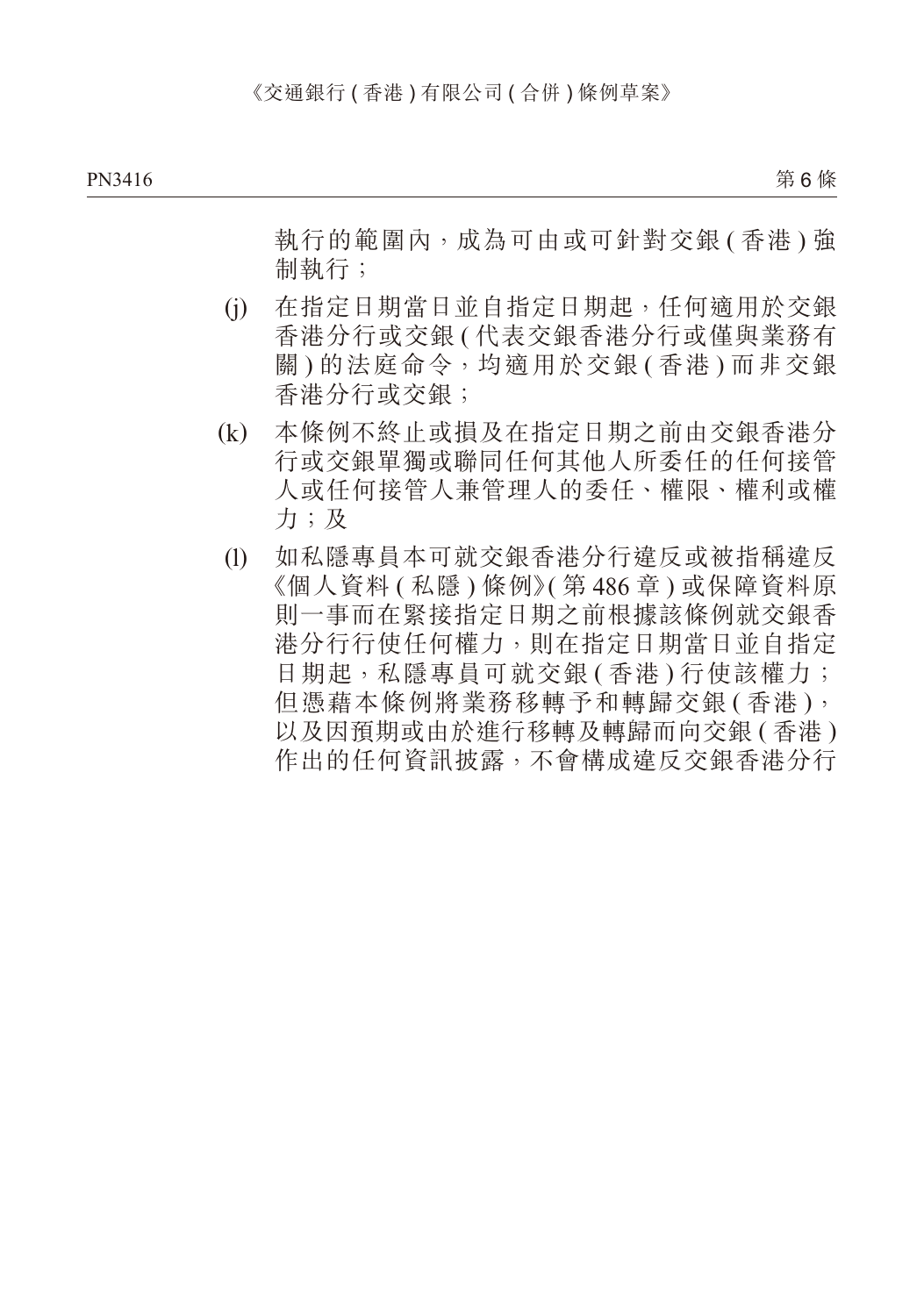become enforceable by or against Bank of Communications (Hong Kong);

- (j) any court order which applies to Bank of Communications, Hong Kong Branch or to Bank of Communications on behalf of Bank of Communications, Hong Kong Branch or solely in relation to the undertakings is, on and from the appointed day, to apply to Bank of Communications (Hong Kong) instead of to Bank of Communications, Hong Kong Branch or Bank of Communications;
- (k) nothing in this Ordinance terminates or prejudicially affects the appointment, authority, rights or powers of any receiver or of any receiver and manager appointed by Bank of Communications, Hong Kong Branch or Bank of Communications, whether alone or jointly with any other person, before the appointed day; and
- (l) the Privacy Commissioner may, on and from the appointed day, exercise in respect of Bank of Communications (Hong Kong) any power under the Personal Data (Privacy) Ordinance (Cap. 486) which the Privacy Commissioner could have immediately before the appointed day exercised in respect of Bank of Communications, Hong Kong Branch in respect of a breach or alleged breach by Bank of Communications, Hong Kong Branch of that Ordinance or the data protection principles; but the transfer to, and vesting in, Bank of Communications (Hong Kong) by this Ordinance of the undertakings and any disclosure to Bank of Communications (Hong Kong) of any information in contemplation or as a result of the transfer and vesting do not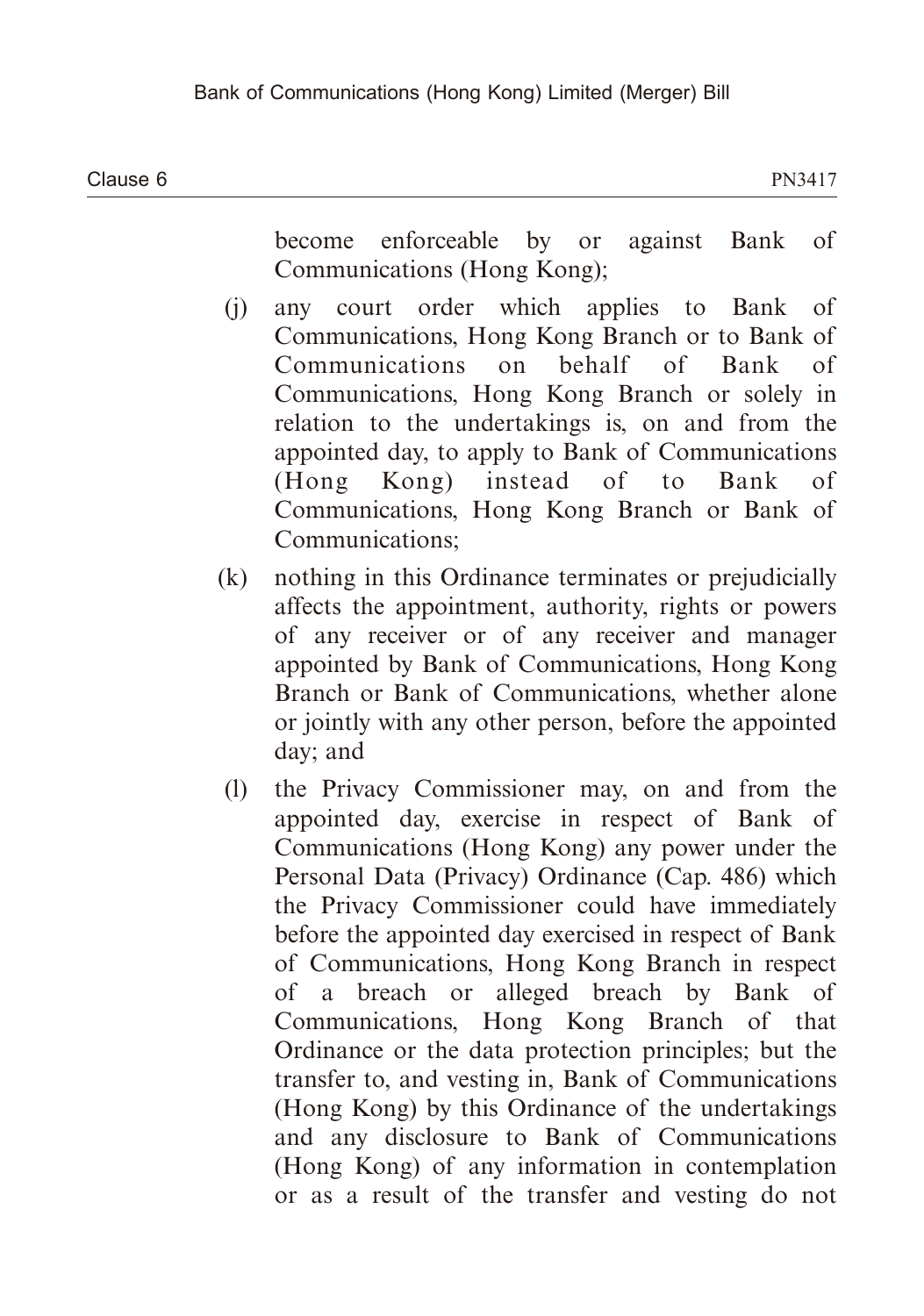第 7 條

 在緊接指定日期之前所承擔的任何保密責任,亦不 構成交銀 ( 香港 ) 或交銀香港分行違反《個人資料 ( 私 隱 ) 條例》( 第 486 章 ) 或保障資料原則。

#### **7. 交銀 ( 香港 ) 和交銀香港分行的會計處理**

- (1) 即使有任何其他條例的條文的規定,憑藉本條例,在指 定日期當日並自指定日期起-
	- (a) 業務以緊接指定日期之前在交銀香港分行的報表中 列明的、該等業務的帳面價值移轉予交銀 ( 香港 ); 及
	- (b) 屬業務的組成部分或以其他方式與該等業務有關的 交銀 ( 香港 ) 的每項儲備金的款額、名稱及性質, 在各方面而言,均與在緊接指定日期之前交銀香港 分行相應的現有儲備金 ( 或類似性質的項目 ) 的款 額、名稱及性質一樣,而所有在香港的成文法則及 法律規則適用於交銀(香港)的該儲備金或就交銀(香 港) 的該儲備金而適用, 適用的方式在各方面而言, 均與它們在緊接指定日期之前適用於交銀香港分行 相應的現有儲備金或就交銀香港分行相應的現有儲 備金 ( 或類似性質的項目 ) 而適用的方式一樣。
- (2) 在第 (1)(b) 款中,凡提述交銀香港分行的現有儲備金, 均包括任何儲備金或同類準備金,不論其名稱或稱謂如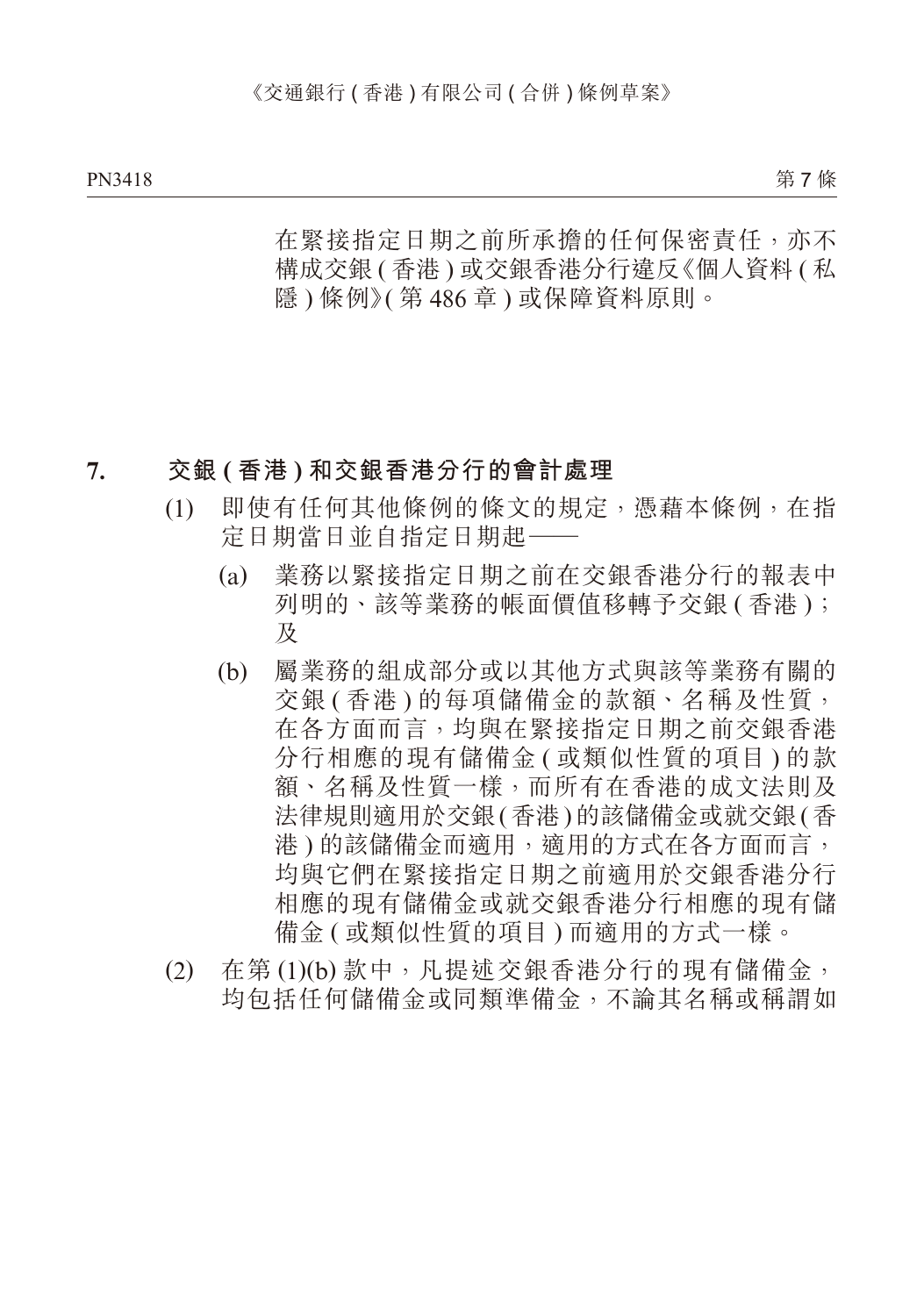amount to a breach of any duty of confidentiality to which Bank of Communications, Hong Kong Branch is subject immediately before the appointed day or to a contravention by Bank of Communications (Hong Kong) or Bank of Communications, Hong Kong Branch of the Personal Data (Privacy) Ordinance (Cap. 486) or the data protection principles.

## **7. Accounting treatment of Bank of Communications (Hong Kong) and Bank of Communications, Hong Kong Branch**

- (1) On and from the appointed day, by this Ordinance and despite the provisions of any other Ordinance—
	- (a) the undertakings are to be transferred to Bank of Communications (Hong Kong) at their carrying value in the accounts of Bank of Communications, Hong Kong Branch as stated in them immediately before the appointed day; and
	- (b) the amount, description and character of every reserve of Bank of Communications (Hong Kong) which forms part of or otherwise relates to the undertakings are to be the same in all respects as those of the corresponding existing reserve (or items of similar nature) of Bank of Communications, Hong Kong Branch immediately before the appointed day, and all enactments and rules of law in Hong Kong are to apply to or in respect of that reserve of Bank of Communications (Hong Kong) in the same manner in all respects as they applied to or in respect of the corresponding existing reserve (or items of similar nature) of Bank of Communications, Hong Kong Branch immediately before the appointed day.
- (2) Any reference in subsection (1)(b) to an existing reserve of Bank of Communications, Hong Kong Branch includes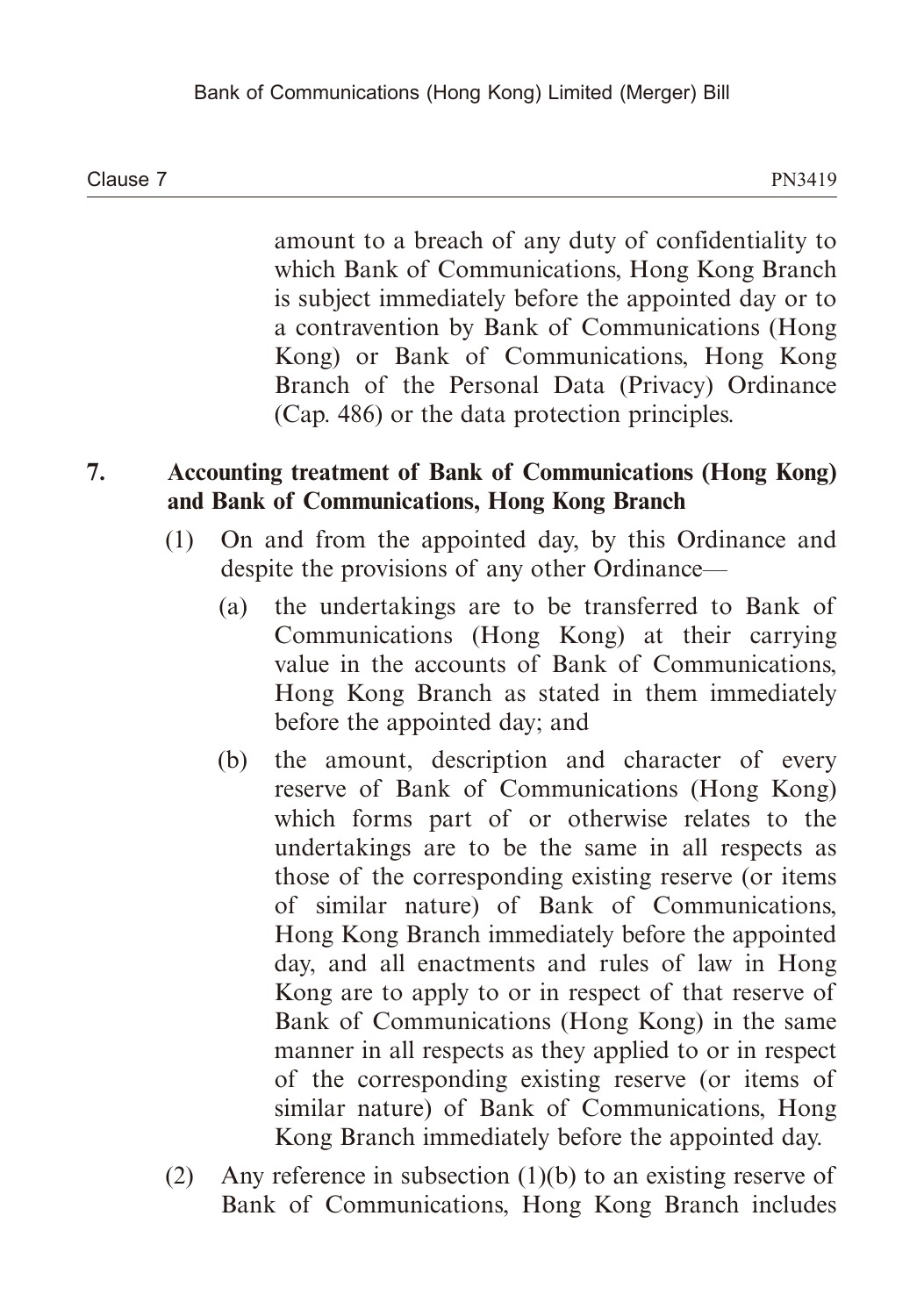PN3420 PN3421

第 8 條

 何 ( 亦不論其款額是正是負 ),以及任何損益表內貸方 ( 或 借方 ) 所記的任何數額。

#### **8. 課稅及稅務事宜**

- (1) 就《稅務條例》( 第 112 章 ) 的目的而言,在指定日期當 日並自指定日期起,交銀 ( 香港 ) 就業務而言,視作猶 如是交銀香港分行的延續,並在法律上與交銀香港分行 是同一人一樣。
- (2) 據此 ( 並在不影響第 (1) 款的原則下 ),任何財產或法律 責任憑藉本條例轉歸或當作轉歸交銀 ( 香港 ), 就《税務 條例》( 第 112 章 ) 的任何目的而言,並不構成出售或以 其他方式脫除該財產或法律責任,亦不構成該財產或法 律責任的性質的改變。
- (3) 在計算交銀香港分行在涵蓋指定日期的課稅年度根據《稅 務條例》( 第 112 章 ) 第 4 部應課稅的利潤時,須計入在 該課稅年度之內以及在緊接指定日期之前結束的期間產 生的交銀香港分行的利潤或虧損。
- (4) 在計算交銀 ( 香港 ) 在產生利潤或虧損的課稅年度根據《稅 務條例》(第112章)第4部應課税的利潤時,須計入在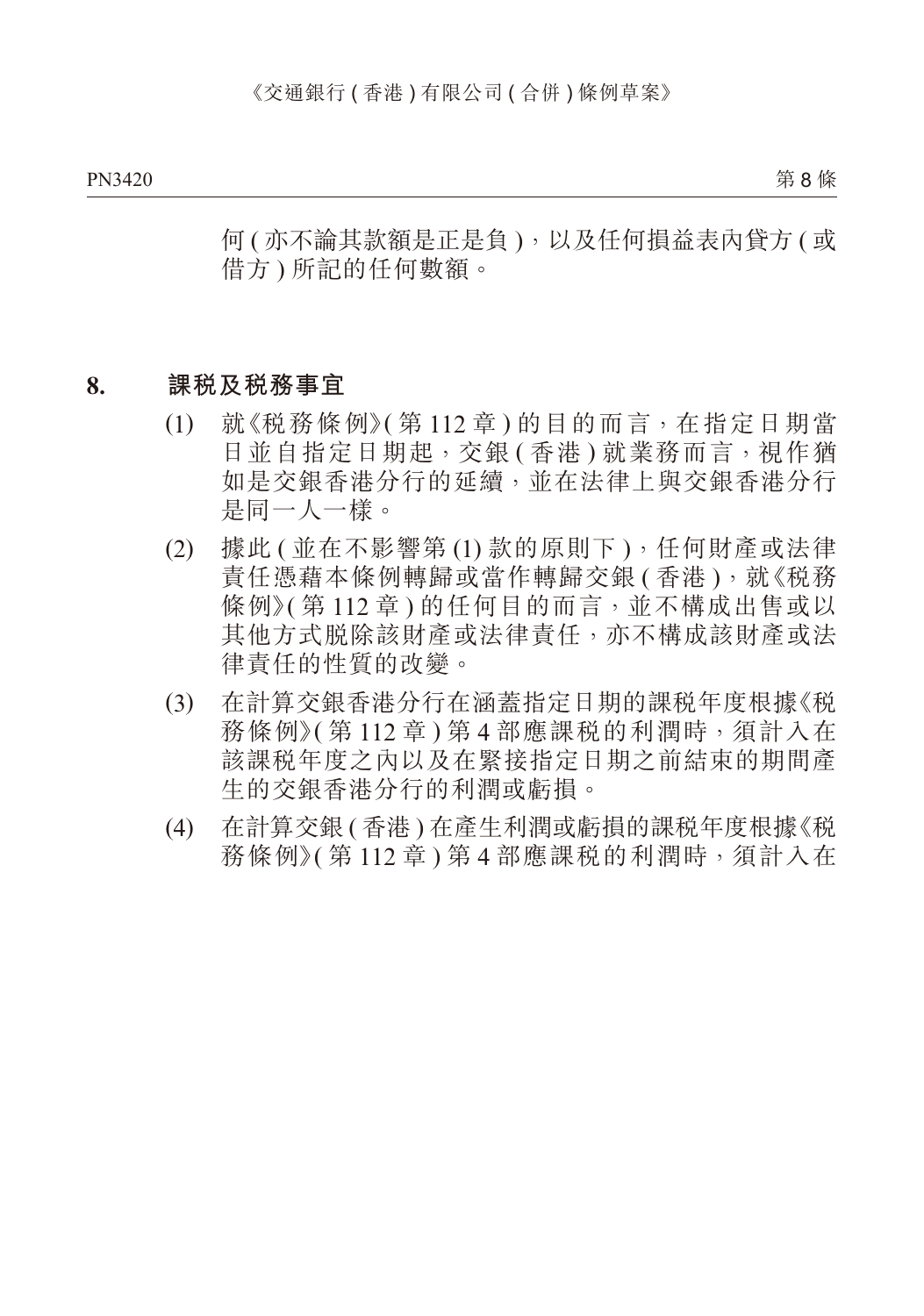Clause 8  $\blacksquare$  PN3421

any reserve or similar provision, irrespective of its name or designation (and whether the amount of it is positive or negative in nature), and any sums standing to the credit (or debit) of any profit and loss account.

## **8. Taxation and revenue matters**

- (1) For the purposes of the Inland Revenue Ordinance (Cap. 112), on and from the appointed day, Bank of Communications (Hong Kong) is to be treated as if it were the continuation of and the same person in law with regard to the undertakings as Bank of Communications, Hong Kong Branch.
- (2) Accordingly (and without affecting subsection (1)) a vesting or deemed vesting in Bank of Communications (Hong Kong) of any property or liability by this Ordinance does not constitute a sale or other divestiture of or a change in the nature of that property or liability for any purpose under the Inland Revenue Ordinance (Cap. 112).
- (3) The profits or losses of Bank of Communications, Hong Kong Branch arising in the year of assessment in which the appointed day occurs, and for the period ending immediately before the appointed day, are to be taken into account for the computation of the profits of Bank of Communications, Hong Kong Branch which are chargeable to tax under Part 4 of the Inland Revenue Ordinance (Cap. 112) for the year of assessment in which the appointed day occurs.
- (4) The profits or losses arising from the undertakings transferred to Bank of Communications (Hong Kong) for any period beginning on or after the appointed day are to be taken into account for the computation of the profits of Bank of Communications (Hong Kong) which are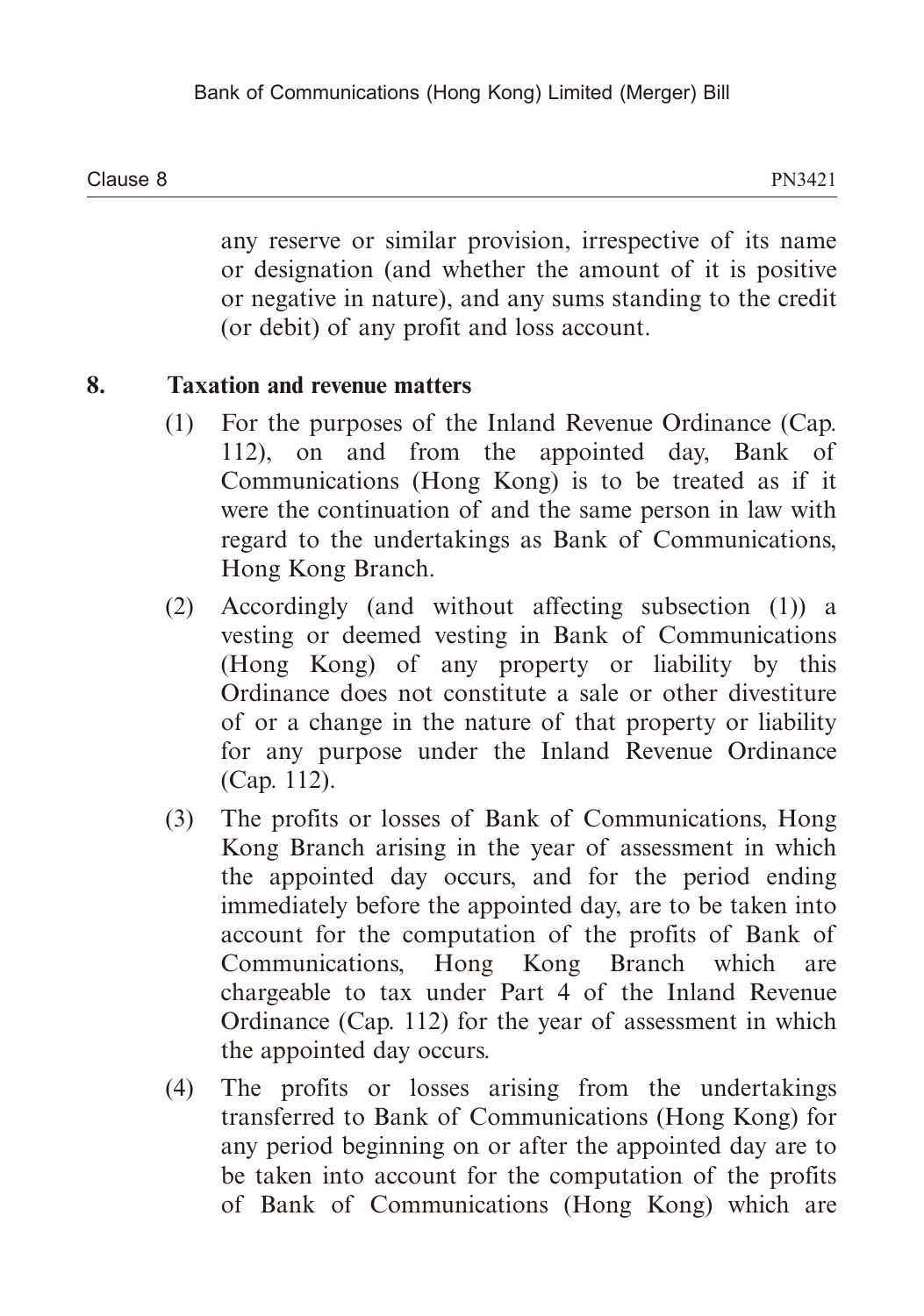指定日期當日或以後的日期開始的任何期間,從移轉予 交銀 ( 香港 ) 的業務所產生的利潤或虧損。

(5) 如第 (1)、(2)、(3) 或 (4) 款的施行可通過扣減、折舊提 撥或其他方式,致使交銀香港分行及交銀 ( 香港 ) 就同 一評稅年度的同一支出、開支或資產獲得稅務寬免,則 稅務寬免於稅務局局長考慮各相關事實 ( 包括本條例旨 在產生的影響 ) 後,僅須如其認為合適地給予交銀香港 分行或交銀 ( 香港 )。

#### **9. 僱傭合約**

- (1) 第 6(a) 條適用於僅從事業務經營的任何人士所簽訂的僱 傭合約,而根據該合約受僱於交銀香港分行和交銀 ( 香 港 ),就所有目的而言,須當作連續受僱於同一僱主。
- (2) 交銀香港分行的董事、秘書或核數師,不會僅因本條例 而成為交銀 ( 香港 ) 的董事、秘書或核數師。

### **10. 強制性公積金計劃**

構成或關乎在香港設立並名為交通銀行愉盈退休強積金計劃 (BCOM Joyful Retirement MPF Scheme) 的強制性公積金計 劃以及交銀香港分行須支付的供款的契據、規則及文件,在 指定日期當日並自指定日期起,在文意許可的情況下,就僅 因本條例而成為交銀 ( 香港 ) 的高級人員或僱員的交銀香港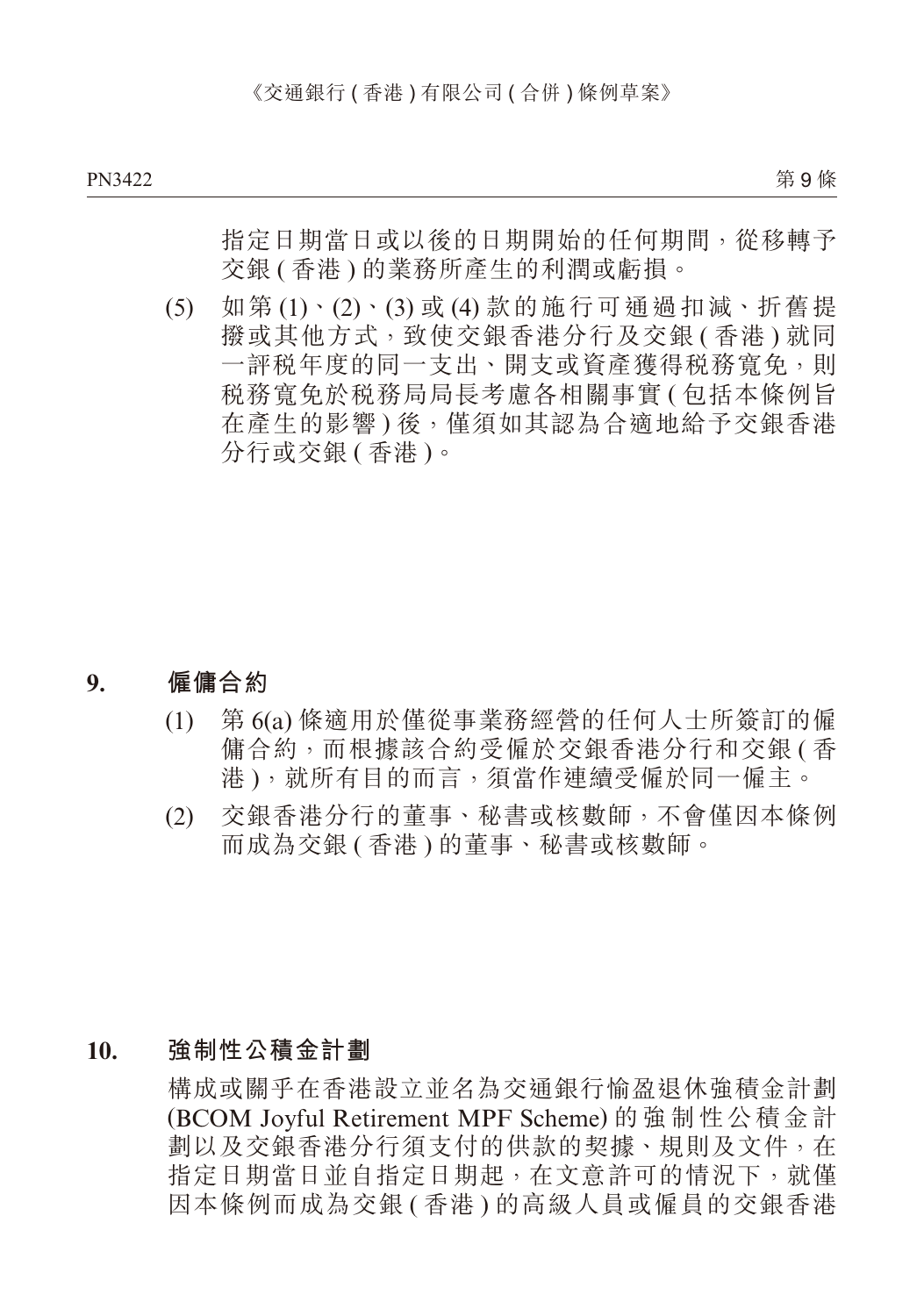chargeable to tax under Part 4 of the Inland Revenue Ordinance (Cap. 112) for the year of assessment in which the profits or losses arise.

(5) Where the operation of subsection  $(1)$ ,  $(2)$ ,  $(3)$  or  $(4)$  may result in tax relief by deduction, depreciation allowance or other means given to both Bank of Communications, Hong Kong Branch and Bank of Communications (Hong Kong) in respect of the same expenditure, outgoing or asset for the same year of assessment, tax relief is to be granted only to Bank of Communications, Hong Kong Branch or Bank of Communications (Hong Kong) as the Commissioner of Inland Revenue thinks fit having regard to all relevant facts including the intended effect of this Ordinance.

# **9. Contracts of employment**

- (1) Section 6(a) applies to a contract for the employment of any person who is solely engaged in the undertakings; and employment with Bank of Communications, Hong Kong Branch and Bank of Communications (Hong Kong) under that contract is deemed for all purposes to be a single continuing employment.
- (2) No director, secretary or auditor of Bank of Communications, Hong Kong Branch would become a director, secretary or auditor of Bank of Communications (Hong Kong) only because of this Ordinance.

# **10. Mandatory provident fund scheme**

The deeds, rules and documents constituting or relating to the mandatory provident fund scheme established in Hong Kong and known as the BCOM Joyful Retirement MPF Scheme (交 通銀行愉盈退休強積金計劃), and the contributions payable by Bank of Communications, Hong Kong Branch, are, on and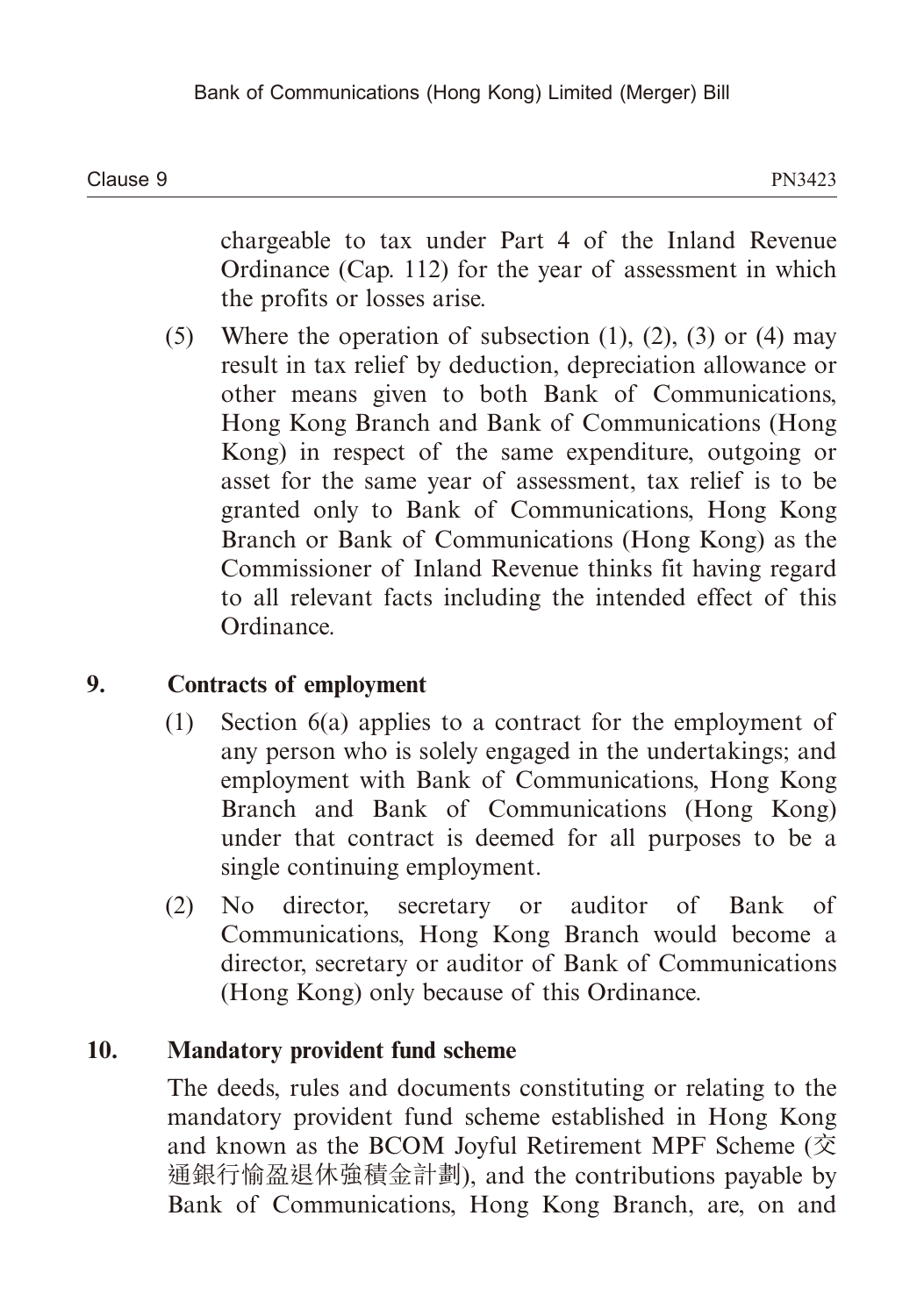第 11 條 PN3424 Photo Photo Photo Photo Photo Photo Photo Photo Photo Photo Photo Photo Photo Photo Photo Photo Photo P

分行的高級人員或僱員(且是該計劃的成員者)而言,須在 猶如契據、規則或文件內任何提述交銀香港分行之處,均以 提述交銀 ( 香港 ) 取代的情況下解釋和具有效力。

### **11. 對禁止合併的寬免**

- (1) 在交銀香港分行或交銀 ( 香港 ) 為立約一方的任何合約、 協議或其他文件內,或在交銀為立約一方的任何合約、 協議或其他文件 ( 該合約、協議或文件所訂或根據該合 約、協議或文件確立的權利、法律責任、權益或任何據 法權產屬業務的組成部分) 內, 如載有任何條文禁止將 業務移轉予和轉歸或當作移轉予和轉歸交銀 ( 香港 ), 或載有效力是禁止將業務移轉予和轉歸或當作移轉予和 轉歸交銀 ( 香港 ) 的條文, 則該條文須當作已被免除。
- (2) 在交銀香港分行或交銀 ( 香港 ) 為立約一方的任何合約、 協議或其他文件內,或在交銀為立約一方的任何合約、 協議或其他文件 ( 該合約、協議或文件所訂或根據該合 約、協議或文件確立的權利、法律責任、權益或任何據 法權產屬業務的組成部分) 內, 如載有任何條文表明業 務移轉予和轉歸或當作移轉予和轉歸交銀 ( 香港 ) 會引 致違約或失責情況出現,或當作引致違約或失責情況出 現,則該條文須當作已被免除。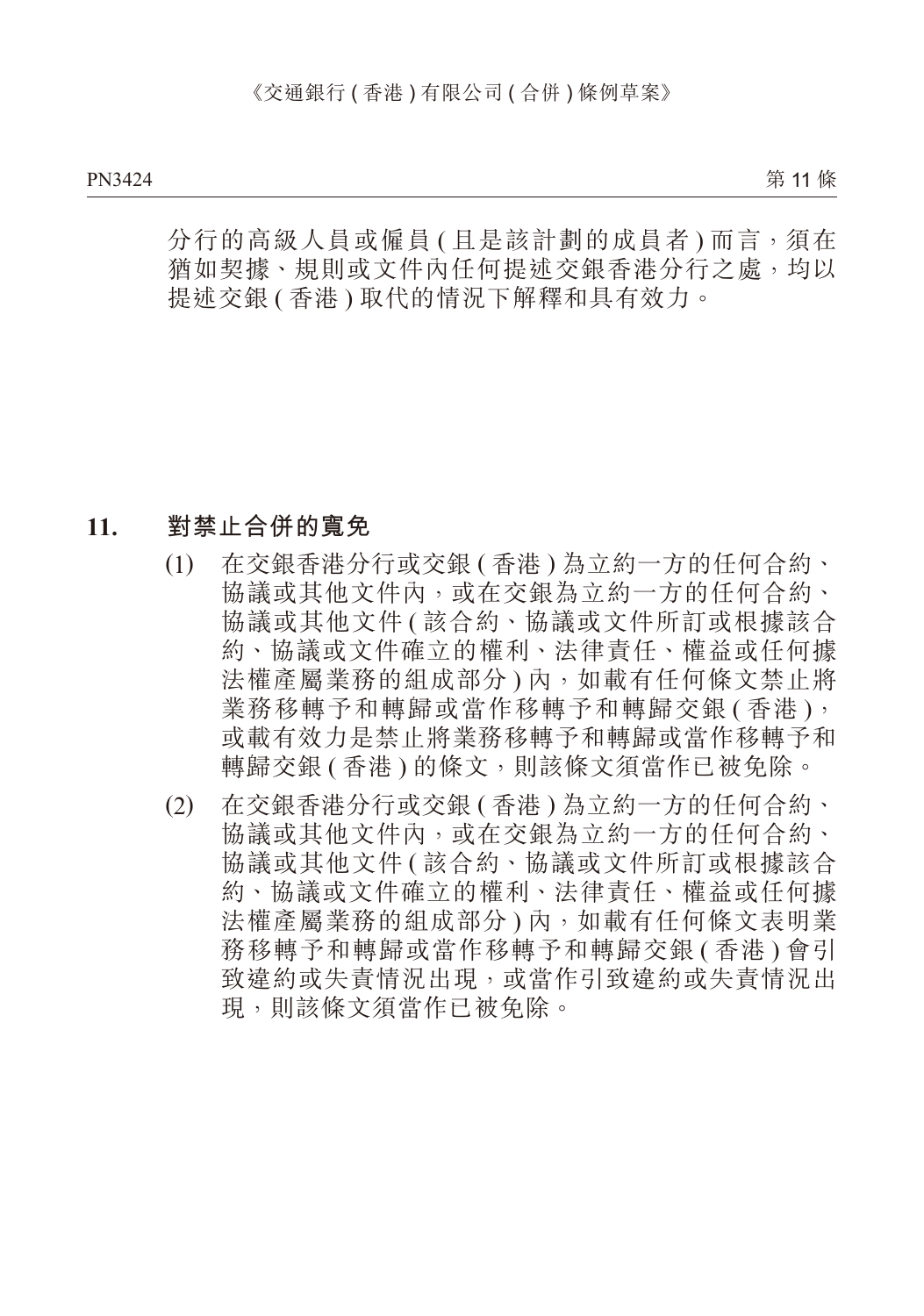from the appointed day, to be construed and have effect, so far as the context permits, as if for any reference in the deeds, rules or documents to Bank of Communications, Hong Kong Branch, there were substituted a reference to Bank of Communications (Hong Kong) in respect of officers or employees of Bank of Communications, Hong Kong Branch who are members of that scheme and who become officers or employees of Bank of Communications (Hong Kong) only because of this Ordinance.

# **11. Waiver of prohibition of merger**

- (1) Any provision contained in any contract, agreement or other document to which Bank of Communications, Hong Kong Branch or Bank of Communications (Hong Kong) is a party or to which Bank of Communications is a party but the rights, liabilities, interest or any chose in action under or established by that contract, agreement or other document forms part of the undertakings which prohibits or has the effect of prohibiting the transfer and vesting or deemed transfer and vesting of the undertakings to and in Bank of Communications (Hong Kong), is deemed to have been waived.
- (2) Any provision contained in any contract, agreement or other document to the effect that a breach of contract or a default would occur or be deemed to occur as a result of the transfer and vesting or deemed transfer and vesting of the undertakings to and in Bank of Communications (Hong Kong), and to which Bank of Communications, Hong Kong Branch or Bank of Communications (Hong Kong) is a party or to which Bank of Communications is a party but the rights, liabilities, interest or any chose in action under or established by that contract, agreement or other document forms part of the undertakings, is deemed to have been waived.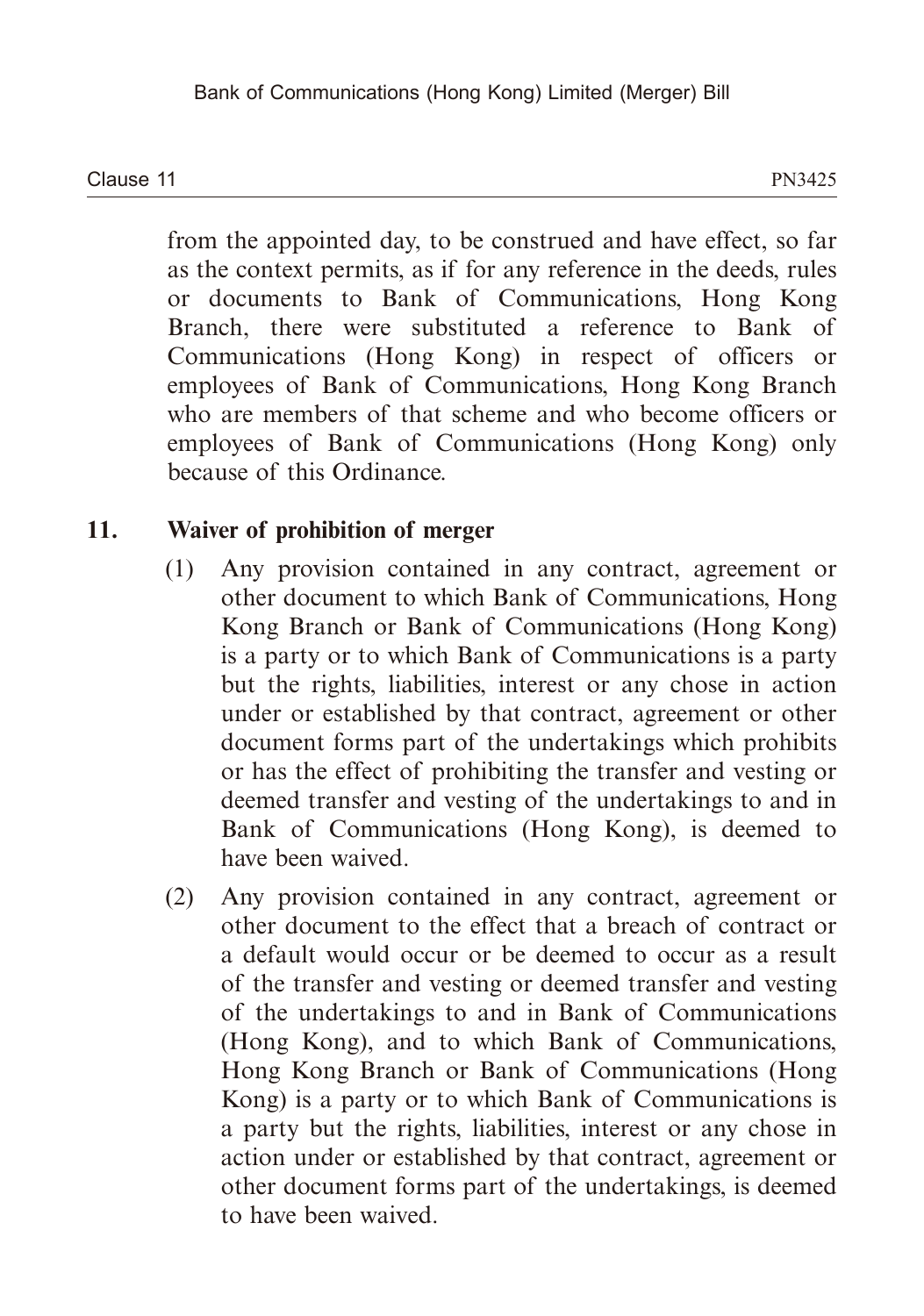第 12條 PN3426 Photos - Photos - Photos - Photos - Photos - Photos - Photos - Photos - Official American - Photos - Ph

#### **12. 證據:簿冊及文件**

- (1) 在指定日期之前本會就任何事宜作為支持或針對交銀香 港分行或交銀的證據的所有簿冊及其他文件,會在與業 務有關的範圍內就同一事宜獲接納為支持或針對交銀 ( 香 港 ) 的證據。
- (2) 在本條中——
- **文件** (documents) 具有《證據條例》( 第 8 章 ) 第 46 條所給予 的涵義。

### **13. 《證據條例》第 III 部**

- (1) 在指定日期當日並自指定日期起,《證據條例》( 第 8 章 ) 第 III 部滴用於憑藉本條例轉歸或當作轉歸交銀 ( 香港 ) 的交銀香港分行的銀行紀錄,亦適用於在指定日期之前 已列入該等紀錄內的記項,猶如該等紀錄是交銀 ( 香港 ) 的紀錄一樣。
- (2) 就《證據條例》( 第 8 章 ) 第 20 條而言,凡銀行紀錄因本 條例而當作已成為交銀 ( 香港 ) 的銀行紀錄, 而其內有 任何記項看來是在指定日期之前已列入者,則該等紀錄 須當作為在列入該記項時已屬交銀 ( 香港 ) 的普通銀行 紀錄,而任何該記項須當作為在慣常及通常業務運作中 列入的。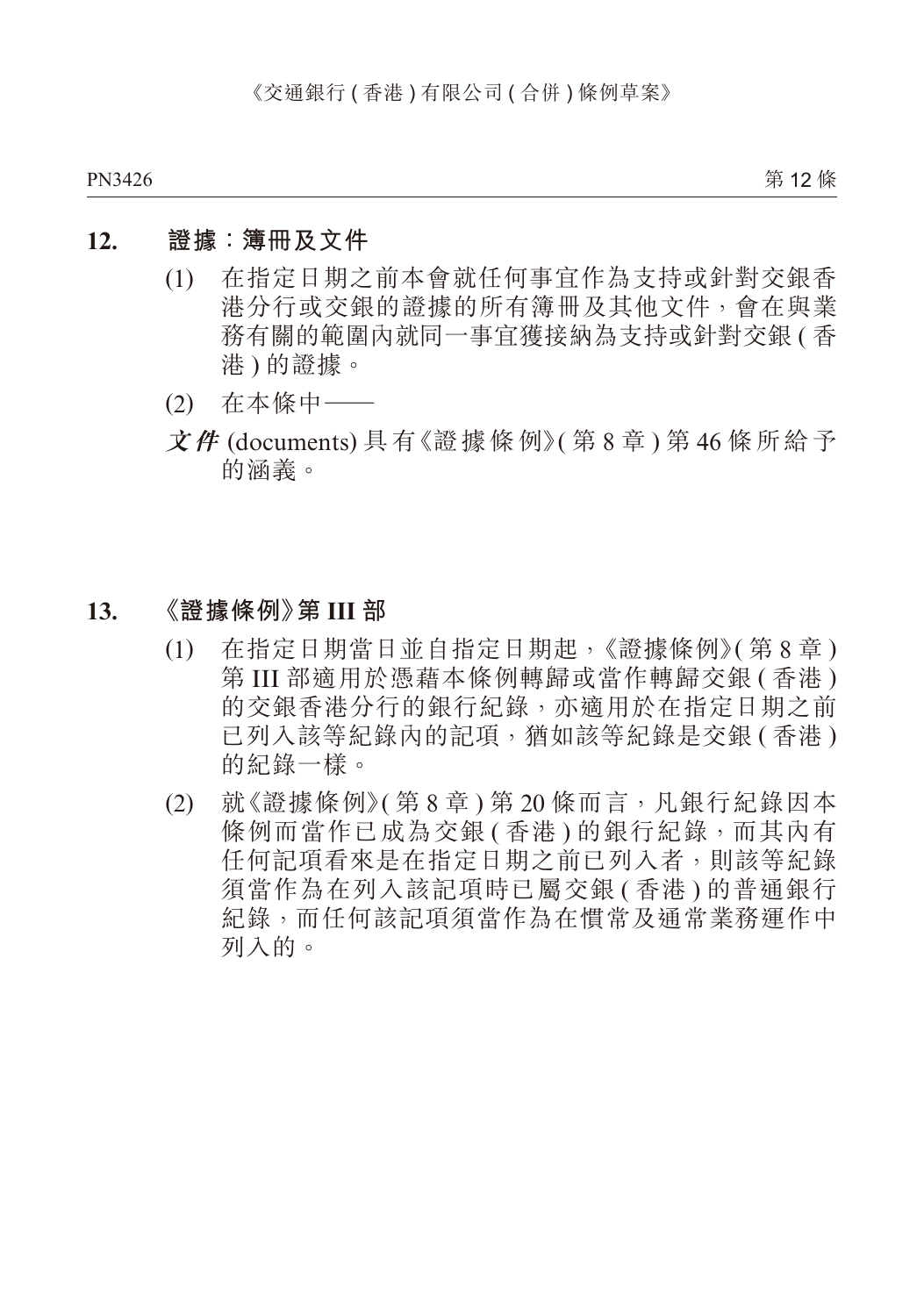Clause 12  $\blacksquare$  PN3427

### **12. Evidence: books and documents**

- (1) All books and other documents which would, before the appointed day, have been evidence in respect of any matter for or against Bank of Communications, Hong Kong Branch or Bank of Communications would be admissible in evidence in respect of the same matter for or against Bank of Communications (Hong Kong) so far as they relate to the undertakings.
- (2) In this section—

*documents* (文件) has the meaning given by section 46 of the Evidence Ordinance (Cap. 8).

## **13. Part III of Evidence Ordinance**

- (1) On and from the appointed day, Part III of the Evidence Ordinance (Cap. 8) is to apply to the banker's records of Bank of Communications, Hong Kong Branch vested or deemed to be vested in Bank of Communications (Hong Kong) by this Ordinance, and to entries made in those records before the appointed day, as if those records were the records of Bank of Communications (Hong Kong).
- (2) For the purposes of section 20 of the Evidence Ordinance (Cap. 8), banker's records which are deemed to have become the banker's records of Bank of Communications (Hong Kong) because of this Ordinance are deemed to have been the ordinary banker's records of Bank of Communications (Hong Kong) at the time of the making of an entry in them which purports to have been made before the appointed day, and that entry is deemed to have been made in the usual and ordinary course of business.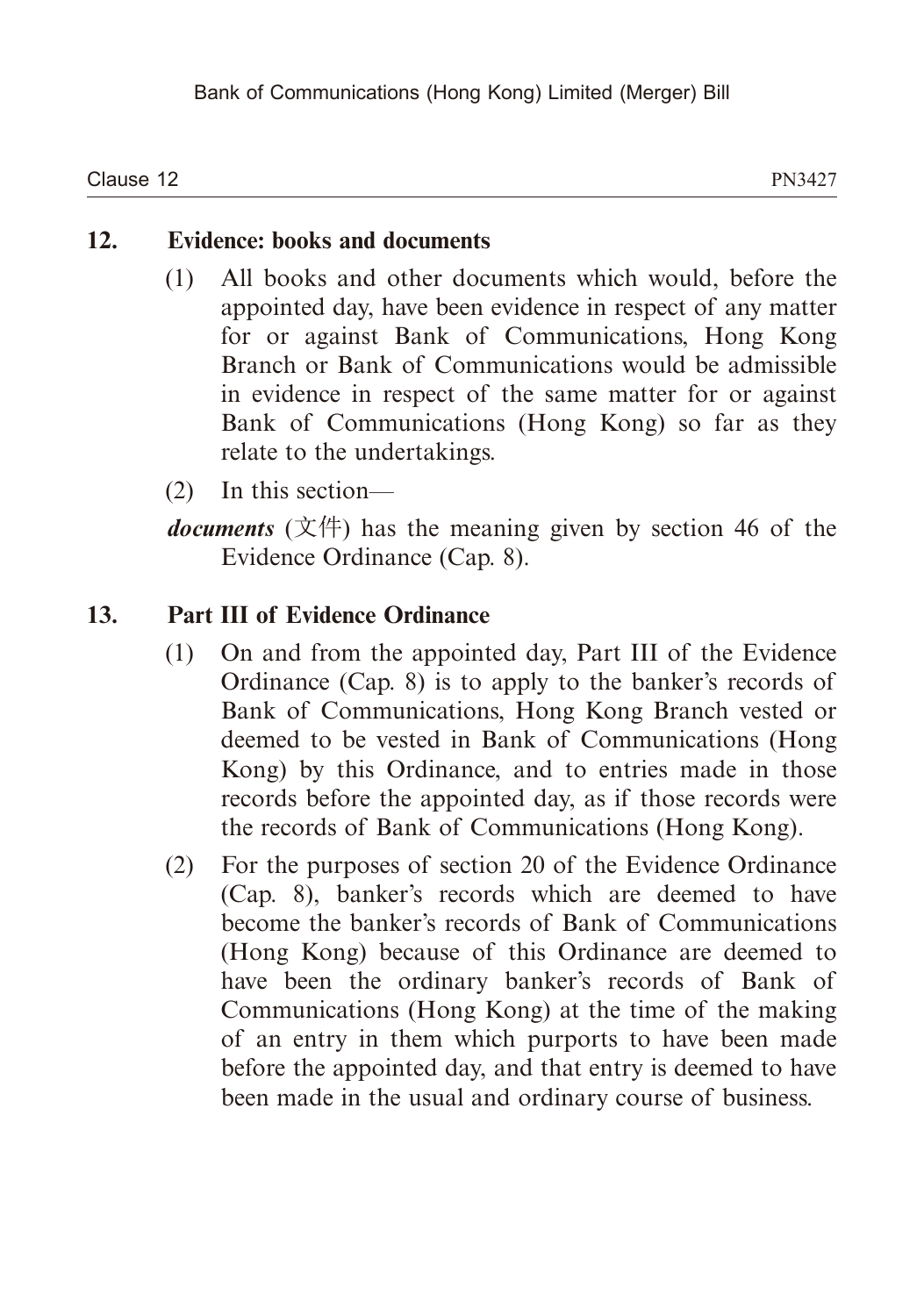第 14 條 PN3428 Photos - Photos - Photos - Photos - Photos - Photos - Photos - Photos - Photos - Photos - Photos - Phot

- (3) 就《證據條例》( 第 8 章 ) 第 40 及 41 條而言,先前由交銀 香港分行或交銀保管或控制的與業務有關的文件,均須 當作為先前由交銀 ( 香港 ) 保管或控制的文件。
- (4) 在本條中——
- **銀行紀錄** (banker's records) 具有《證據條例》( 第 8 章 ) 第 2 條 所給予的涵義。

#### **14. 移轉和轉歸的證據**

- (1) 就所有目的而言,出示本條例的政府印務局文本,為業 務或其中任何部分根據本條例移轉予和轉歸或當作移轉 予和轉歸交銀 ( 香港 ) 的確證。
- (2) 在不影響第 (1) 款的原則下——
	- (a) 本條例的政府印務局文本,連同刊登指定日期公告 的證據——
		- (i) 在關乎憑藉本條例移轉予和轉歸或當作轉歸交 銀 ( 香港 ) 的任何註冊證券的所有目的而言, 均具有作為就該等註冊證券從交銀香港分行移 轉予交銀 ( 香港 ) 而妥為簽立的移轉文書的效 用;及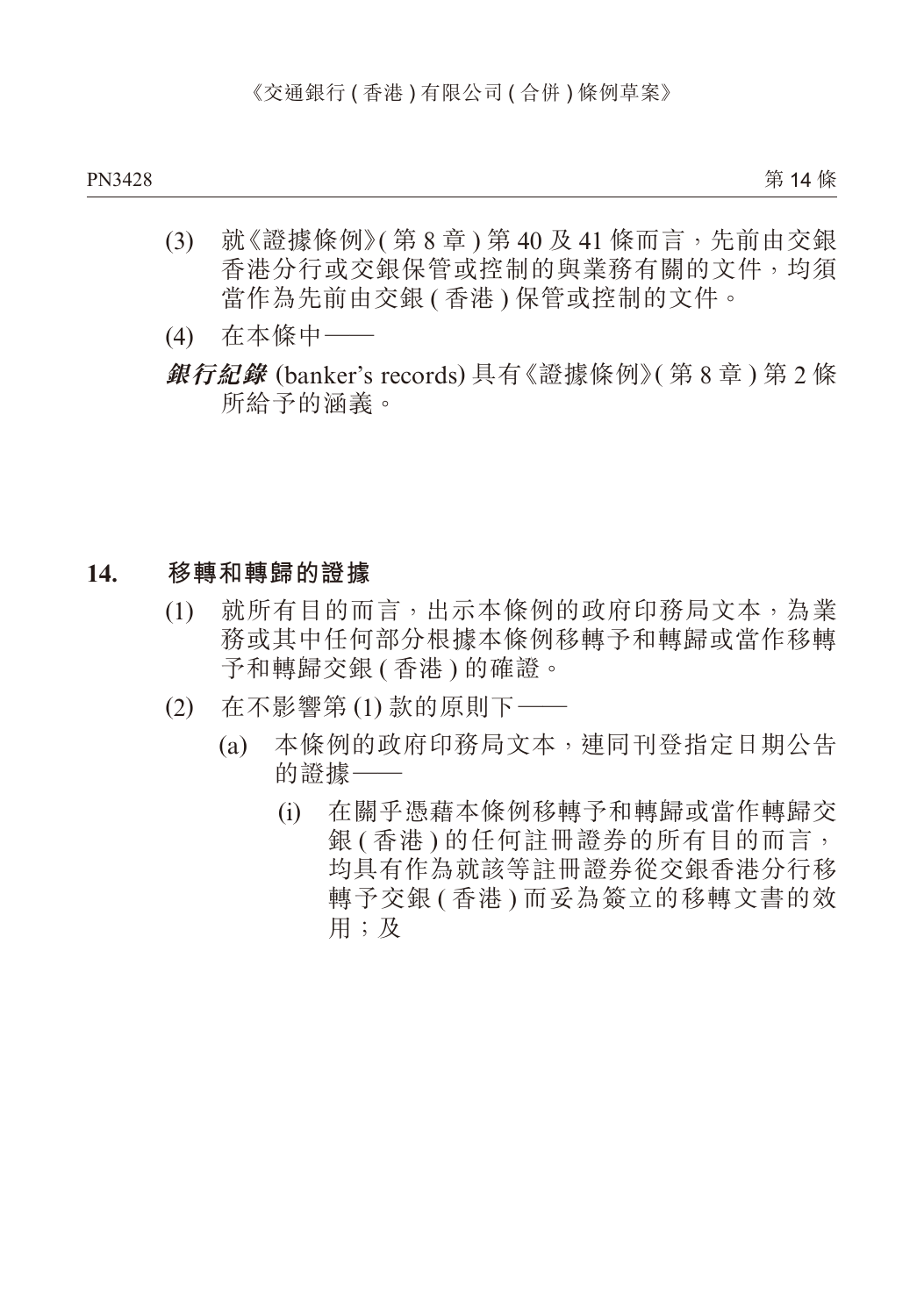Clause 14 **Clause 14** PN3429

- (3) For the purposes of sections 40 and 41 of the Evidence Ordinance (Cap. 8), documents previously in the custody or control of Bank of Communications, Hong Kong Branch or Bank of Communications that relate to the undertakings are deemed to be documents previously in the custody or control of Bank of Communications (Hong Kong).
- (4) In this section—

*banker's records* (銀行紀錄) has the meaning given by section 2 of the Evidence Ordinance (Cap. 8).

# **14. Evidence of transfer and vesting**

- (1) The production of a Government Printer's copy of this Ordinance is, for all purposes, conclusive evidence of the transfer and vesting or deemed transfer and vesting of the undertakings or any part of the undertakings to and in Bank of Communications (Hong Kong) under this Ordinance.
- (2) Without affecting subsection (1)—
	- (a) a Government Printer's copy of this Ordinance, together with evidence of publication of notice of the appointed day—
		- (i) operates for all purposes, in relation to any registered securities transferred to, and vested or deemed to be vested in, Bank of Communications (Hong Kong) by this Ordinance, as a duly executed instrument of transfer in respect of the transfer of those registered securities from Bank of Communications, Hong Kong Branch to Bank of Communications (Hong Kong); and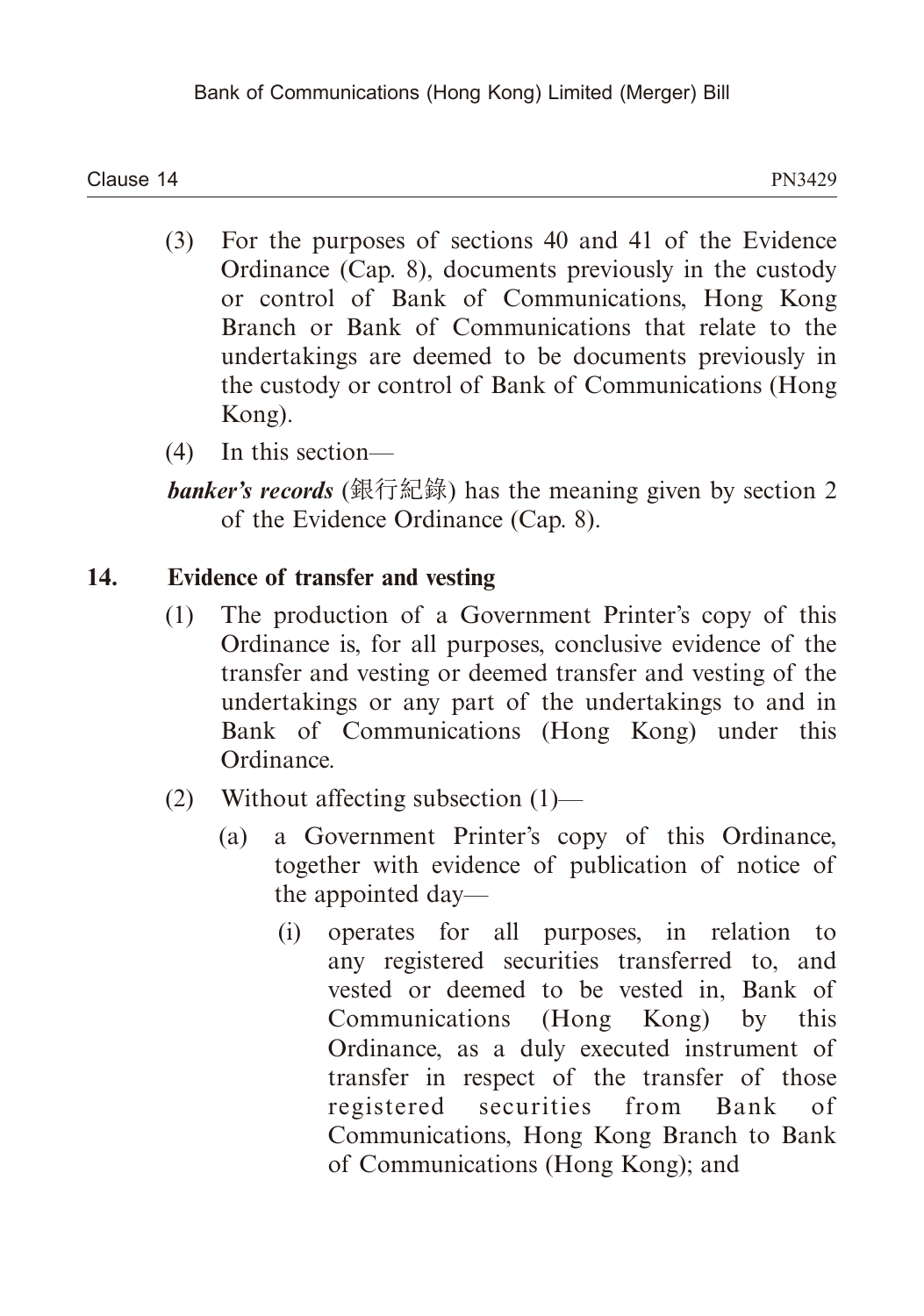第 14 條 PN3430 PN3431

- (ii) 再連同第 2(1) 條中**除外財產及法律責任** 的定 義的 (e) 段所指的任何決議或證明書的核證副 本,為由該決議或證明書所指明的財產及法律 責任乃除外財產及法律責任的充分證據;
- (b) 任何契據或其他文件如在指定日期當日或以後訂立 或簽立,而交銀(香港)、交銀香港分行或交銀藉 該契據或文件而單獨或聯同任何其他人將交銀香港 分行或交銀在緊接指定日期之前單獨或聯同任何其 他人持有並屬業務組成部分的任何財產轉易或移轉 予任何人 ( 不論是否為代價而作出 ),或其意是藉 該契據或文件而單獨或聯同任何其他人將該財產轉 易或移轉予任何人 ( 不論是否為代價而作出 ), 或 藉該契據或文件而單獨或聯同任何其他人申請註冊 為該財產的持有人或所有人,則該契據或文件為交 銀香港分行或交銀對該財產持有的權益根據本條例 轉歸或當作轉歸交銀 ( 香港 ) 的充分證據;
- (c) 如交銀 ( 香港 )、交銀香港分行或交銀在指定日期 當日或以後有任何其他交易或看來是交易的交易, 而該交易所涉及或關乎的任何財產或法律責任在緊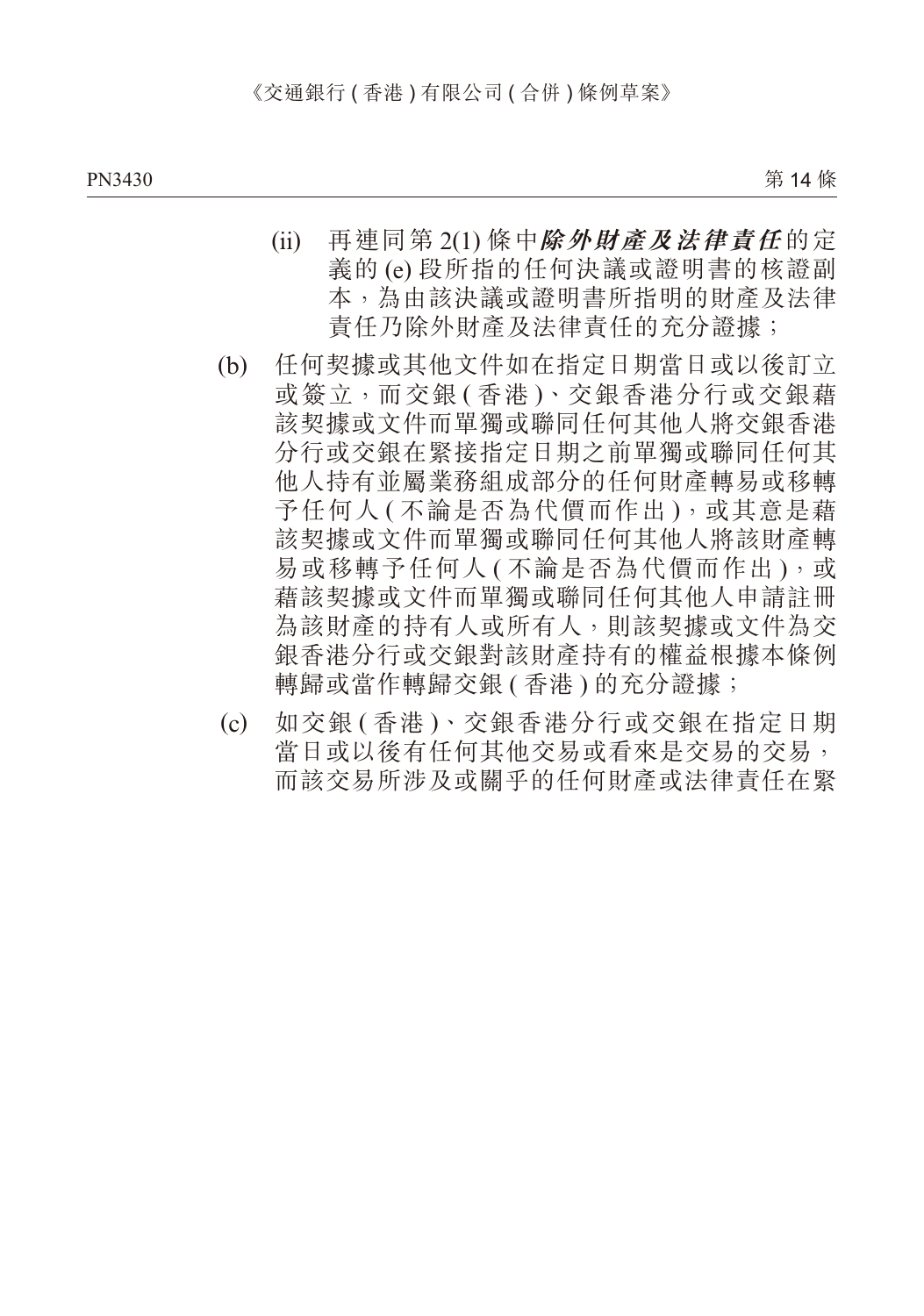Clause 14  $P<sub>N3431</sub>$  PN3431

- (ii) further together with a certified copy of any resolution or certificate under paragraph (e) of the definition of *excluded property and liabilities* in section 2(1), is sufficient evidence that the property and liabilities specified by that resolution or certificate are excluded property and liabilities;
- (b) any deed or other document made or executed on or after the appointed day, by which Bank of Communications (Hong Kong), Bank of Communications, Hong Kong Branch or Bank of Communications, whether alone or jointly with any other person, conveys or transfers, or purports to convey or transfer, to any person (whether for consideration or not), or applies to be registered as the holder or proprietor of, any property held by Bank of Communications, Hong Kong Branch or Bank of Communications immediately before the appointed day and forming part of the undertakings, whether alone or jointly with any other person, is sufficient evidence that the interest of Bank of Communications, Hong Kong Branch or Bank of Communications in that property is vested or deemed to be vested in Bank of Communications (Hong Kong) under this Ordinance;
- (c) where there is any other transaction or purported transaction by Bank of Communications (Hong Kong), Bank of Communications, Hong Kong Branch or Bank of Communications on or after the appointed day in connection with, or in relation to, any property or liabilities which were property or liabilities of Bank of Communications, Hong Kong Branch or Bank of Communications immediately before the appointed day and forming part of the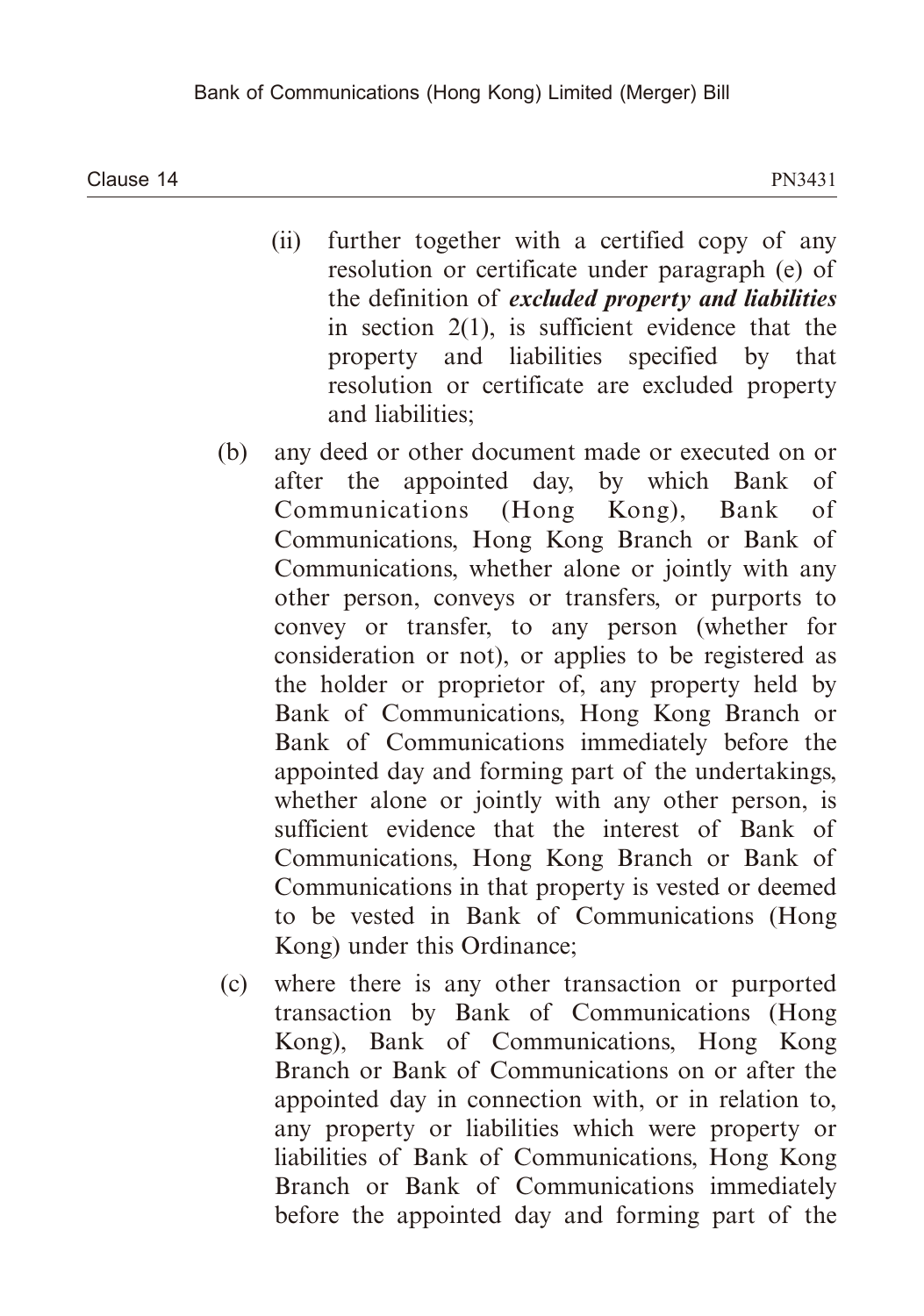第 14 條 PN3432 Photo Photo Photo Photo Photo Photo Photo Photo Photo Photo Photo Photo Photo Photo Photo Photo Photo P

> 接指定日期之前是交銀香港分行或交銀的財產或法 律責任並屬業務的組成部分,則為有關交易的任何 其他一方或透過或藉著該一方提出申索的人的利益 起見,交銀 ( 香港 ) 須當作有全面的權力及權限進 行該宗交易,猶如該等財產或法律責任已根據本條 例轉歸或當作轉歸交銀 ( 香港 ) 一樣; 及

- (d) 凡有由交銀 ( 香港 ) 或代表交銀 ( 香港 ) 在任何時候 發出的證明書,證明其內指明的任何財產或法律責 任 ( 該等財產或法律責任在緊接指定日期之前為交 銀香港分行或交銀的財產或法律責任 ) 根據本條例 須當作或並不當作轉歸交銀 ( 香港 ) 者, 該證明書 就所有目的而言,均屬它所證明的事實的確證。
- (3) 第 (2)(c) 或 (d) 款不影響交銀 ( 香港 ) 及交銀香港分行或 交銀就或看來已就它們任何一方在涉及或關乎任何財產 或法律責任的情況下所作出的任何事情而對另一方所負 的法律責任。
- (4) 本條不適用於在第 4(2) 條範圍內的任何財產及法律責任。
- (5) 在本條中——
- **註冊證券** (registered securities) 指 股 份、股 額、債 權 證、貸 款、債權證明書、單位信託計劃中的單位或受該計劃的 信託所規限的投資的其他股份,以及其他任何種類可轉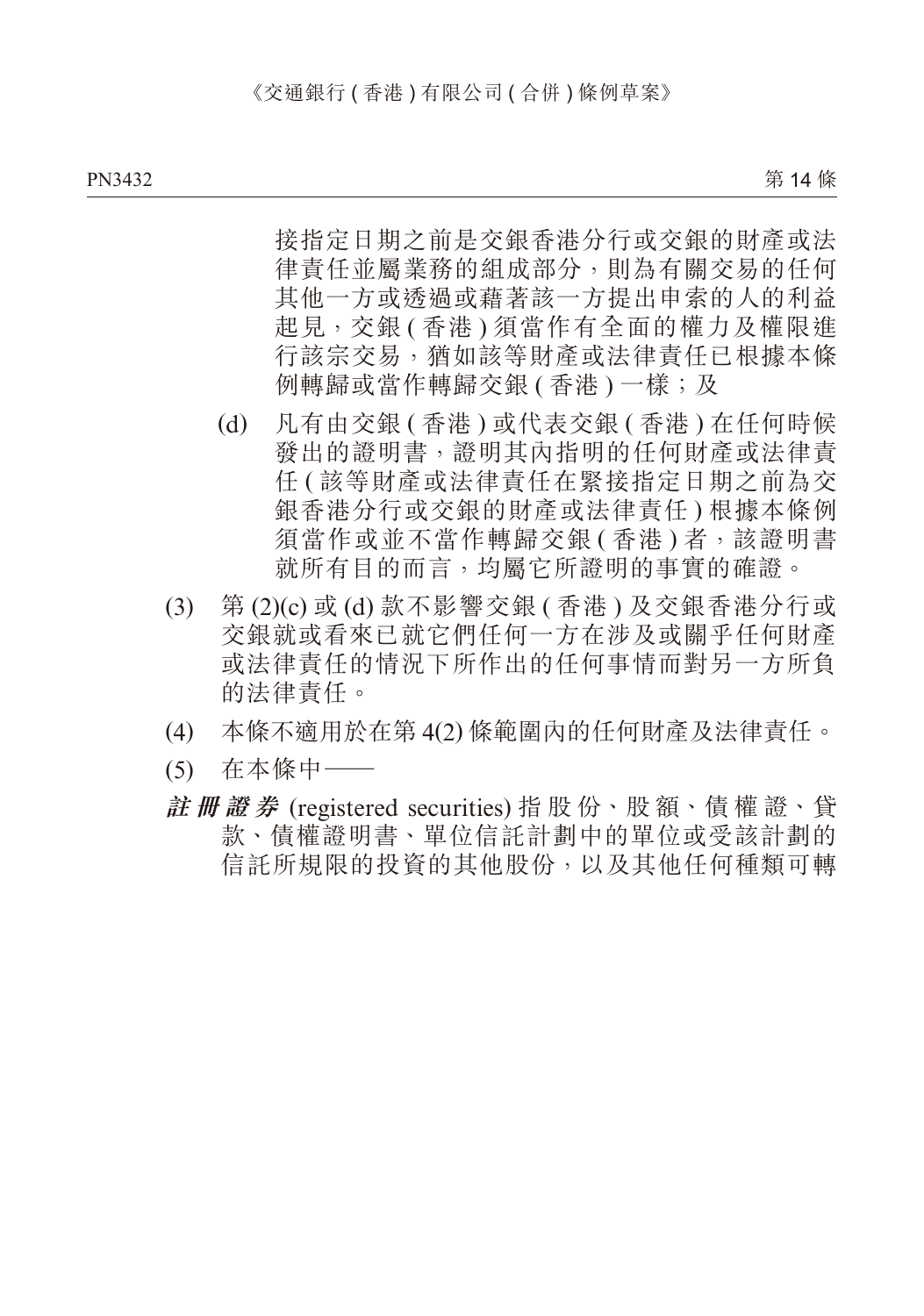undertakings, it is deemed in favour of any other party to the transaction, or any person claiming through or under that other party, that Bank of Communications (Hong Kong) has full power and authority for that transaction as if the property or liabilities were vested or deemed to be vested in it under this Ordinance; and

- (d) a certificate given by or on behalf of Bank of Communications (Hong Kong) at any time that any property or liabilities specified in the certificate (which property or liabilities immediately before the appointed day were the property or liabilities of Bank of Communications, Hong Kong Branch or Bank of Communications) are or are not deemed to be vested in Bank of Communications (Hong Kong) under this Ordinance is conclusive evidence for all purposes of the fact certified.
- (3) Nothing in subsection (2)(c) or (d) affects the liability of Bank of Communications (Hong Kong) and Bank of Communications, Hong Kong Branch or Bank of Communications to one another in respect of anything done, or purporting to have been done, by any of them in connection with, or in relation to, any property or liabilities.
- (4) Nothing in this section applies to any property and liabilities falling within section 4(2).
- (5) In this section—
- *convey* (轉易) includes mortgage, charge, lease, assent, vest by vesting declaration or vesting instrument, disclaim, release or otherwise assure;
- *registered securities* (註冊證券) means shares, stocks, debentures, loans, bonds, units of a unit trust scheme or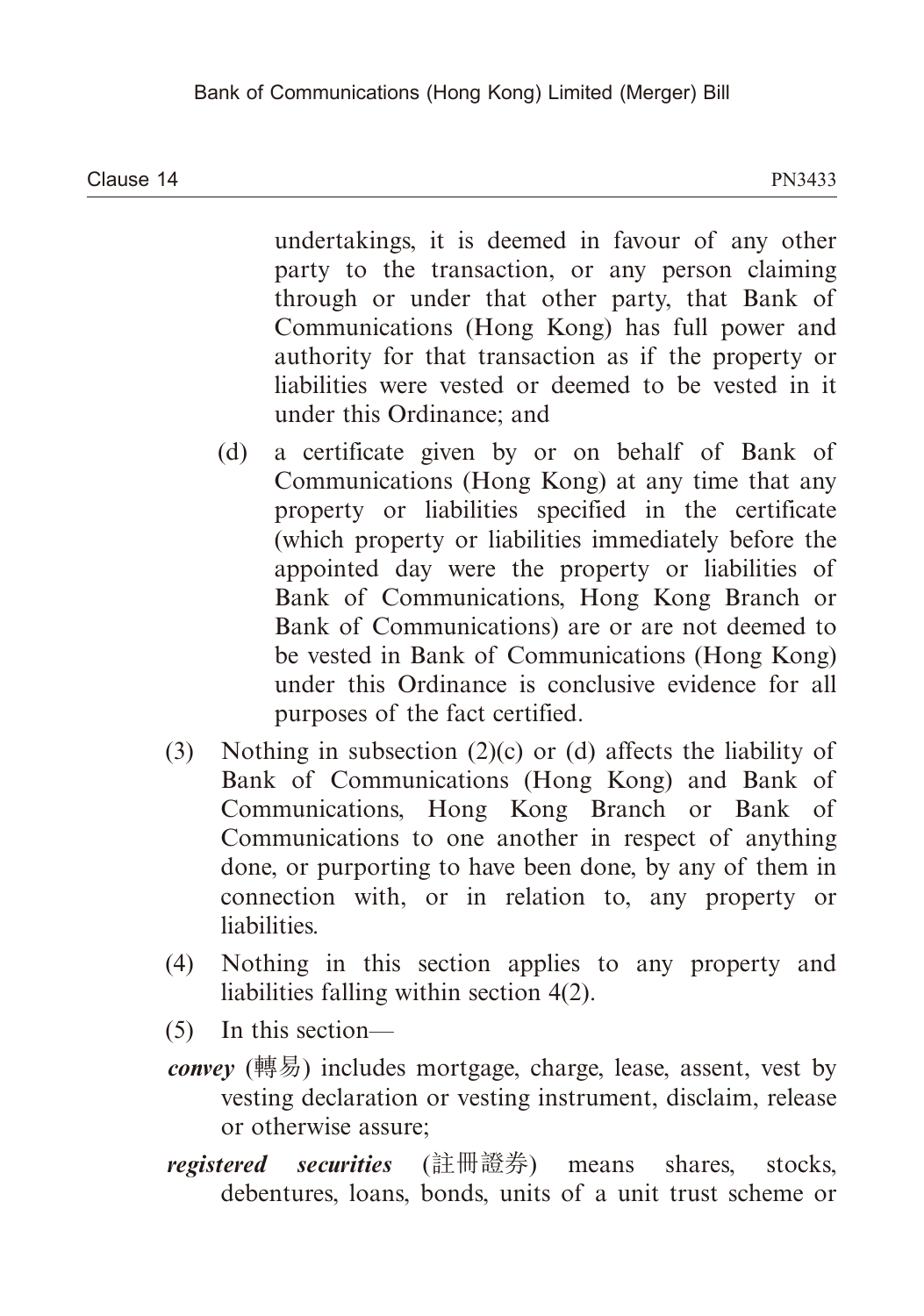第 15 條 PN3434 Photoshop is the control of the control of the control of the control of the control of the control of t

讓而持有人是名列登記冊 ( 不論登記冊是在香港或其他 地方備存 ) 的證券;

**轉易** (convey) 包括按揭、押記、租賃、允許、藉轉歸聲明或 轉歸文書而作出的轉歸、卸棄、讓予或其他方式的轉易。

#### **15. 土地權益**

- (1) 十地權益憑藉本條例轉歸或當作轉歸交銀 ( 香港 ) 一 事——
	- (a) 就《業主與租客 ( 綜合 ) 條例》( 第 7 章 ) 第 53(4)(a) 或(7)(a)條而言,不構成該權益的取得、處置、轉 讓、移轉或放棄管有該權益;
	- (b) 就《業 主 與 租 客 ( 綜 合 ) 條 例》( 第 7 章 ) 第 6(1)(b) 條而言,不構成該權益的轉讓或分租或該權益的轉 讓協議或分租協議;
	- (c) 並無將任何租賃權益併入其預期的復歸權的效用;
	- (d) 就關乎該權益或影響該權益的任何文書所載的任何 條文而言,不構成對該權益作出轉讓、移轉、轉 予、放棄管有、作出處理或其他產權處置;
	- (e) 不違反禁止讓與的契諾或條件的效果;
	- (f) 不導致任何權利的喪失,亦不引致任何損害賠償或 其他訴訟權利;
	- (g) 不令任何合約或抵押權益失效或獲得解除;及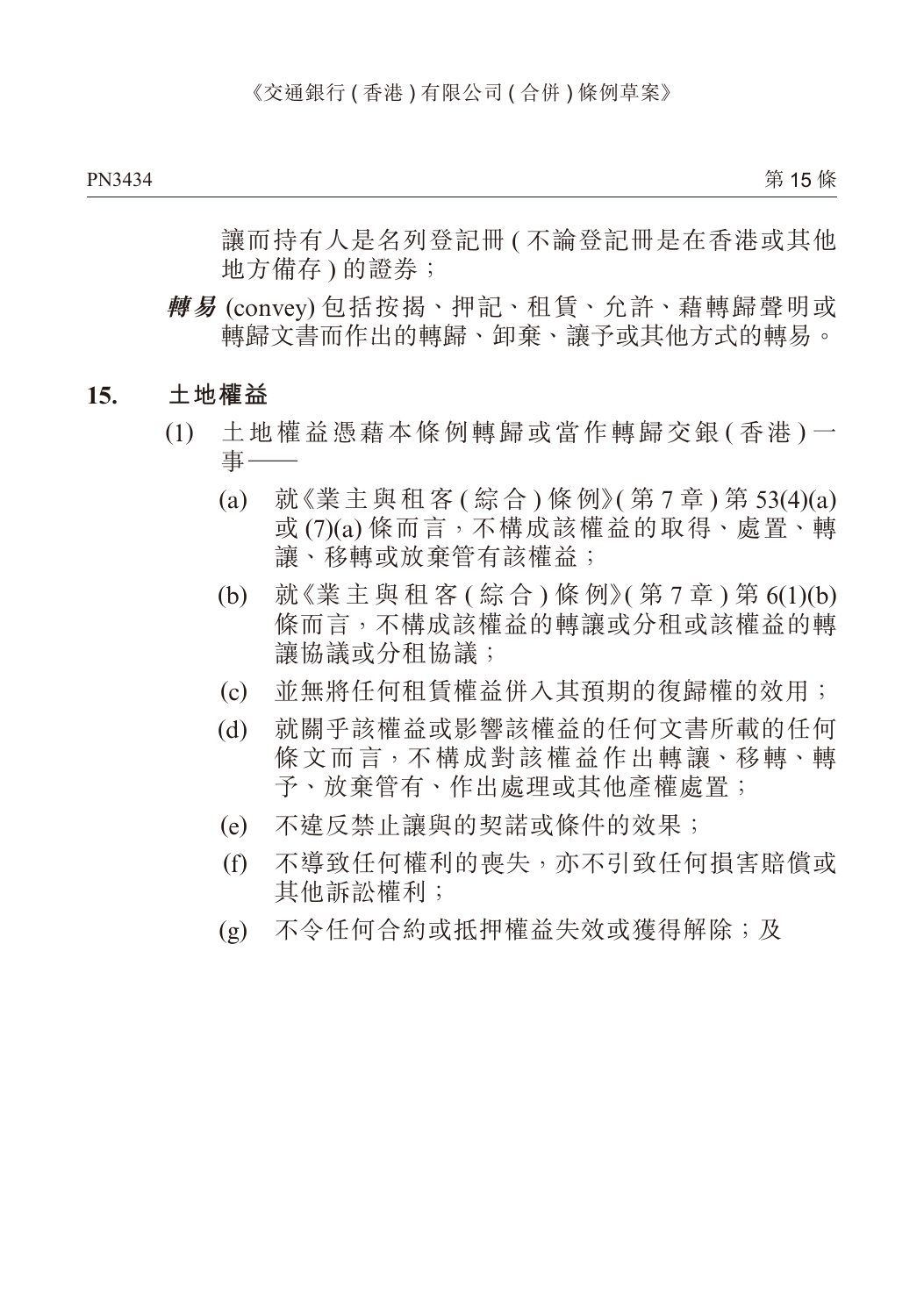Clause 15  $\blacksquare$  PN3435

other shares of the investments subject to the trusts of that scheme, and other securities of any description which are transferable and the holders of which are entered in a register (whether maintained in Hong Kong or elsewhere).

## **15. Interests in land**

- (1) The vesting or deemed vesting in Bank of Communications (Hong Kong) of an interest in land by this Ordinance—
	- (a) does not constitute an acquisition, disposal, assignment, transfer or parting with possession of that interest for the purposes of section  $53(4)(a)$  or (7)(a) of the Landlord and Tenant (Consolidation) Ordinance (Cap. 7);
	- (b) does not constitute an assignment or underlease of, or an agreement to assign or underlet, that interest for the purposes of section  $6(1)(b)$  of the Landlord and Tenant (Consolidation) Ordinance (Cap. 7);
	- (c) does not operate to merge any leasehold interest in the reversion expectant on it;
	- (d) does not constitute an assignment, transfer, devolution or parting with possession of, dealing with or other disposition of that interest for the purposes of any provision contained in any instrument concerning or affecting that interest;
	- (e) does not operate as a breach of covenant or condition against alienation;
	- (f) does not give rise to any forfeiture, damages or other right of action;
	- (g) does not invalidate or discharge any contract or security interest; and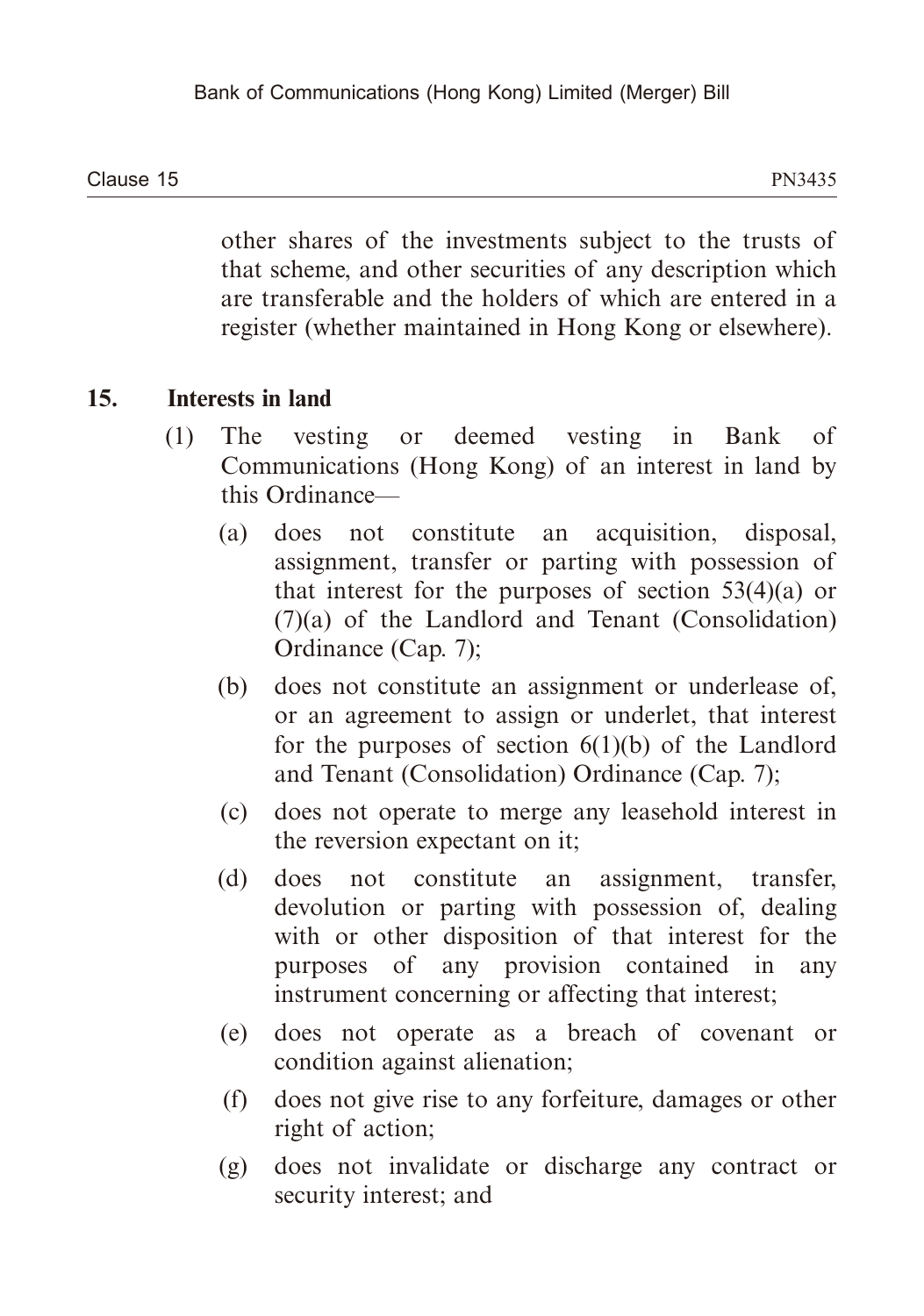- (h) 不終絕、影響、更改、縮減或延遲該權益的任何優 先權,不論該優先權是根據《土地註冊條例》( 第 128 章 )、普通法或衡平法而存在的。
- (2) 所有在緊接指定日期之前在交銀香港分行或交銀 ( 不論 是單獨或聯同任何其他人 ) 名下憑藉本條例轉歸或當作 轉歸交銀 ( 香港 ) 的關乎土地權益的任何文書而作出的 現有註冊,在指定日期當日並自指定日期起,須在猶如 已 將 " 交 通 銀 行 ( 香 港 ) 有 限 公 司 (Bank of Communications (Hong Kong) Limited)" 的名稱而非交 銀香港分行或交銀的名稱記入土地登記冊的情況下解釋 和具有效力。
- (3) 為使交銀 ( 香港 ) 能夠在它認為合適時,將憑藉本條例 轉歸或當作轉歸交銀 ( 香港 ) 的任何土地權益的擁有權, 藉擁有權公告、契據、文書或其他方式予以完備,或使 交銀 ( 香港 ) 能夠追溯該擁有權,本條例須當作並可用 作以交銀 ( 香港 ) 為受益人而作出的該等土地權益的轉 讓、轉易、移轉或一般產權處置的文書,而出示本條例 的政府印務局文本,且就交銀香港分行在香港為經營僅 與零售銀行業務有關,或僅與私人銀行業務有關,又或 僅與零售銀行業務和私人銀行業務有關的業務的處所 ( 目 處所所在的土地在緊接指定日期之前出租予交銀香港分 行或交銀 ) 而言,則連同該等處所的清單的核證副本,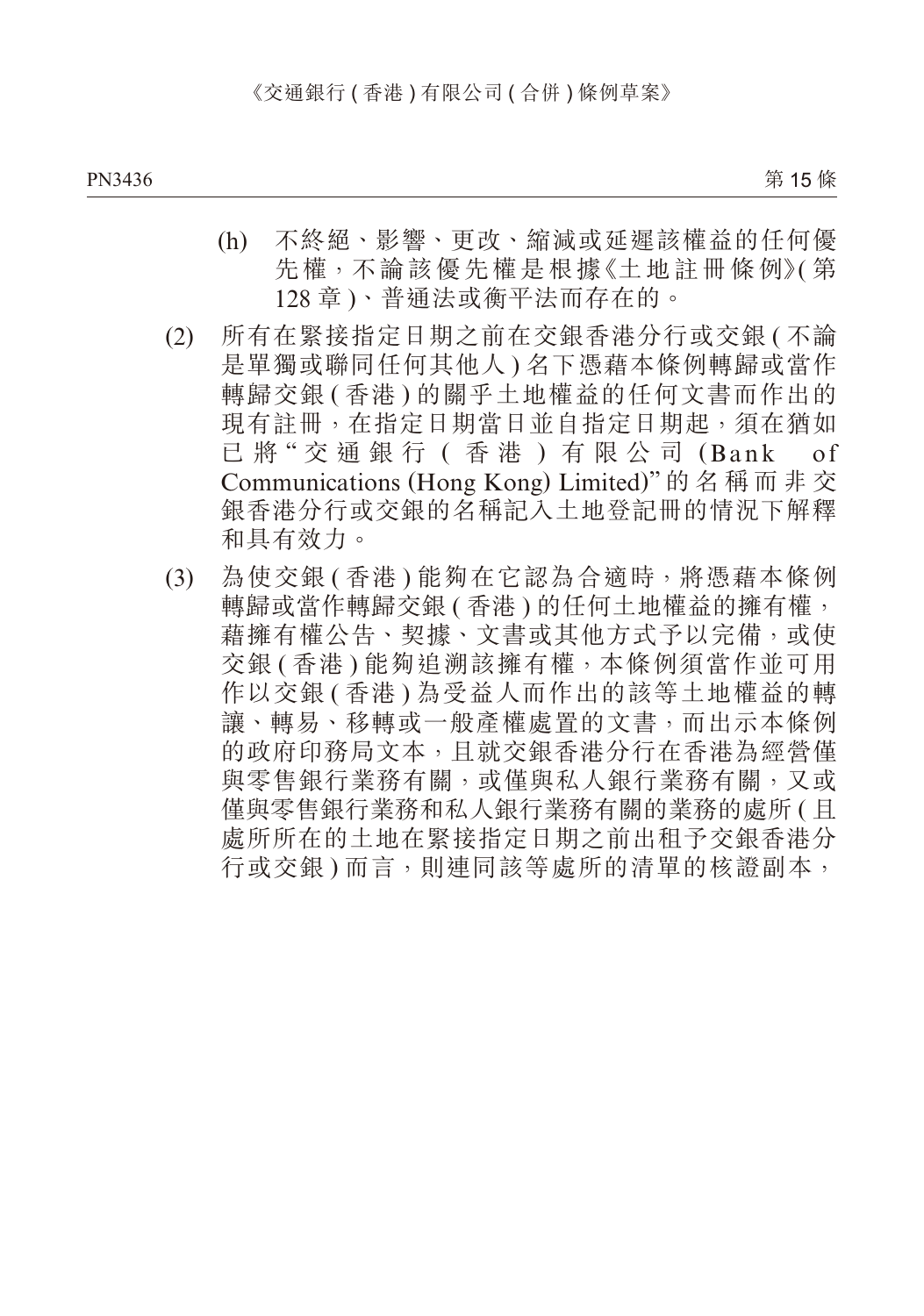- (h) does not extinguish, affect, vary, diminish or postpone any priority of that interest, whether under the Land Registration Ordinance (Cap. 128), at law or in equity.
- (2) All existing registrations of any instruments relating to interests in land in the name of Bank of Communications, Hong Kong Branch, or Bank of Communications (whether alone or jointly with any other person) vested or deemed to be vested in Bank of Communications (Hong Kong) by this Ordinance immediately before the appointed day are to be construed and have effect on and from the appointed day as if the name "Bank of Communications (Hong Kong) Limited (交通銀行 (香港) 有限公司)" had been entered on the land register instead of the name of Bank of Communications, Hong Kong Branch or Bank of Communications.
- (3) To enable Bank of Communications (Hong Kong) to complete title, if thought fit, to any interests in land vested or deemed to be vested in it by this Ordinance by notice of title, deed, instrument or otherwise, or to deduce title, this Ordinance is deemed to be, and may be used as, an assignment, conveyance, transfer or instrument of a general disposition of those interests in land in favour of Bank of Communications (Hong Kong), and the production of a Government Printer's copy of this Ordinance and, in the case of premises operated by Bank of Communications, Hong Kong Branch for the conduct of businesses, which relate in whole to the retail banking business, or in whole to the private banking business, or in whole to the retail banking business and private banking business and which situate on land that is leased to Bank of Communications, Hong Kong Branch or Bank of Communications immediately before the appointed day, together with a certified copy of the list of those premises,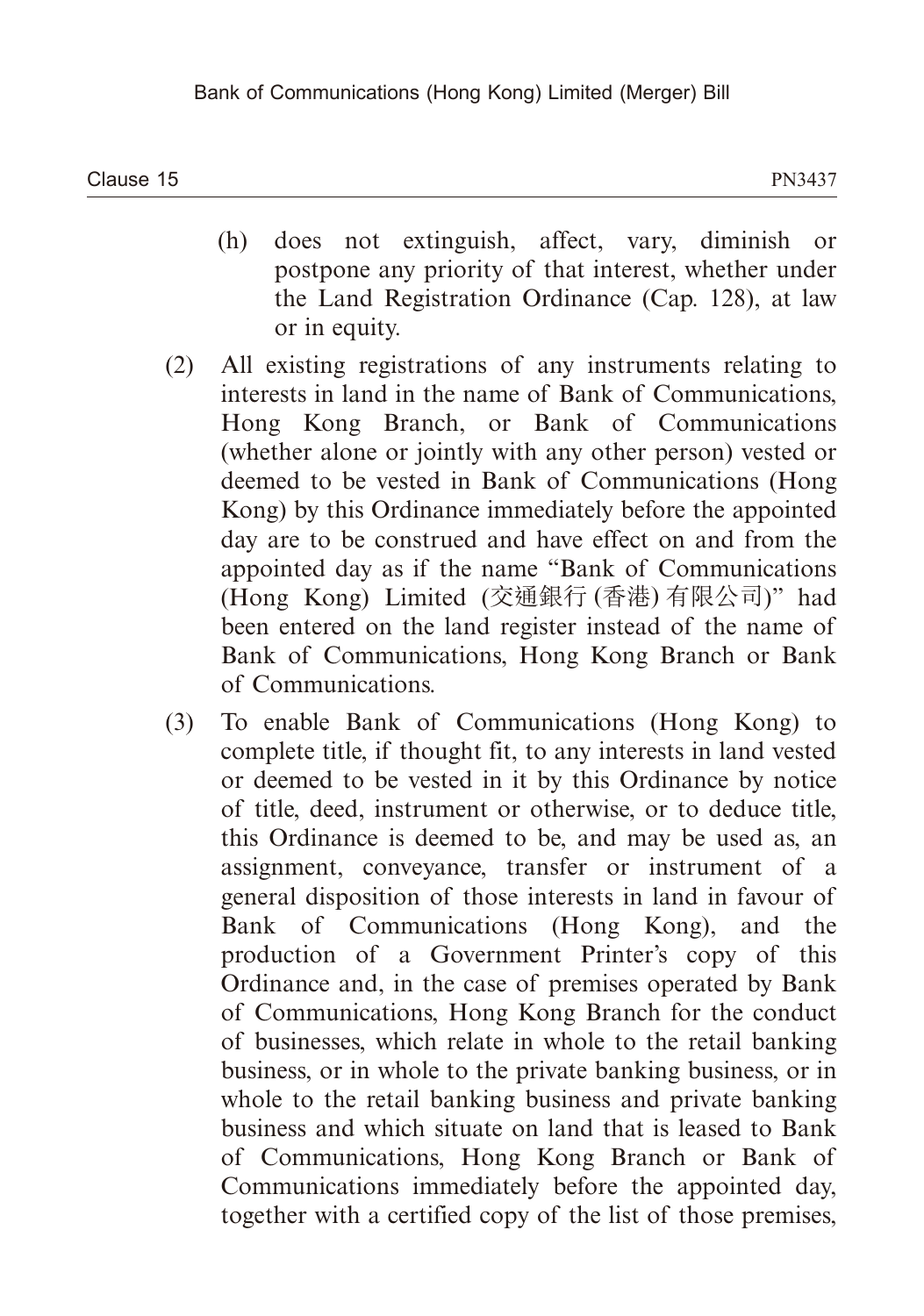第 15條 PN3438 Photos - Photos - Photos - Photos - Photos - Photos - Photos - Photos - Photos - Photos - Photos - Phot

就證明或追溯該擁有權是以交銀 ( 香港 ) 為受益人而言 為確證。

- (4) 為使公眾人士可透過在土地註冊處的關乎受本條例影響 的土地權益的公共紀錄而獲悉本條例,交銀 ( 香港 ) 須 就憑藉本條例轉歸或當作轉歸交銀 ( 香港 ) 的交銀香港 分行的全部土地權益,或轉歸或當作轉歸交銀 ( 香港 ) 的交銀的全部土地權益一事,將本條例的政府印務局文 本,而就交銀香港分行在香港為經營僅與零售銀行業務 有關,或僅與私人銀行業務有關,又或僅與零售銀行業 務和私人銀行業務有關的業務的處所 ( 且處所所在的土 地在緊接指定日期之前出租予交銀香港分行或交銀 ) 而 言,則連同該等處所的清單的核證副本,針對憑藉本條 例而使其土地權益被轉歸或當作轉歸交銀 ( 香港 ) 的財 產,在土地註冊處註冊,但任何租期不超過 3 年且繳付 全額租金並在指定日期之前未曾在土地註冊處註冊的租 契則除外。
- (5) 交銀 ( 香港 )、交銀香港分行及交銀不因本條而免受《印 花稅條例》( 第 117 章 ) 所規限。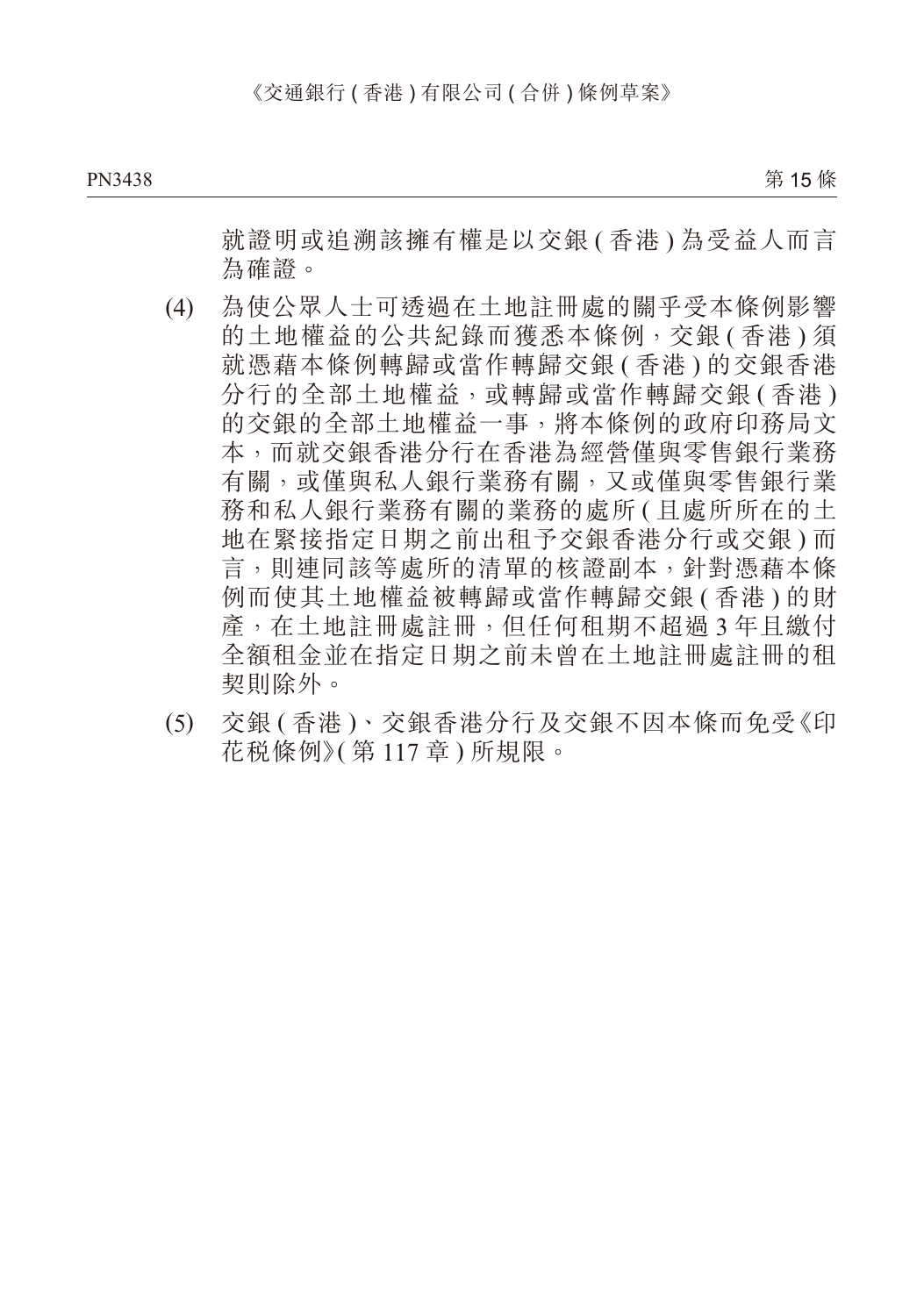is conclusive evidence for proving or deducing title in favour of Bank of Communications (Hong Kong).

- (4) To enable the public to be informed of this Ordinance through the public records at the Land Registry in relation to the interests in land affected by this Ordinance, Bank of Communications (Hong Kong) is required to register in the Land Registry a Government Printer's copy of this Ordinance and, in the case of premises operated by Bank of Communications, Hong Kong Branch in Hong Kong for the conduct of businesses, which relate in whole to the retail banking business, or in whole to the private banking business, or in whole to the retail banking business and private banking business and which situate on land that is leased to Bank of Communications, Hong Kong Branch or Bank of Communications immediately before the appointed day, together with a certified copy of the list of those premises, against a property the interest in which has been vested or deemed to be vested in Bank of Communications (Hong Kong) by this Ordinance in respect of the vesting or deemed vesting of all interests in land of Bank of Communications, Hong Kong Branch or Bank of Communications in Bank of Communications (Hong Kong) by this Ordinance, other than a lease at rack rent for any term not exceeding 3 years and which has not been registered in the Land Registry before the appointed day.
- (5) Nothing in this section exempts Bank of Communications (Hong Kong), Bank of Communications, Hong Kong Branch and Bank of Communications from the Stamp Duty Ordinance (Cap. 117).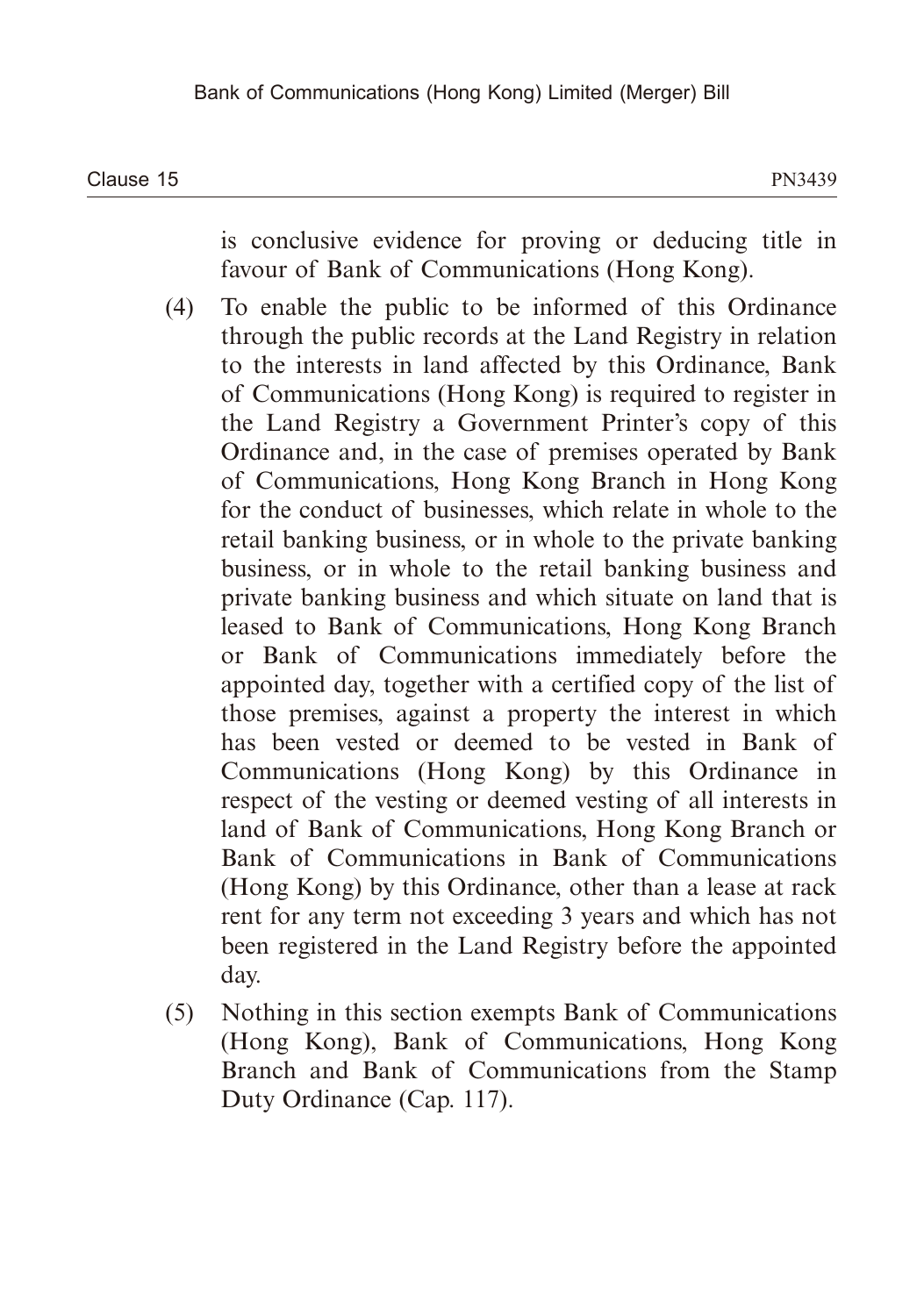第 16條 PN3440 PN3441

#### **16. 關於其他成文法則的保留條文**

交銀 ( 香港 )、交銀香港分行、交銀或其各自的任何附屬公司, 不因本條例而免受任何規管它們任何一方的業務經營的成文 法則所規限。

#### **17. 關於公司的保留條文**

本條例不影響交銀 ( 香港) 修改其組織章程細則的權力, 或 處置或處理其財產、抵押權益或法律責任的權力,或經營或 不再繼續經營其任何部分的業務的權力;而本條例亦不影響 交銀在指定日期之前修改其組織章程大綱及組織章程細則的 權力,或在指定日期之前處置或處理其財產、抵押權益或法 律責任的權力。

#### **18. 保留條文**

本條例的條文不影響亦不得當作影響中央或香港特別行政區 政府根據《基本法》和其他法律的規定所享有的權利或任何政 治體或法人團體或任何其他人的權利,但本條例所述及者和 經由、透過或藉著他們提出申索者除外。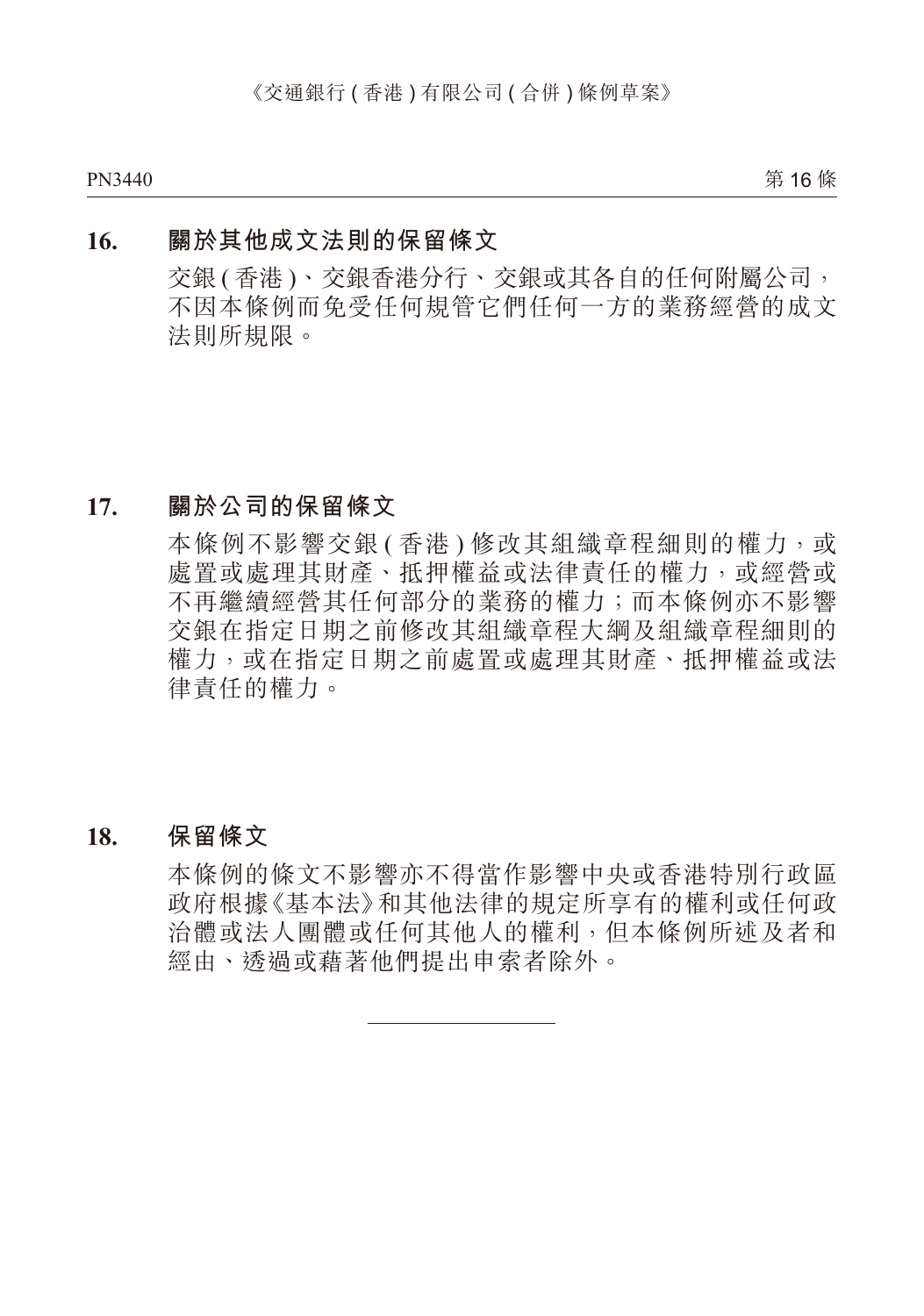Clause 16 Clause 16 and 2012 and 2013 and 2014 and 2014 and 2014 and 2014 and 2014 and 2014 and 2014 and 2014 and 2014 and 2014 and 2014 and 2014 and 2014 and 2014 and 2014 and 2014 and 2014 and 2014 and 2014 and 2014 and 2014 and 2

## **16. Saving for other enactments**

Nothing in this Ordinance exempts Bank of Communications (Hong Kong), Bank of Communications, Hong Kong Branch, Bank of Communications or any subsidiary of Bank of Communications (Hong Kong), Bank of Communications, Hong Kong Branch or Bank of Communications from any enactment regulating the carrying on of the business of any of them.

## **17. Saving for companies**

Nothing in this Ordinance affects the powers of Bank of Communications (Hong Kong) to alter its articles of association or to dispose of, or deal with, its property, security interests or liabilities or to carry on or discontinue any part of its business; and nothing in this Ordinance affects the powers of Bank of Communications to alter its memorandum and articles of association or to dispose of, or deal with, its property, security interests or liabilities before the appointed day.

## **18. Saving**

Nothing in this Ordinance shall affect or be deemed to affect the rights of the Central Authorities or the Government of the Hong Kong Special Administrative Region under the Basic Law and other laws, or the rights of any body politic or corporate or of any other person except such as are mentioned in this Ordinance and those claiming by, from or under them.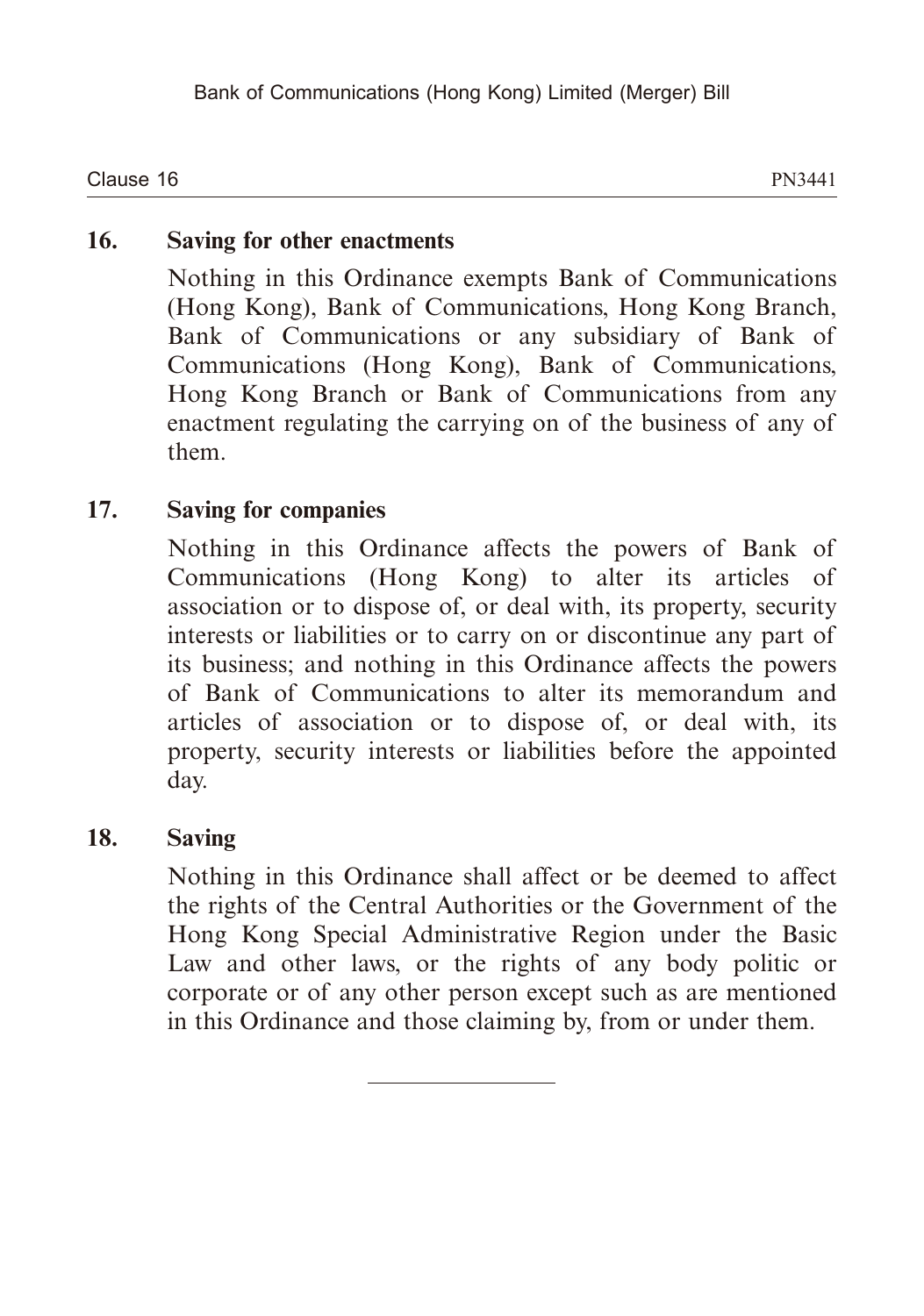摘要說明 第 1 段

#### **摘要說明**

本條例草案的目的是將交通銀行股份有限公司香港分行的業 務 ( 其構成交通銀行股份有限公司香港分行在香港的零售銀 行業務及私人銀行業務,但若干除外財產及法律責任除外 ) 移轉予交通銀行 ( 香港 ) 有限公司 (Bank of Communications (Hong Kong) Limited)。交通銀行股份有限公司是一家根據 中華人民共和國法律成立,而註冊辦事處設於中華人民共和 國的合股公司,並屬根據《銀行業條例》( 第 155 章 ) 獲認可的 銀行,在香港及其他地方從事銀行業務。

2. 本條例草案就交通銀行股份有限公司香港分行的該等業務在 指定日期當日轉歸交通銀行 (香港) 有限公司 (Bank of Communications (Hong Kong) Limited) 一事訂定條文 ( 草案 第4條)。本條例草案亦載有若干補充條文,內容關於信託 及遺囑轉歸的效力 ( 草案第 5 條 )、交通銀行股份有限公司香 港分行的會計處理 ( 草案第 7 條 )、課稅事宜 ( 草案第 8 條 )、 與客户、借款人、僱員及其他各方的關係 ( 草案第 6、9、 10 及 11 條 )、證據 ( 草案第 12、13 及 14 條 ) 以及土地權益 ( 草 案第 15 條 )。

> 高偉紳律師行 交通銀行股份有限公司 香港分行的 代表律師